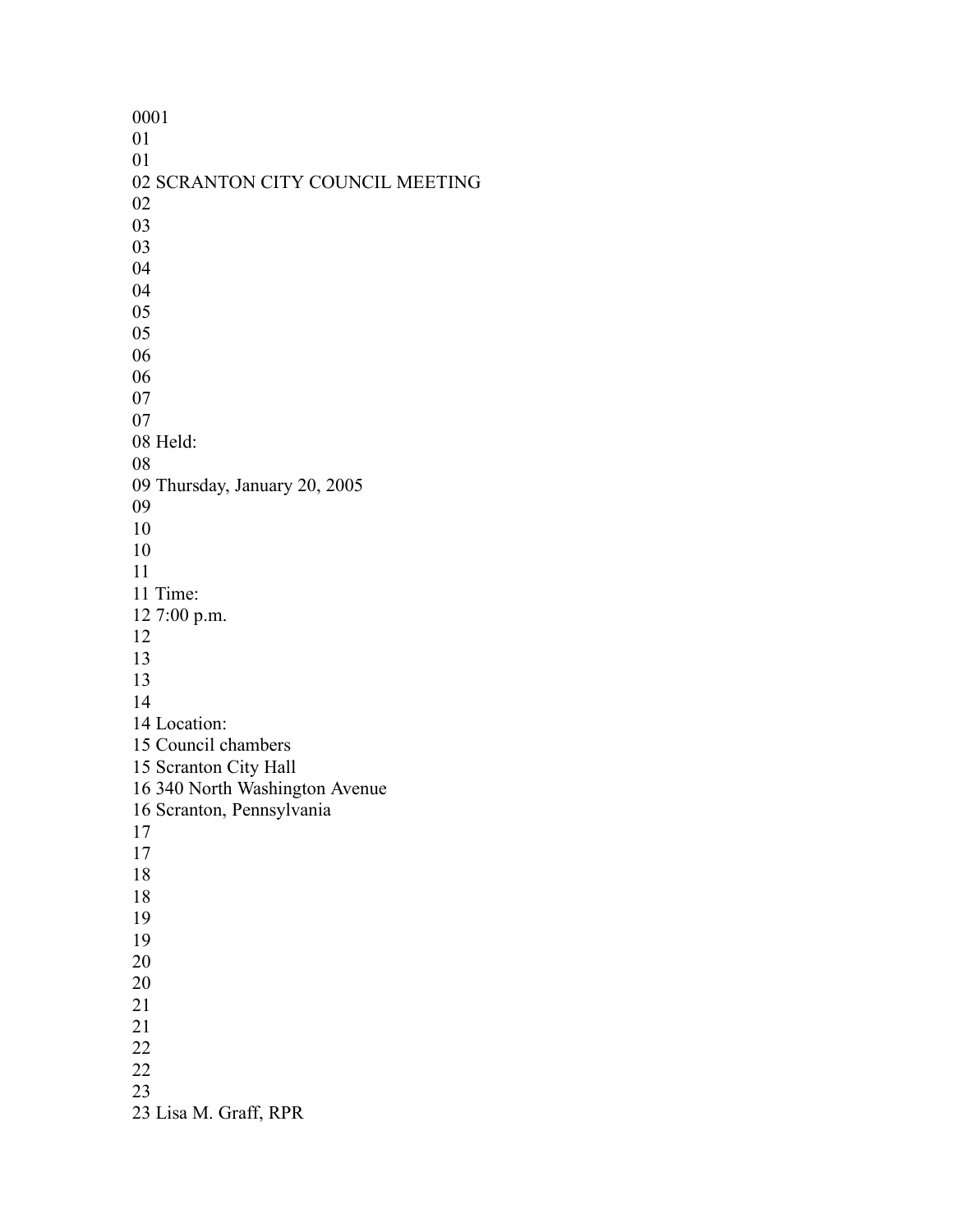Court Reporter CITY OF SCRANTON COUNCIL: MR. GARY DIBILEO, COUNCIL PRESIDENT MS. JANET E. EVANS, VICE-PRESIDENT MR. WILLIAM COURTRIGHT MR. JOHN POCIUS MR. ROBERT McTIERNAN MARK WALSH, ESQUIRE, SOLICITOR (Arrived where noted.) MR. JAY SAUNDERS, CITY CLERK MS. KAY GARVEY, ASSISTANT CITY CLERK MR. DIBILEO: Please stand for the Pledge of Allegiance. Please remain standing for a short prayer. If we can have a roll call, please, Kay. MS. GARVEY: Mr. McTiernan. MR. McTIERNAN: Here. MS. GARVEY: Mrs. Evans. MS. EVANS: Here. MS. GARVEY: Mr. Pocius. MR. POCIUS: Here. MS. GARVEY: Mr. Courtright. MR. COURTRIGHT: Here. MS. GARVEY: Mr. DiBileo. MR. DIBILEO: Here. I understand Mr. Walsh is going to be a little late this evening, Mr. Saunders, so if you would dispense with the reading of the minutes, please. MR. SAUNDERS: Third order. 3-A, APPLICATIONS AND DECISIONS RENDERED BY THE ZONING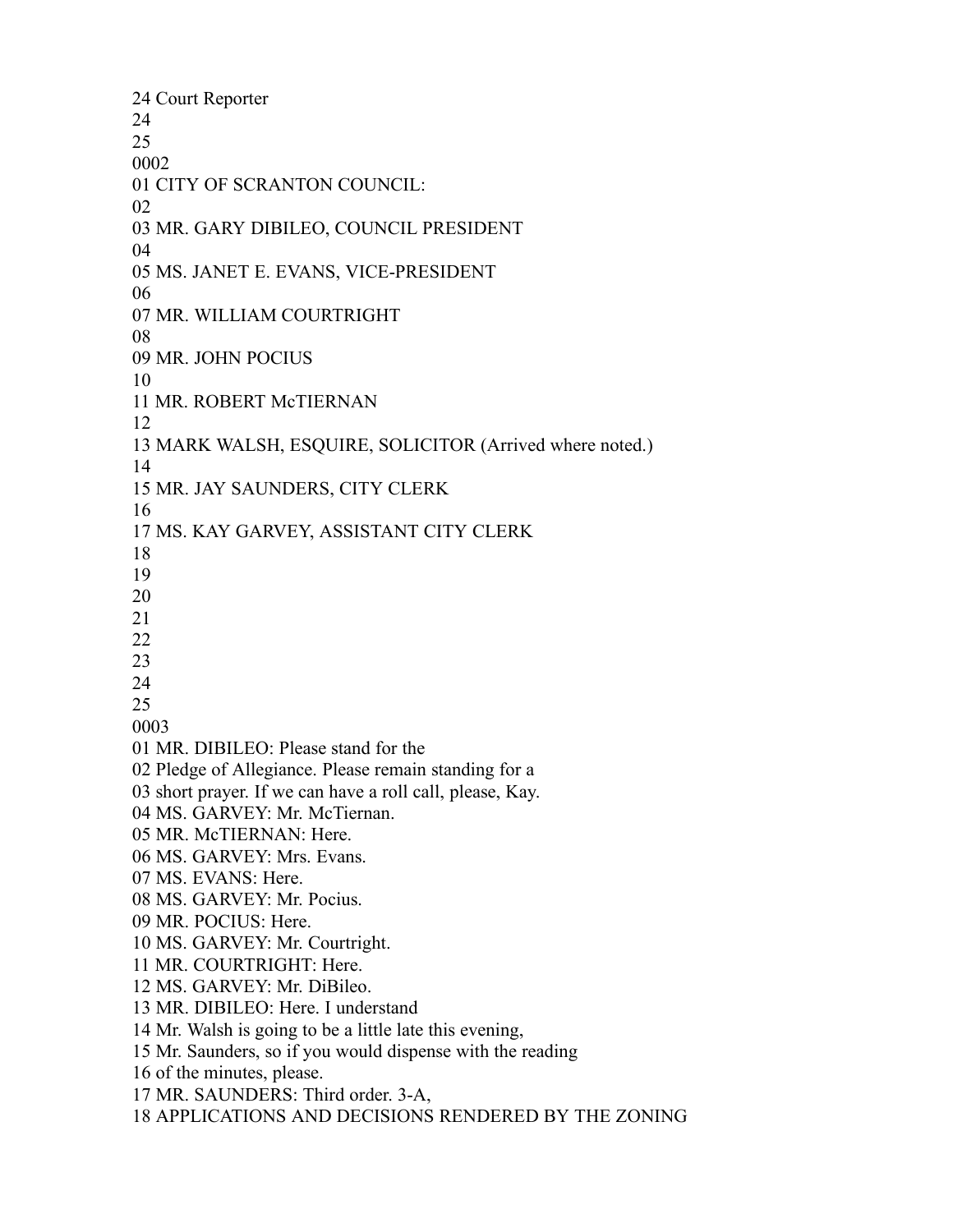HEARING BOARD HELD JANUARY 12, 2005.

MR. DIBILEO: Are there any

comments on 3-A? If not, received and filed.

MR. SAUNDERS: Fourth order -- or,

no, how could I forget, clerk's notes.

MR. DIBILEO: Yes. You can't

forget clerk's notes.

MR. SAUNDERS: Mr. President,

Charlie Newcomb had asked in the past numerous times

about the Gibbons Firm, about the contract, the annual

 contract with the SRA. Their annual contract's for \$55,000.

In defense of Billy Shane, he has

sent that answer up to me before in the past, and I did

look it up, and I did find it. That is my mistake for

not reporting that a little earlier.

The second thing I want to talk

about tonight is the Grow Scranton Fund. Last week we

had some questions raised, I believe it was by Andy,

about what is the Grow Scranton Fund and how do people

know about it.

The OECD office actually puts a

booklet out, it's in the mayor's office and it's in

some other businesses that describes some of the funds

and some of the things they're doing down there.

I will request that it's up to the

City Council office for next week's meeting. The

Grow Scranton Fund ranges from \$25,000 to a million

dollars. Loans could be used for real estate,

renovation of the premises that the business is on, to

buy inventory, machinery, equipment, working capital.

It could be used for new business and/or old business

and the like.

And if you want to know about

 that, OECD is your contact point, and their number is 348-4216.

The last thing I have is the

letter to the DPW about the arbitration. That letter

has been sent out. I don't have an answer back on that

as of yet.

And Councilwoman Evans had given

me some things. Due to some people not being in the

office this week, we didn't actually get to -- get all

the answers for these things, but next week we will

have the answers for you.

MS. EVANS: Thank you.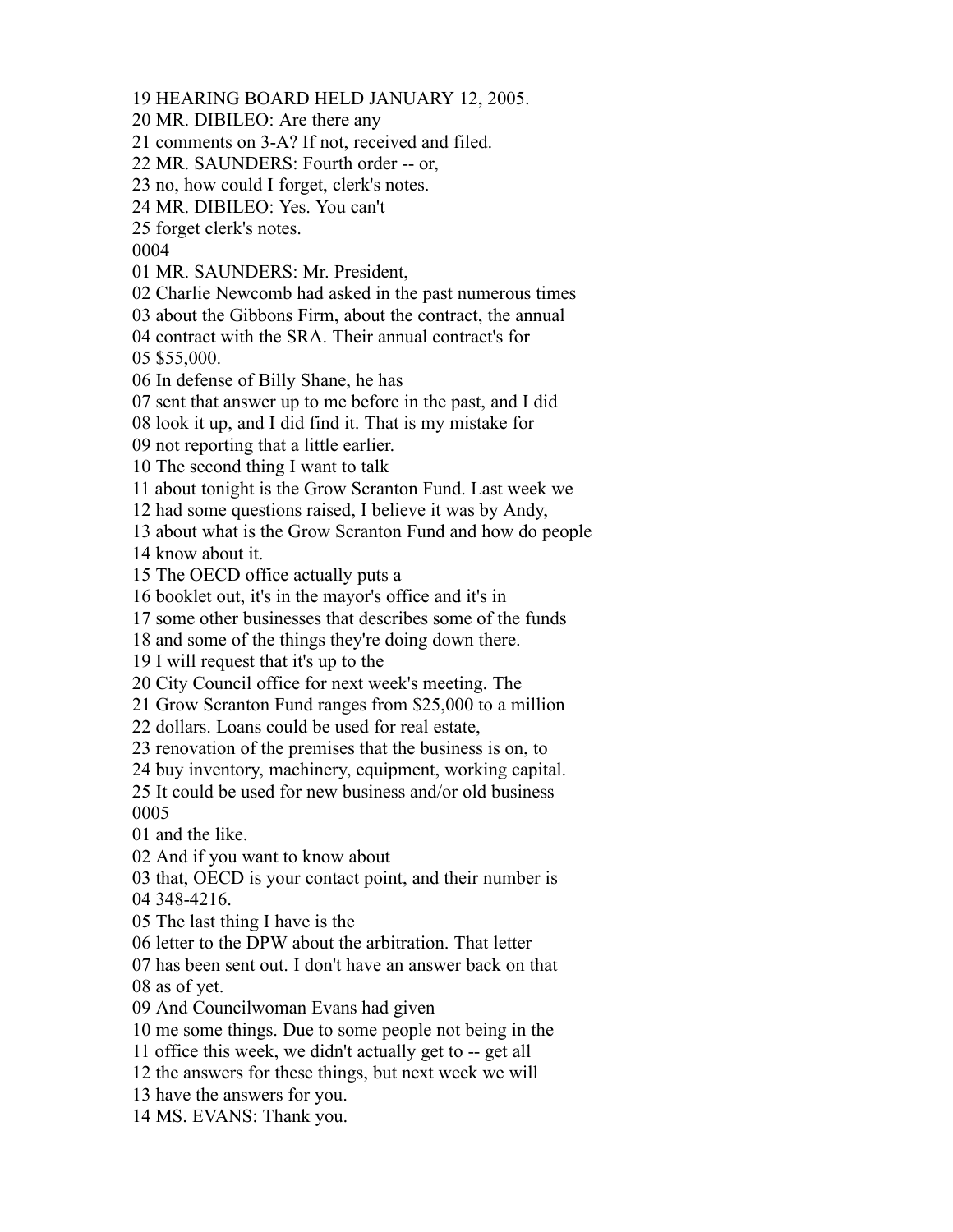Mr. President. MR. DIBILEO: Thank you, Mr. Saunders. MR. SAUNDERS: Fourth order, citizen participation. MR. DIBILEO: Thank you. Prior to calling up the first speaker, I'd like to just remind all speakers to please refrain from making remarks of a personal nature, please keep remarks related to city business and please be mindful of our time constraints by not exceeding five minutes. With that said, our first speaker is Andy Sbaraglia. MR. SBARAGLIA: Andy Sbaraglia, citizen of Scranton. Fellow Scrantonians, I requested information on the Scranton Grant, which is free money, not loans or this or that, but free, because there was a lawyer that got \$180,000 to fix up his building as a grant, and I was wondering if this grant is available to all of the citizens of the City of Scranton because a lot of the citizens were flooded out. That was the information I requested. I was told by Janet Evans that it may be available on the website, if not, I can always go down to OECD and actually get it out, because a lot of people probably are eligible for these grants, and since it's free money, I'd like to see the citizens of Scranton get it, if it is available. Okay. Another subject. I mentioned all this money in the Dunmore Bank, okay? Now, I didn't want you to think I was speaking out of my hat, but if anybody wants to look at this, they can look at this. These are actually the loans and the legislation that set up these loans. MR. COURTRIGHT: Andy, I missed the caucus with Leonard Kresefski this evening, so I wasn't able to ask him, but I'm going to ask -- MS. EVANS: We discussed it. MR. COURTRIGHT: Did he give us an answer? MS. EVANS: Yes. There is an account, he believes, in Fidelity Bank, and it's an escrow. Thank you. MR. SBARAGLIA: It's like \$37 million?

MR. SAUNDERS: That's all I have,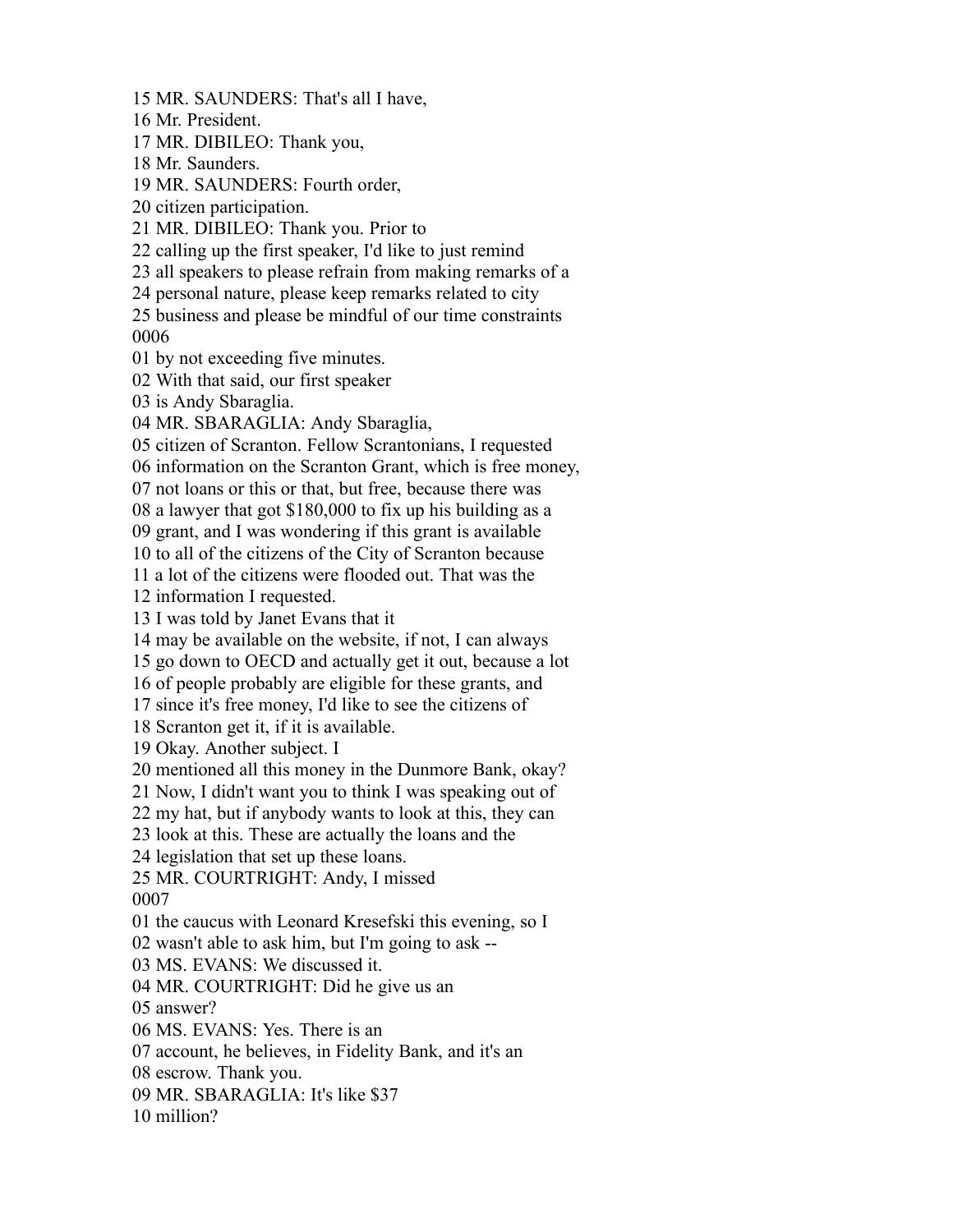MS. EVANS: An escrow account that

will help to cover the payments -- the remaining

payments over a seven to eight year period on a prior

bond issue. It is earning interest.

Mr. Kresefski says it's quite

minimal, however, I did request the interest rate and

the dollar amount of interest earned since the money

was originally placed in that escrow account at

Fidelity.

(WHEREUPON, Attorney Walsh arrived.)

MR. SBARAGLIA: I'd like just one

more request, can you get the original loan agreement

for this 201-C loan?

MS. EVANS: Okay.

MR. SBARAGLIA: And he 201-A loan,

because he said it wasn't redeemable. And if he look

at the interest rates on this C loan, you see it's

quite interesting. You start off with, like, over a

million dollars in two payments, and it goes all the

way down. And when you add all these things up, that

money, of course, on interest is lost, there's nothing

you can do about it, that's gone with the wind.

But when you go through everything

that went through with that, I didn't do it for you,

but I did it for me, it came out to be, like, over

\$37 million that was deposited up in that bank.

And like I said before, it was

into an escrow account and it was a payoff the 201-CNA

loan, like I stated, over up to 11 years. And I asked

you at that time when you wanted to borrow money,

whether you could have tapped into them funds sitting

up in that bank in Dunmore being that you had so many

years to go on them.

MS. EVANS: Did you mean tap into

the interest or the actual escrow account?

MR. SBARAGLIA: The escrow account

if you could have, but --

MS. EVANS: From what

Mr. Kresefski said tonight, I don't believe that would

 have been possible. This is locked in until -- it's 

fully locked in until the bonds are called in seven to

eight years from now.

MR. SBARAGLIA: Yeah, 2011, to be

exact.

MS. EVANS: So, we wouldn't have

been able to touch those accounts.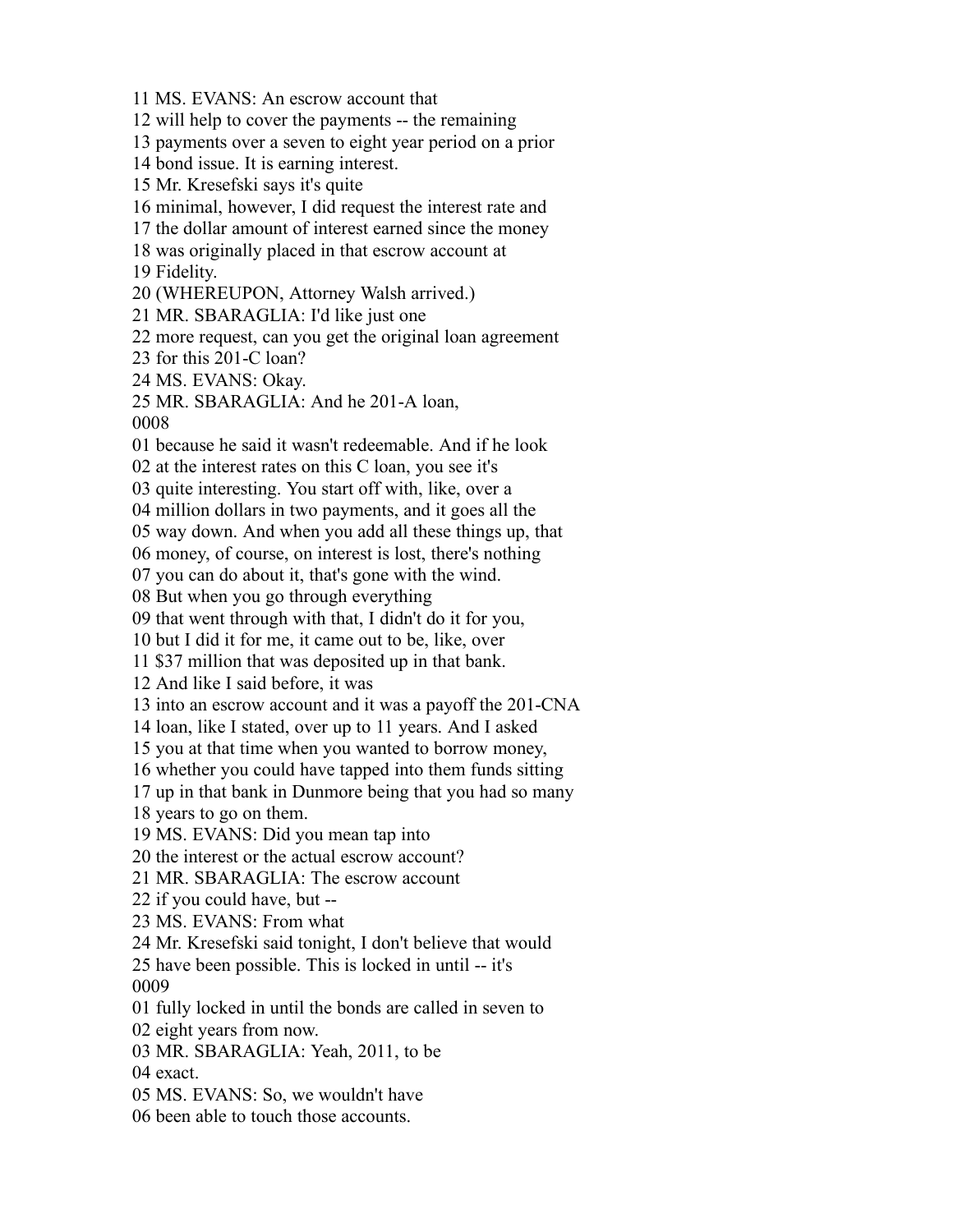MR. SBARAGLIA: But like I said

before, I'm not sure whether these bonds could have

been called. He said no --

MS. EVANS: He said no.

MR. SBARAGLIA: -- he didn't know.

I know that, he told me that before, but I'd like to

read them for myself, because for some reason or other,

things that are said aren't necessarily so.

MS. EVANS: I'll get those loan

agreements for you.

MR. SBARAGLIA: Another thing, as

you know, this fund that's coming up, this guy that

wants this consultant fee, I would have felt a lot

better if he also had a contract with the City of

Dickson City, because they got a lot of building going

on up there.

Everybody and their brother wants

to go up there, and the only way we can get people to

 come to Scranton is give them a free ride, and that's a 

shame that we have one area that's booming like crazy

and we get to have a restaurant, maybe three employees.

If you looked at some of these

deals that went through, it's not the greatest. I

thank you.

MR. DIBILEO: Thank you, Andy.

Raymond Lyman.

MR. LYMAN: Raymond Lyman. I

wasn't here the last couple of weeks because I was

intimidated from the powers that be by nasty phone

calls and threatening letters telling me not to come

here. And we had to have our phone number changed.

And I said that -- I said that I wasn't going to take

it anymore, I was not going to take this harassment,

so --

MR. DIBILEO: Ray, sorry to stop

you there, but just for the record, you know, last time

you were here you called me a name, and none of those

threatening phone calls were from me, because if you

think --

MR. LYMAN: I know it wasn't you.

MR. DIBILEO: I know you called me

a Casa, whatever that was, but I didn't make any of

those threats.

MR. LYMAN: No, no, no, no. It

was -- these were -- these were real nasty. These were

real nasty people, and I know it was higher up. And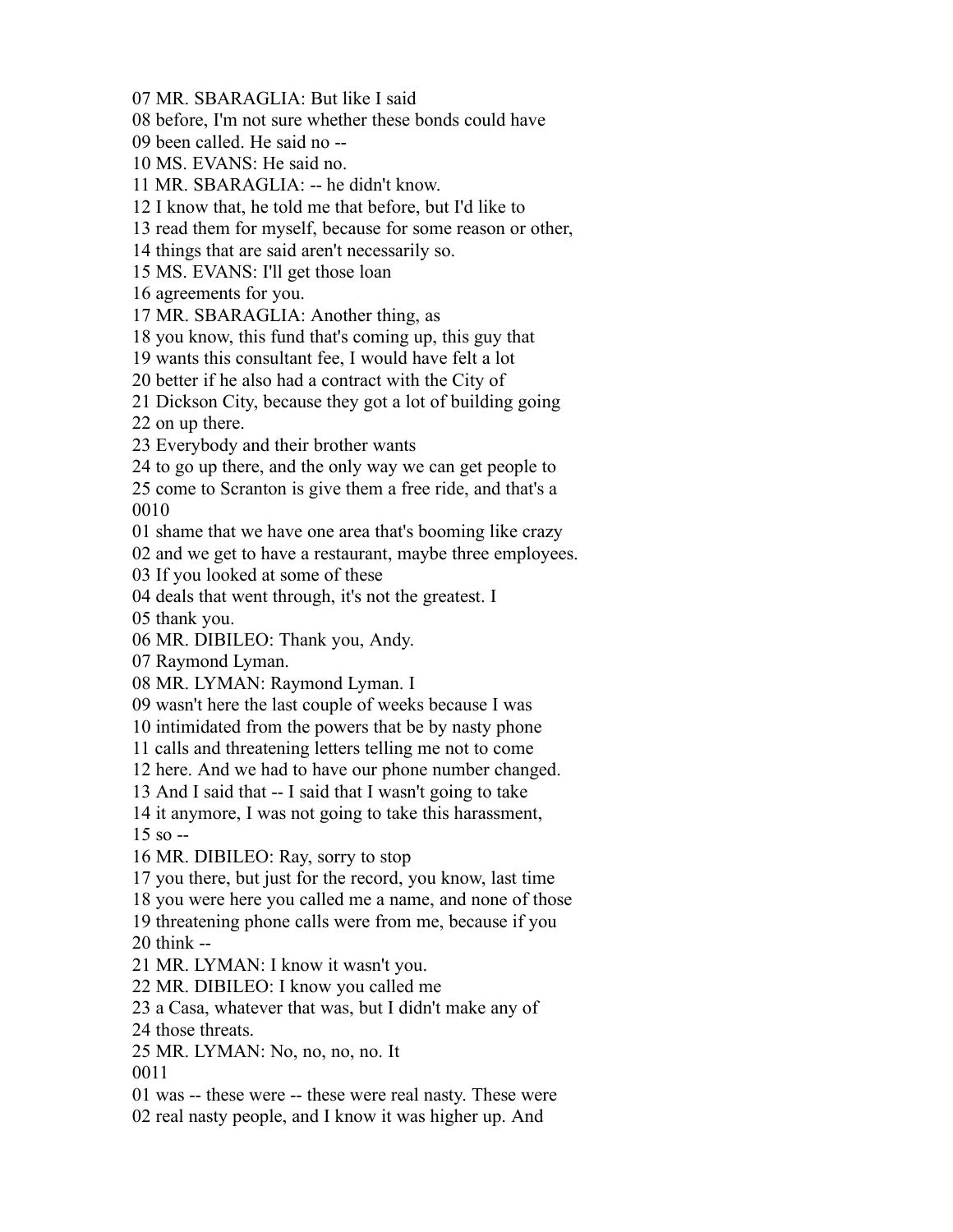I'm not mentioning names, because I'll be sued, and

that's enough to say about that.

Now, my friend -- I go over and

talk to my friend and he had a problem with, you know,

NCC, and he got a, you know, he pays his garbage, his

city tax, you know, every year, and they said that he

didn't pay for four years and they said that he owed

for \$3,535.85, and he started screaming.

And so, he hired a lawyer, took

them to a magistrate and he sued them, and showed the

receipts that he paid and got a settlement from them.

Now, he's asking the city -- the Council to get rid of

these people, because this is ridiculous to charge a

man that was already paid for every year that always

pays and they keep making mistakes.

And this is not just this one guy,

but they're always making mistakes on everybody. And

you had them here and they lied. You had the lady

sitting right there, I remember, because I was sitting

over there, and she lied.

MR. DIBILEO: Well, we can't say

that people are lying, Ray.

MR. LYMAN: Well, she said that we

don't make mistakes and we don't call and say that they

don't harass people, send threatening letters.

He actually told me that they sent

him a threatening letter that they'll take him to a

magistrate. And he even showed me the letter, they'll

take him to a magistrate. And he actually took them to

a magistrate and he sued them first.

MR. COURTRIGHT: Ray, you know,

we're going to be coming up on the garbage bill again,

and I'm sure there's going to be some mistakes. I

just --

MR. LYMAN: And I heard that

Chris Doherty is going to raise the garbage fee again.

MR. COURTRIGHT: Well, I don't

know about that.

MR. LYMAN: Well, that's what I

heard in his, what was it, 2005 budget or something.

MR. COURTRIGHT: I didn't see

raising a garbage fee there.

MR. LYMAN: Well, that's what I

heard, Bill Courtright, wasn't it, Janet, that it was

supposed to go up?

MR. DIBILEO: It's at the same

level.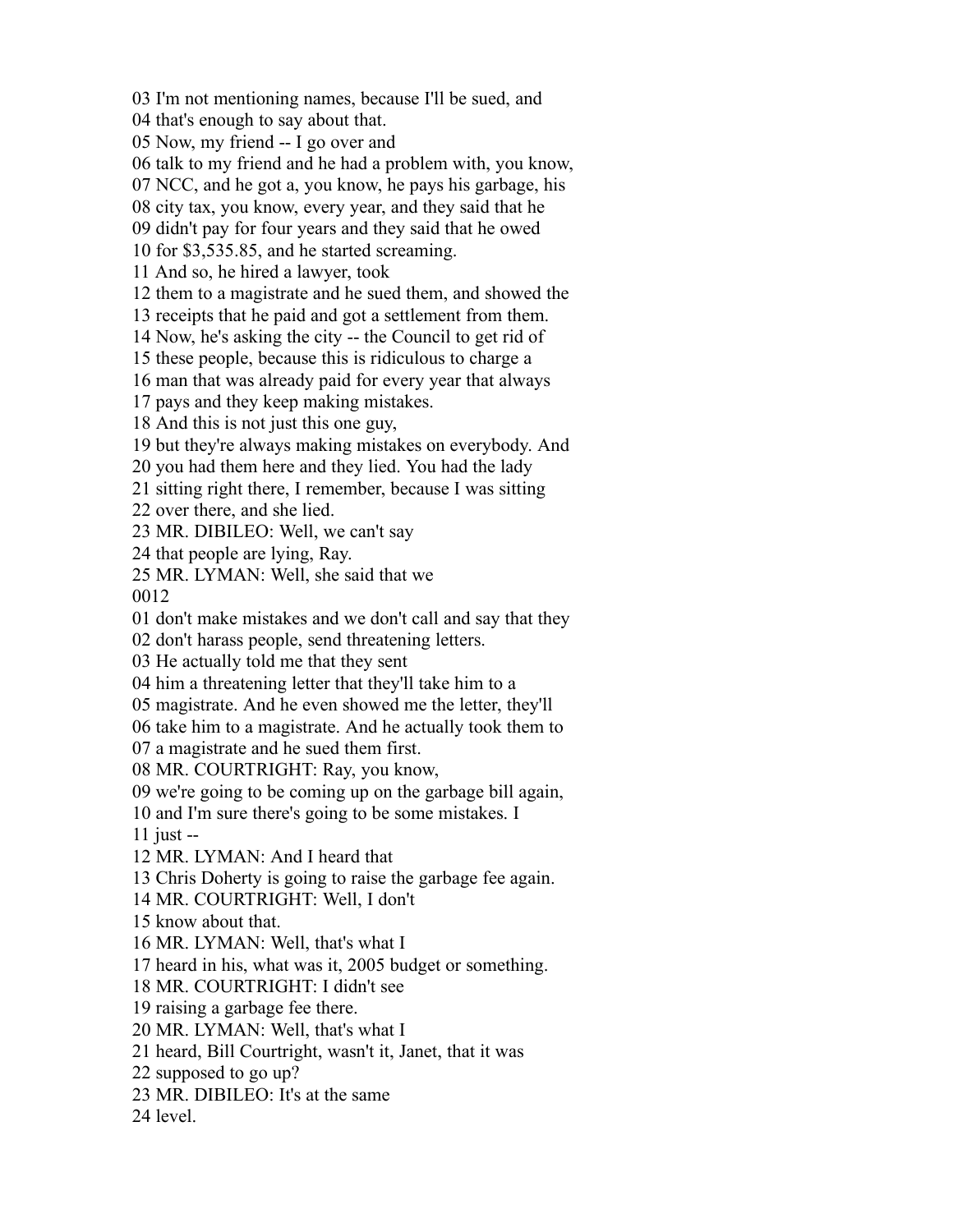MS. EVANS: No, I hadn't heard that, Ray. MR. LYMAN: Wasn't it supposed to go up to \$200 or something? That's what it was supposed to go up to. MR. DIBILEO: It could be a rumor. I don't know. MR. COURTRIGHT: But what I wanted to say, I'm sure there's going to be -- MR. LYMAN: And I have just one more question before I leave. MR. COURTRIGHT: Okay. Go ahead. MR. LYMAN: Now, after the Tsunami, now, this is what I was told, that Mayor Doherty gave \$100,000 to the famine relief, this is what I heard. Now, can you look into this? I don't know if this is true or not. MR. DIBILEO: Of his own money? MR. LYMAN: City of Scranton's. MR. DIBILEO: I don't think he could have done that. He could have given his own money, but -- MR. LYMAN: Well, this is what I heard, because -- MR. DIBILEO: All right. We'll check it out. MR. LYMAN: Well, I don't know if it's true or not. This is what I was told. MR. DIBILEO: All right. We will try to find out. Thanks, Ray. MR. LYMAN: Out of city money. I don't know if it's true or not because there were some people that was squawking that if it's true, if he gave that money, if it's true or not. MR. DIBILEO: Yeah, I think we would have probably had to have a vote on that, so it's probably not true. MR. LYMAN: Would you have a vote on that or -- because you said that the mayor could control the money and he can spend that money without your permission. He spent millions of dollars up at that Nay Aug and you can't control him. MR. DIBILEO: All right. Thanks, Ray. We'll check it out. MR. COURTRIGHT: Mr. President, if I can just continue. I'm sure that there's going to be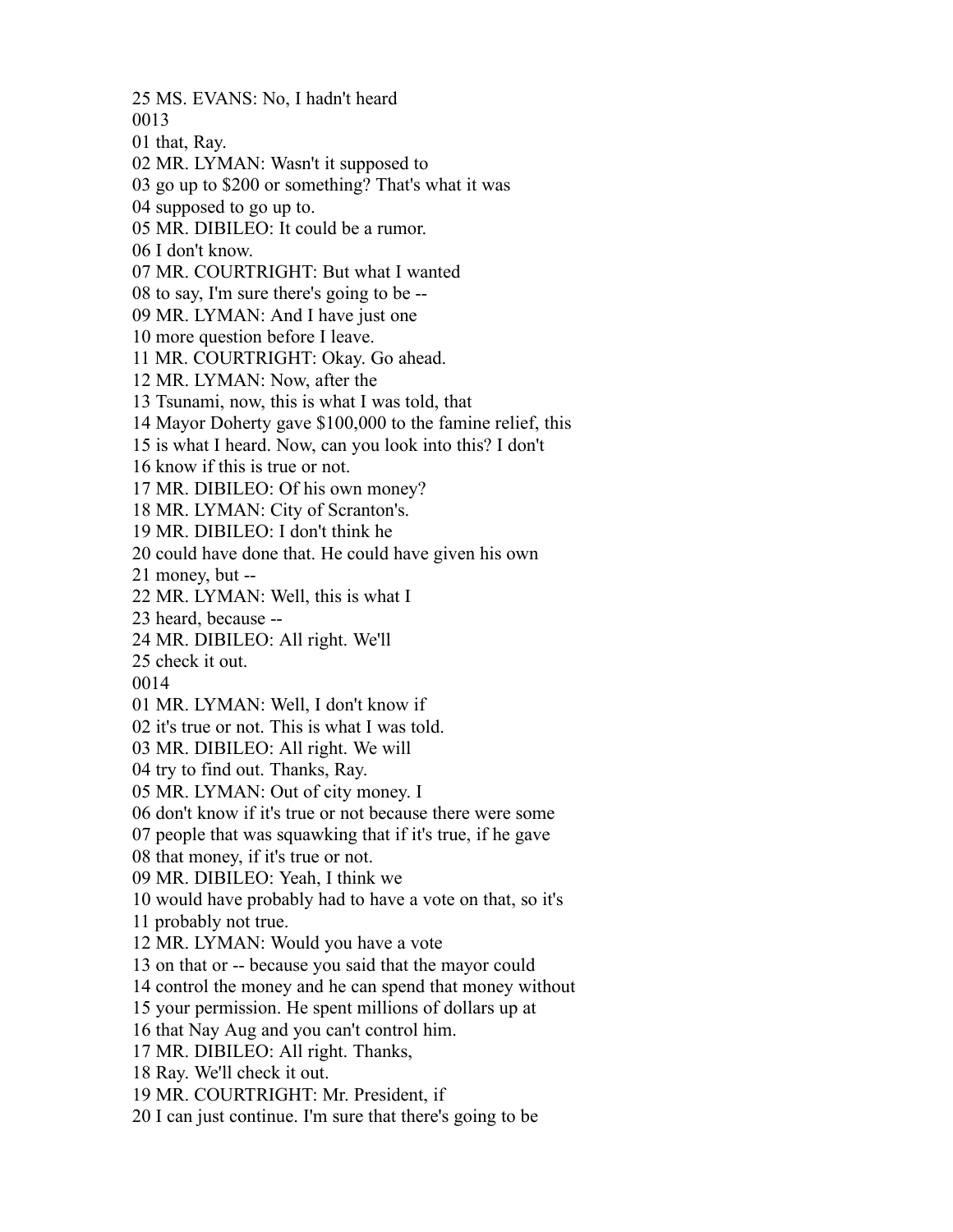some mistakes with the garbage fee, and I think if you

have a problem, Nancy, you're here from the treasurer's

office, okay, many people had problems last year, and I

went down the treasurer's office and Nancy and all the

other girls in there were very helpful to me.

If we couldn't straighten it out

there, maybe two or three occasions I went back to NCC

 and I spoke to John Catulla and we got it straightened out.

They've changed the letter that

the send out or they were going to change it, they told

me, to make it be a little bit softer. They felt that

maybe we wouldn't be able to collect as much money with

a softer letter, and I said, Well, I was still in favor

of a softer letter, so I think the letter that will

come out won't be quite as harsh this year. I haven't

seen it.

So, I would just recommend if you

have a problem, if you come into the treasurer's

office, they're very helpful. And then if you have a

problem, maybe you can speaking with John Catulla and

try to get it straightened out.

Hopefully it won't be as severe

this year as last year. And, again, I believe the

letter that's going to be sent out if you do not pay

your garbage fee is going to be a little less offensive

than the one last year.

MS. EVANS: If I can just add one

thought to that. Last year when I had visited NCC, as

 well, and spoken with the manager, he indicated in 

addition that they would begin taping phone calls,

because I do recall that their phone manner was less

than desirable last year, and I had made that request,

 that the telephone calls by taped, and he had agreed to do so.

And now that the garbage bills

will be shortly forthcoming, I'm hoping to see those

friendlier -- people-friendlier letters, and I will be

checking on phone calls to see if indeed they've been

taped and see if I might listen to some of them.

MR. DIBILEO: Thank you. Thank

you, Mr. Courtright and Mrs. Evans. I want to welcome

Mr. Walsh, who was a little bit late this evening. I

just want to say that Mr. Saunders did an excellent job

in your absence.

MR. WALSH: He told me so.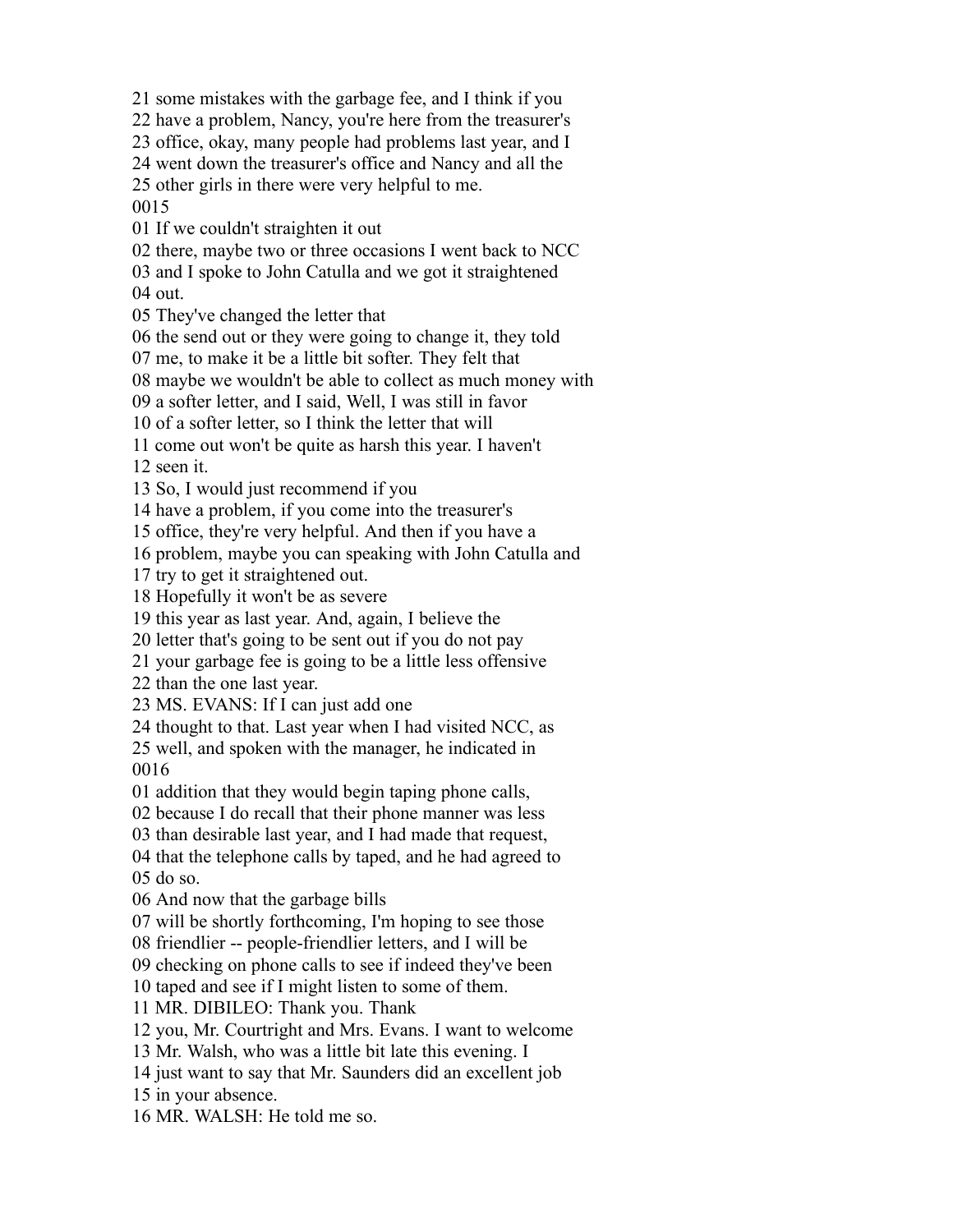- MR. DIBILEO: Yeah. And he's
- telling you the truth, because he was really good at
- it. Les Spindler.
- MR. SPINDLER: Good evening,
- Council. Les Spindler.
- MR. DIBILEO: Good evening.
- MR. SPINDLER: Last week I brought
- up a problem I've had a long time about my sidewalks
- being flooded when it rains, and, Mr. DiBileo, you

- asked Mr. Saunders to talk to Mike Luciani, I was
- wondering if anything was heard about that.
- MR. DIBILEO: Yeah. Let me ask --
- MR. SAUNDERS: We sent a letter
- out on that. It's too soon to get a letter back from him.

- MR. DIBILEO: Nothing back yet.
- MR. SPINDLER: Because I still
- say, I mean, I don't think I should be responsible for
- that problem which the city created.
- MR. DIBILEO: Right.
- MR. SPINDLER: Something else,
- last week Mr. Saunders answered a question about a
- problem a friend of mine had, is Mr. Vaughn, on
- Merrifield Avenue, and he said he sent letters out, and
- it would be four to six months later or something.
- This man has been calling DPW for
- two years, and now he has to wait four to six months.
- This man is a heart transplant patient.
- MR. SAUNDERS: Les, I didn't say
- four to six months, I said that some of the letters
- that Mrs. Evans had sent out it took four to six months
- to get responses back on them. And this letter, I sent
- it out. I don't know how long it will be back in.
- MR. SPINDLER: Oh, okay. Well,

- think, like I said, this man, he tried for two years
- and called DPW and couldn't get an answer. I think
- Mr. Parker should personally go up there and look at
- the problem.
- To call for two years now, he
- couldn't even get a phone call answer, I think it's
- ridiculous.
- MR. DIBILEO: Whatever you can do,
- Mr. Saunders, to try to speed it up.
- MR. SAUNDERS: I've been in
- contact with this gentleman about that problem, and I
- explained to him the problem. He seemed very satisfied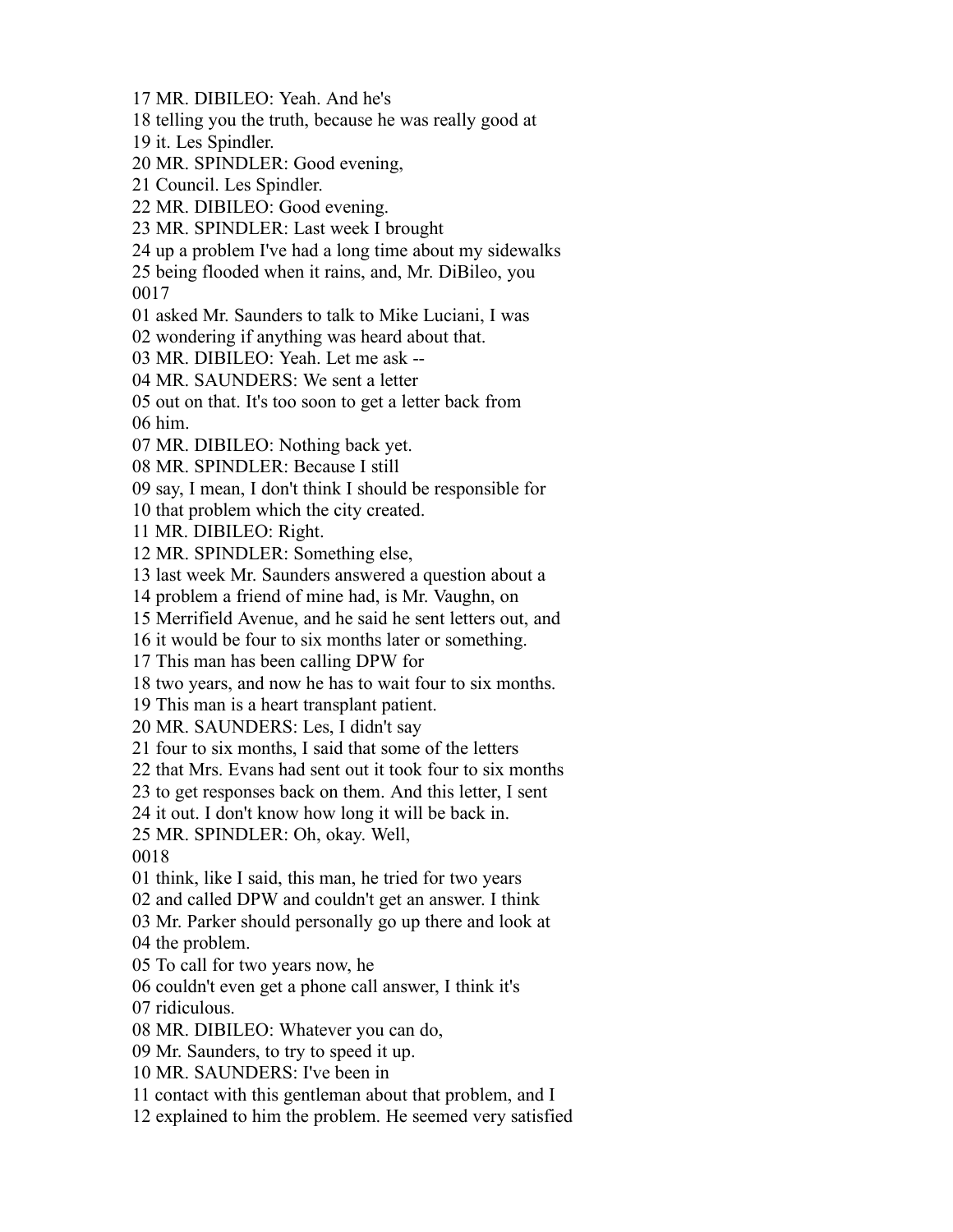that the letter was sent out on Council's behalf for

him. You know, I don't think he was pressing the

issue. I think he's --

MR. SPINDLER: I spoke to

Mr. Vaughn. Okay. Next thing. Have we heard anything

from Attorney Kelly about him looking into the deed for

Nay Aug? I haven't asked that question in a long time.

MR. DIBILEO: Let me ask Mr. Walsh

if he has any information on that.

MR. WALSH: I have a lot of

additional information that I've found that I'm

providing Attorney Kelly with. I have not heard back

 from him. I called his office, and I think he was out 

of town on a hearing, but I do anticipate supplying him

with the information that I've retrieved in speaking

with him.

So, to answer your question, no,

but to further answer it, yes, I'm sure I'll be

speaking with Attorney Kelly in the very near future.

MR. SPINDLER: I don't know what

is taking so long. He's had that deed for months.

Obviously he hasn't taken the right reading course yet.

Thank you.

MR. DIBILEO: Thank you.

Bob Bolus.

MR. BOLUS: Good evening, Council.

Bob Bolus.

MR. DIBILEO: Good evening.

MR. BOLUS: It's nice to be back

again. I've had some things out of the area, and I was

only able to catch a couple parts of the meeting on

tape, and it's business as usual.

But I would like to thank Janet

for showing up Christmas Day, I know it's a little late

in the season right now, the volunteers and the people

that did attend to make this Scranton with a heart.

I would like to thank both you and

 Bill, also, for recommending a proclamation for 

whatever it was for, the kind words and everybody

else's kind words. Again, I'd like to just say thank

you.

But my issue tonight that I really

want to talk about is -- I've been hearing a lot about

intimidations, about keeping people from speaking.

Well, no one knows better than me what intimidations

are and how they're attempted to stop people from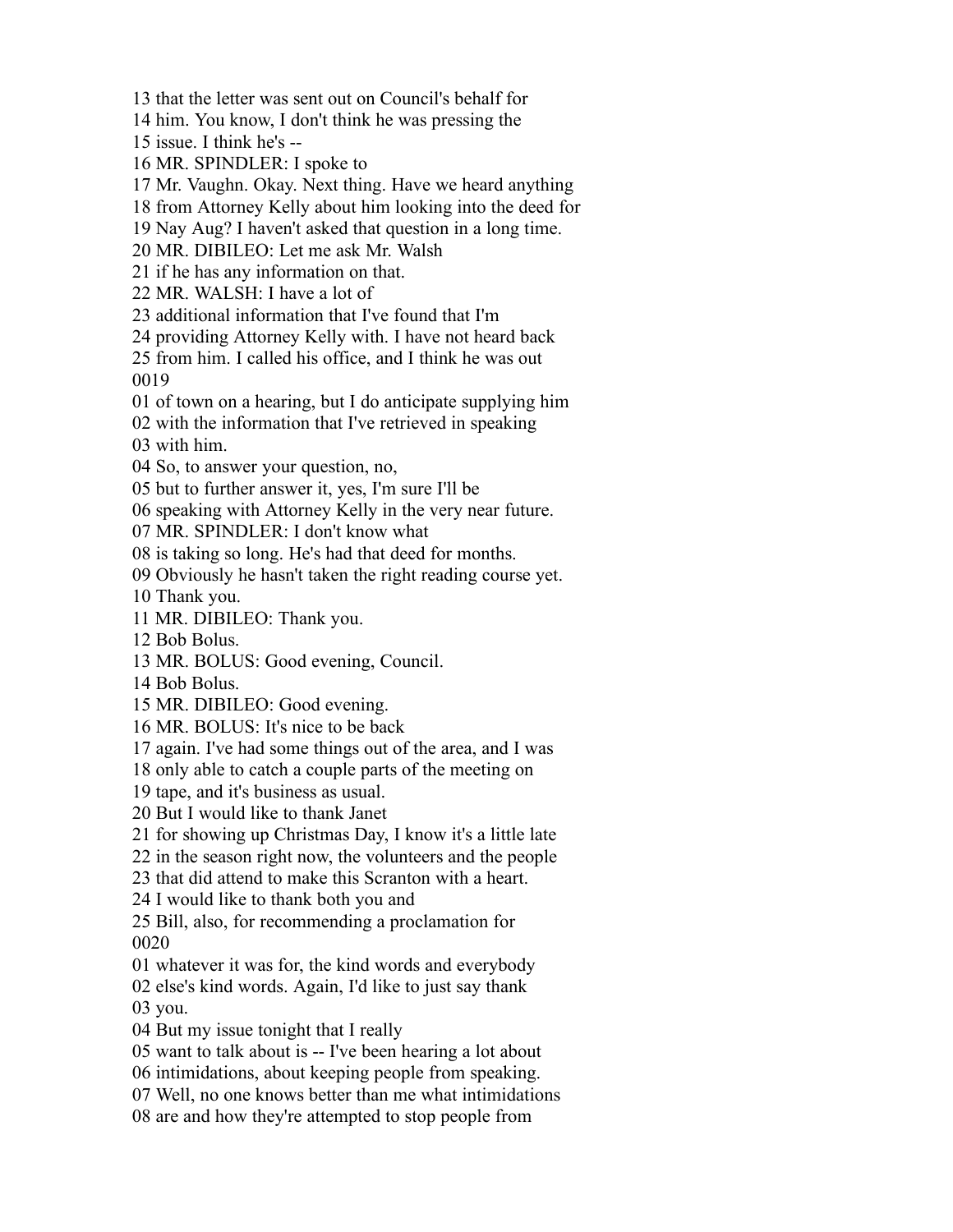speaking. After all, I was

arrested here for speaking. And why was I arrested?

Because it was to shut me up because people didn't want

to hear what we had to say.

And the District Attorney went

full board to see that I was pushed as far as they

could push it, but we know the end resolve, it was

dismissed and that was the end of it.

But the same DA won't push people

that stole from my company, took checks and cashed

them, signed their own names to them and went out and

cashed them, because the witness that cashed them is

the witness the DA needs to use, but it's not credible

enough for a person to say this is the one who gave me

the checks, but we get people out of jail every day

saying they said this for witnesses.

So, you can see the intimidation,

how far it reaches. We saw the intimidation of people

that came here. Wayne Beck; Joe Clifford, never came

back, he was intimidated, told not to come or he would

be sued; Chris Phillips; the Newcombs, Mary Ann Wardell

and others that don't come here any more because for

whatever reasons.

Well, I'm an employer. Me. I

don't have a boss to tell me what to do, so I come

here. My boss can't tell me stay out of here or

whatever. But guess what? We've watched the judicial

punishment that I've taken.

I lost my pardon that I was going

for because I got arrested at Council, and I was told

by an anonymous phone call that I don't have many

friends in Scranton that made phone calls to deter the

board of pardons for doing something.

But we know how intimidation

works, I'm still here. I may never see a pardon, but

that's okay. I still have my rights, and they're the

rights of the people.

We saw the Sunshine Act. We saw

what Mr. Pocius did with the Sunshine Act. And we're

going to win that. We already won it, because the

judge told us we shouldn't be there. The intimidation.

 Tried to sanction us with Chris Doherty's campaign 

finances.

The police officer, Amy Martin

that was involved, the city hammered her. She didn't

get the proper treatment. She just about walks now.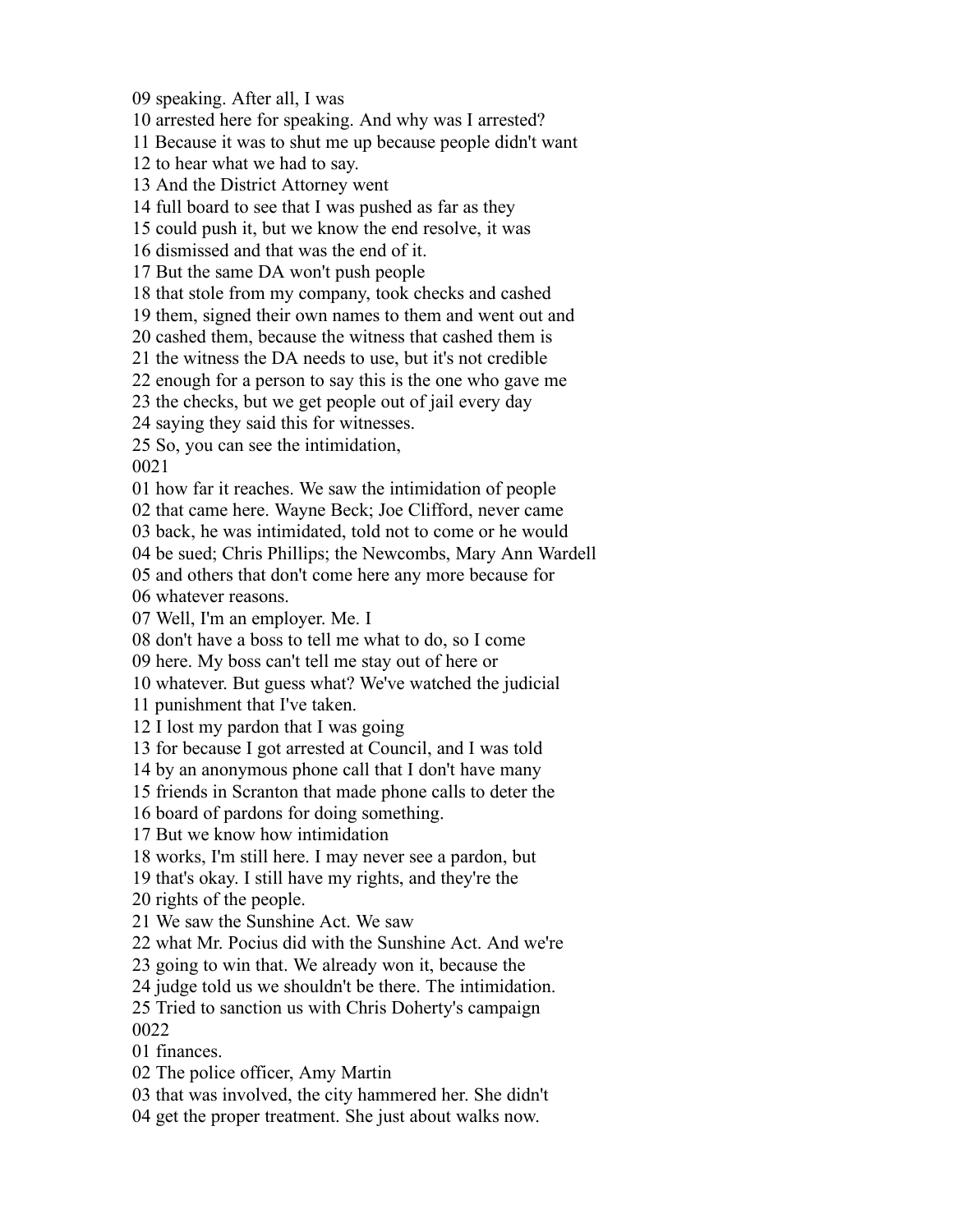These are the intimidations of politics in this city.

The right to speak, we were

challenged with that. But we won that. We're all able

to come her, as candidates in the past could, because

we stood up and spoke. And we'll win the one that's

before the court now on the violation of the

Sunshine Act.

Terry Henning from the

Newspaper Association is involved, the Civil Right

Liberties are involved, and we're going to win this and

we're going to reverse what was wrong and we're going

to go back to square one, and I'm going to take pride

in that because you didn't intimidate us, no matter who

you are politically, we're going to get justice.

We saw the golf course go. We

could have had people speak. Yeah, we didn't get the

proper signatures with the proper notary that day, but

they were all there the in courtroom.

The judge had the right to change

that and allow the people to speak and be notarized,

 there was no secret, and save the golf course, because 

we know where it went, but we didn't see the money go

help the people. But it's intimidation on everyone.

We saw sanctions on Chris Doherty

because I raised issues about his campaign finances

because it wasn't filed timely.

Well, I went through a living heck

over what went on there. Driver's license wasn't good,

voter's registration wasn't good. You name it,

whatever I supplied wasn't good enough to prove my

residency in the city.

I had to run for mayor here, but

we weren't intimidated. Sanctions were dropped and we

move forward. But that question still remains to be

answered, Did Chris Doherty take money from a

corporation and then pay it back, and that question

will be answered, because it wasn't on the merits of

the case, it was on time. But it's intimidation.

We look on the caps. Janet,

you're absolutely right, go for the caps on whoever is

running, because we won't have this problem. Go after

the KOZs and the non-profits.

Let the money from Nay Aug's

Christmas show take care of the animals and give it to

the cultural center. That's where our cultural is, our

culture is supposed to be.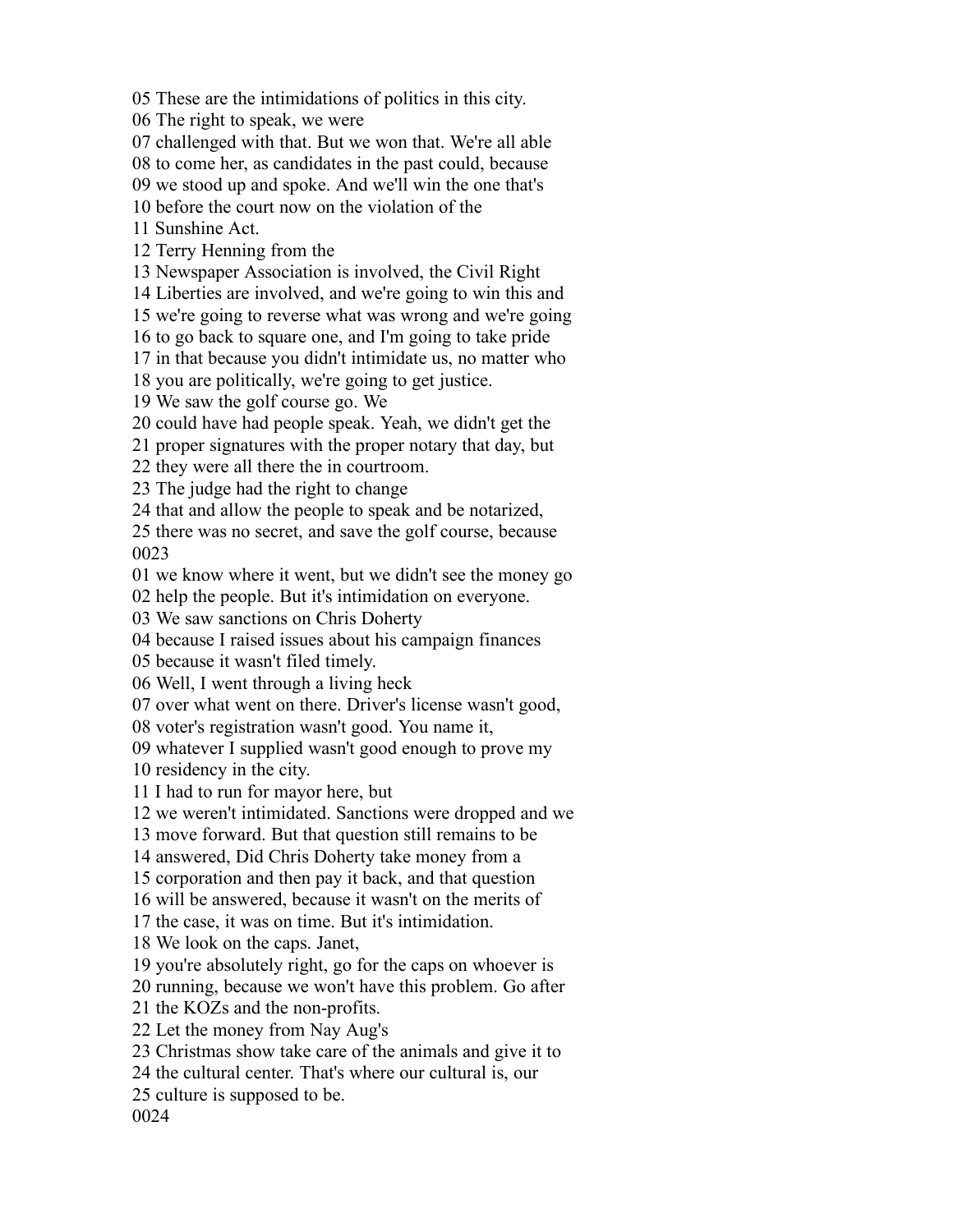You know, President Bush got a new

limousine to use today, but ironically he only runs the

country. That's all he got.

MR. DIBILEO: Mr. Bolus.

MR. BOLUS: But Carl Greco makes

more money in the City of Scranton than the

President of the United States, and President Bush has

got to give the limousine back in four years.

MR. DIBILEO: Mr. Bolus, I need to

ask you to wrap it up.

MR. BOLUS: I will wrap it up in a

second, Gary. It's been a while since I've been here

and I just had a few things that went on, if I may.

I saw the Hill last week donated a

dog, there's no mention in the Times about it. It's

something credible to the city.

Mr. Hickey is representing

Mr. Pocius and Hazzouri on the pension funds, the

Home Rule Charter tells us we have to give it back. I

don't think that should be Mr. Hickey's job.

I want to know where the money is

coming from and who's paying the fees, but it should go

back to the Doherty administration when his father was

there, who received benefits and a pension and everyone

subsequent after that.

That is money this Council should

go for to be returned back here because you're not

entitled to it. That's why we have a Home Rule

Charter.

And last, I listen to Dave

Gervasi, and I keep listening to the he said/they said

issue between the fire department and the mayor. You

know, let them come here now, and I'm saying this in

front of Dave and everyone else, and the mayor, come

here now, let us judge the truth about he said/they

said, where the benefits and everything lies.

I don't want to hear any more

stories out of school. Let's hear the truth right now,

because we the people have the right to do the judging,

and no more of this back-door games. If we're going

to move Scranton, let's move it the right way. Thank

you very much.

MR. DIBILEO: Thank you.

Lee Morgan.

MR. MORGAN: Good evening,

Council.

MR. DIBILEO: Good evening.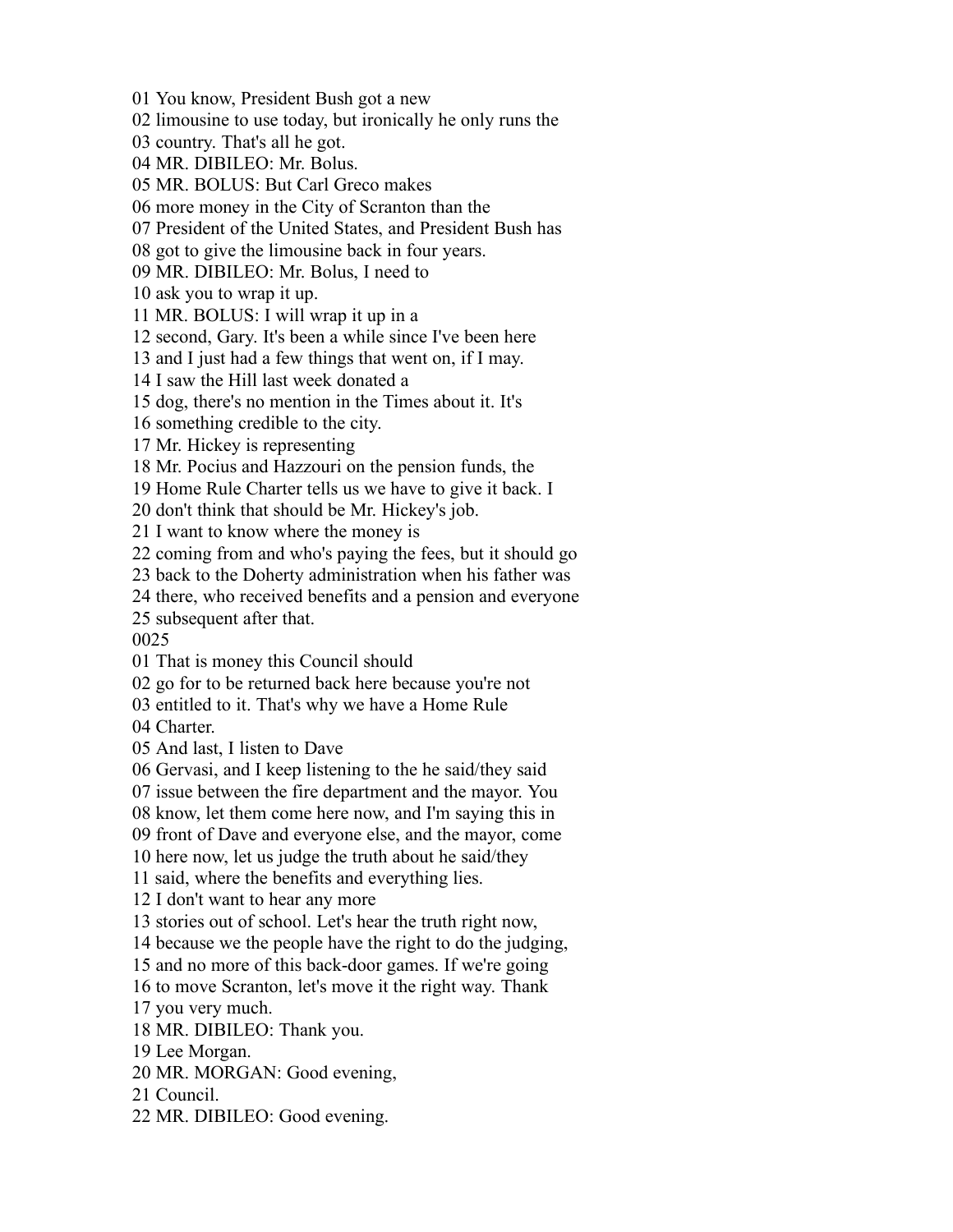MR. MORGAN: I just have a couple

of questions on issues that have come before Council

 previously, and I'd like to know, has there been any 

 movement towards a playground program in this city as of yet?

MR. DIBILEO: Does anybody --

MR. MORGAN: Is there any reason

why that can't be successful? Is there a road block or

is there a lack of communication?

MS. EVANS: I don't think it's a

lack of communication. Perhaps the school district --

I really shouldn't be speaking for them, you should be

asking them yourself, but as I indicated early last

summer or late spring, they offer a myriad of

opportunities in a variety of locations that include

quite an age range, and that may be, you know, part of

the, let's say, I don't want to call it lack of

enthusiasm, but, you know, let's say lack of excitement

because so much is currently offered, even during the

school year; isn't that so?

MR. MORGAN: Another question I

have is, Is there any chance that the pool, the fee for

the swimming pool, is going to be repealed by this

Council?

MR. DIBILEO: There's always a

chance, Lee, sure.

MR. MORGAN: I mean, we're asking

 attorneys to tell us what the deed says, and in all 

reality what really matters is the taxpayers here pay a

tax. And as you watch government function now, you

just see things disappear slowly. A lot of them you

don't notice. And it's just -- it points to the fact

of possibly a lack of priorities being in the right

place.

And, you know, we have a gentleman

who comes here and talks about a \$60,000 fee with OECD,

and, well, that's okay, and then we had a lady who

spoke last week about how the slides were there in the

'50s, I wasn't aware of that.

So, I mean, you know, it just

comes down to the Council and the mayor putting their

priorities in order, and I think that the most

important thing is the people, and I just think that

this city has really lost focus on what is important.

MS. EVANS: Lee, if I might, I

think Council has its priorities in order. We tried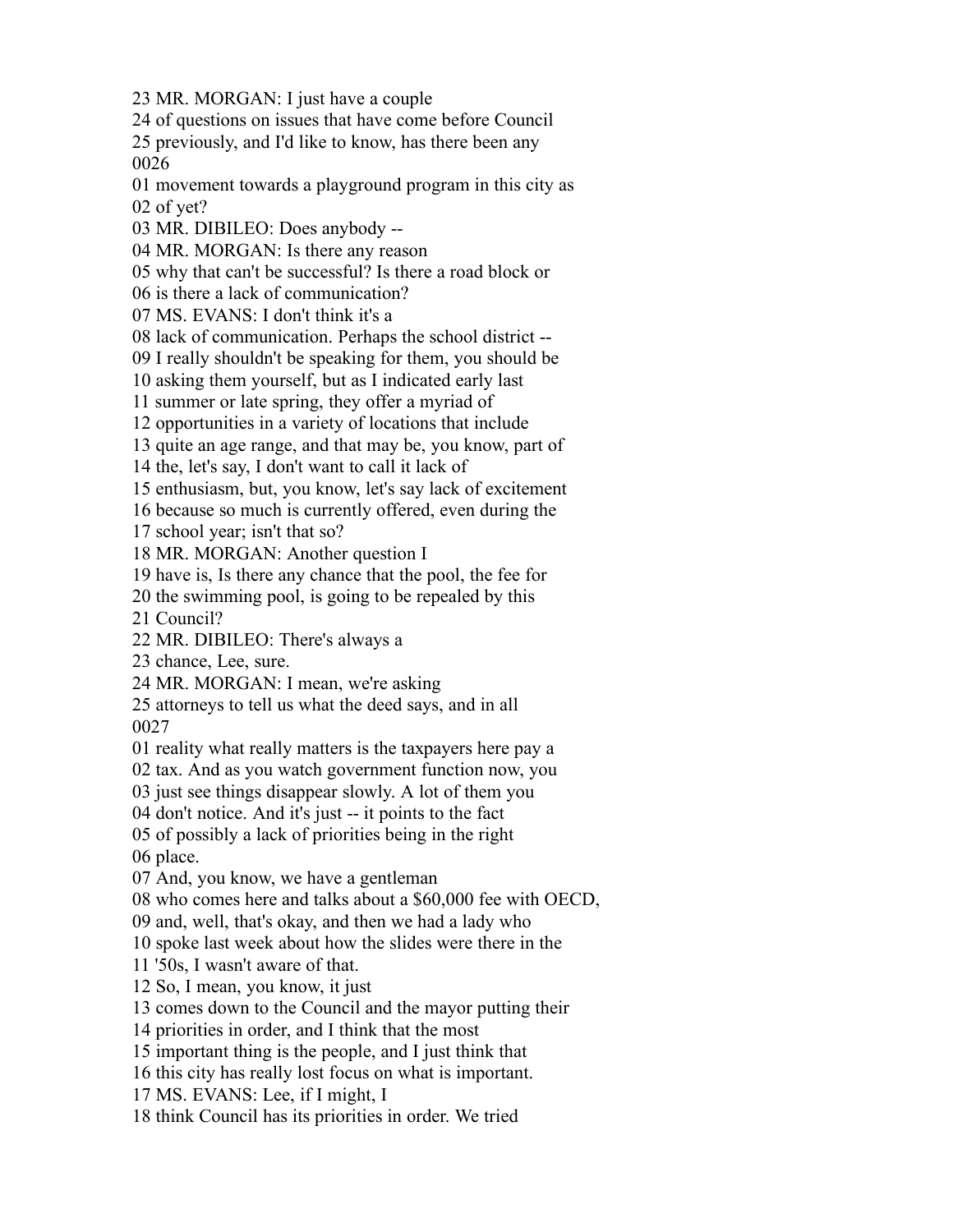very hard to repeal those swimming fees. That power

lies solely within the jurisdiction of the Scranton

Recreation Authority, they were empowered by the

current administration, and for the time being, they

must be the ones to repeal that, and it was Council who

got the ball rolling on donations for free swim passes;

 otherwise, I don't believe you would have seen that 

come to pass.

I believe that Council, or at

least members of City Council, are still very adamant

about the swimming fees at Nay Aug and would very much

like to see that done away with.

So, you know, I -- at least in

that particular category, I really take umbrage at

being lumped in with the mayor.

MR. MORGAN: The one last question

I have is, and then I have a follow-up to this

question, but what actually in this Council's opinion

is the condition of the city financially?

MR. DIBILEO: Well, when you need

to borrow money to balance your budget --

MS. EVANS: You're in bad shape.

MR. DIBILEO: -- to the tune of

about \$8 millions, the way I count it, it can't be the

best.

MR. MORGAN: Okay. Could I ask

one more follow-up question and then I walk away from

the podium? How come this Council has never used its

power of subpoena to get answers to questions instead

of trying to congeal people to come and answer

questions, instead of using a power that is at your

disposal?

And I have never once in my whole

lifetime seen Council use that power, and I think that

that's the one tool you really have. Because even

Nixon couldn't beat a subpoena.

I mean, it's time to really start

wielding that axe. And I'd just like to see that

happen, because, you know, we had a previous Council we

want to change, we have this Council, but really to be

honesty, I mean, I appreciate a lot of the things that

Council has done, and I have no major beefs with

Council, I'll say that right up front, but I think a

lock of commitment to using a tool that's going to give

you answers is a major problem here.

And we seem to be begging all the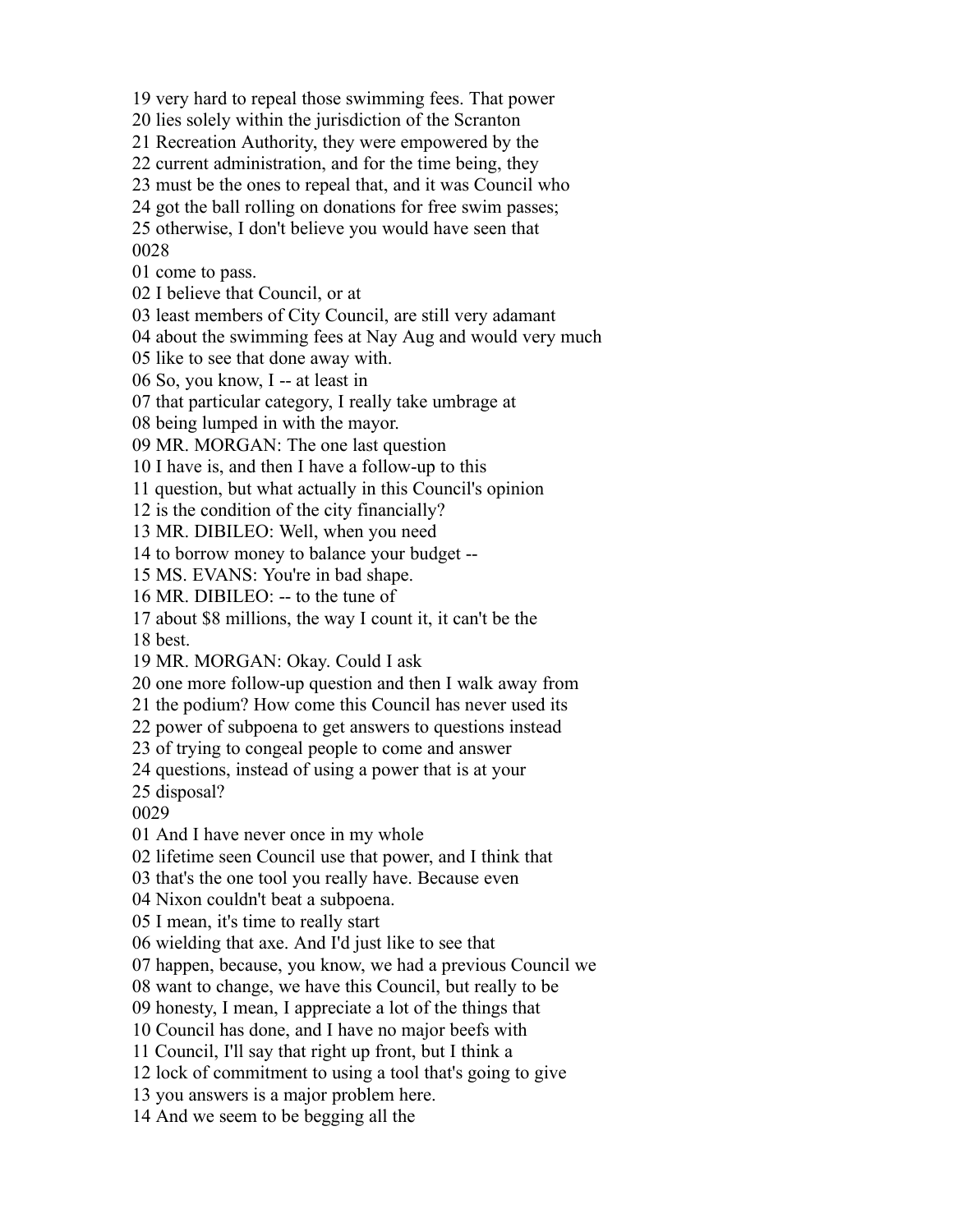time for answers, and the people in this city need

answers, because as you know, the income level is

dropping like a rock in this city. And, I mean, you

can see this by legislation, 2.2 percent to sell your

property and run. I mean, and I just think subpoena is

the way to go, and I would like to know if anybody can

tell me why that tool hasn't been used and if it will

be used. Thank you.

MR. DIBILEO: Thank you,

Mr. Morgan. Erik Johnson.

MR. JOHNSON: Good evening,

City Council, and Lisa and staff.

MR. DIBILEO: Good evening.

MR. JOHNSON: I apologize last

week for leaving my hat on while the meeting was going

on. I don't think it's proper to leave your hat on.

Economic war on low income fixed

income and the elderly citizens of Scranton and

elsewhere.

The Scranton economic motor could

stall. The Washington administration officially

mentioned wasteful as the reason for its plan to

dismantle community development plans operated by the

Department of Housing And Urban Development. The \$4.7

billion block grants are vital to the cities like

Scranton that are financial strapped.

Scranton Block Grant funds are

vital in helping the city to rebuild structure,

foundations, improvements and scores of millions of

dollars in new construction to the revital of the

city's park systems and other projects.

In Scranton, this program is not

indeed wasteful or inefficient. The program with

administration of costs is far below HUD's allowed

maximums. So, U.S. Representative Paul Kanjorski, Don

 Sherwood, Senator Specter and Senator Santorum better 

get on this subject with many mayors of the cities to

fight and work to preserve this important vital U.S.

program.

It's also nice to know that there

are human people such as the advocates fighting the

wealthy gas companies' proposed bill supporting by

Governor Rendell that the gas companies can terminate

and turn off your heat and gas or oil of the elderly

fixed income and low income pays that are struggling to

pay for the higher tax and raised prices of heating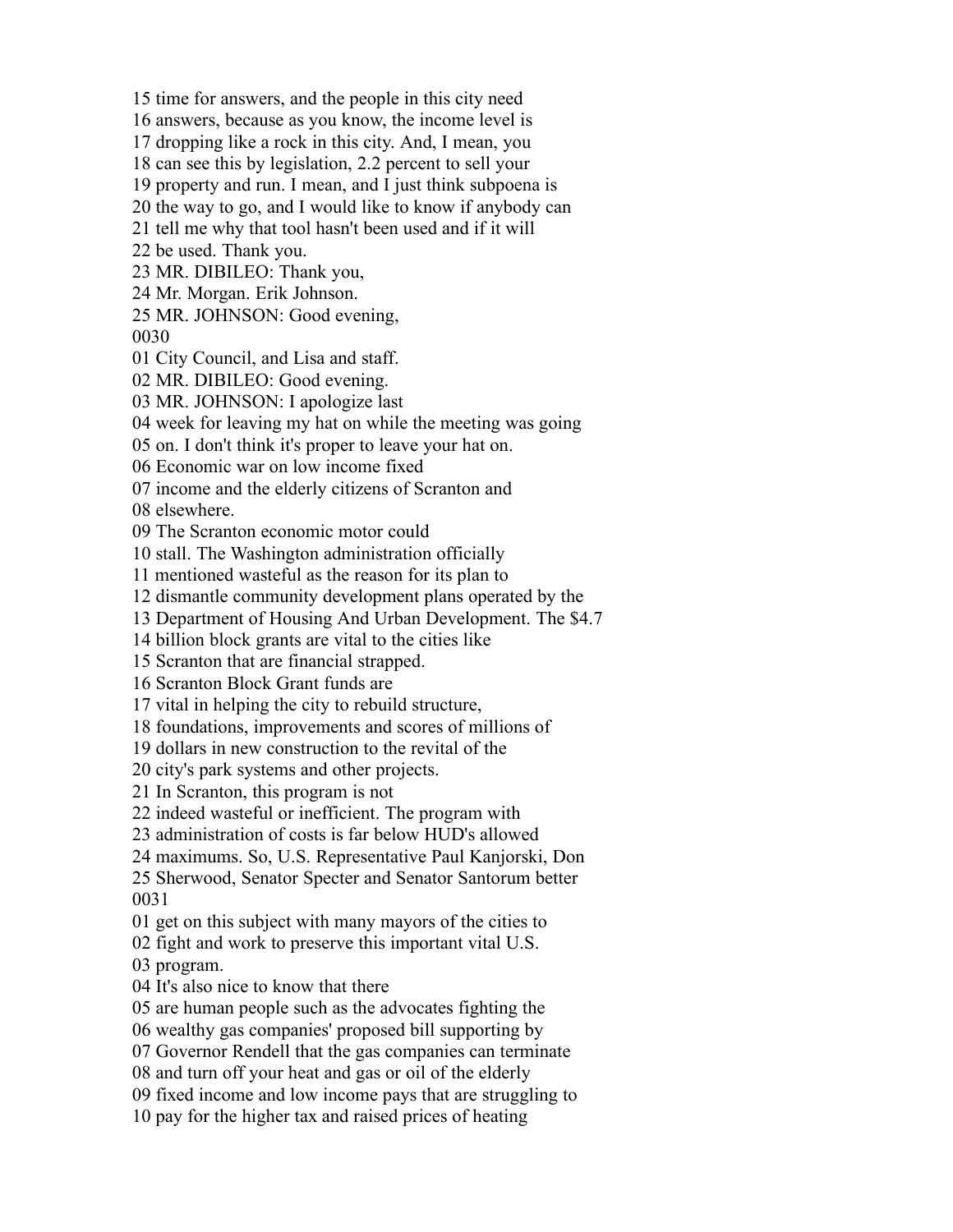bills that are especially being rated as of now during

our deep freeze weather.

Even if you are paying some of the

high bill, you are able to catch up during the summer.

They would not let you do this anymore. I'm, for one,

have always caught up by May and June.

Most Scrantonians favor a commuter

tax, as they tell me, and the Municipal Job Tax could

help out for expenses of the police and fire

departments.

Also, we are concerned, when will

the administration and city unions start talking

again? Wasn't it contract time a long time ago?

The clock is running for the mass exodus of homes being

 turned over to the banks and wealthy buyers from the 

fixed income and elderly residents.

There's no relief from the legal

gambling laws and county taxes. By next year their

homes will be taken away from them. Then that's when

relief will come to the wealthy buyers who sell the

elderly and low income American Dream. It's an

economic war against the elderly and low income

citizens of Lackawanna County and possibly the whole

country, which will divert back to the wealthy

landowners and poverty stricken people without even a

roof over their heads.

More people in shelters are

homeless. That's what we seem to vote for anymore,

poverty and rumors of war in Iran, North Korea, along

with Iraq, not counting the only justified war that

should be in Afghanistan.

Also, we need to pray for our

troops over there in Iraq and after Afghanistan. They

are really doing a great job for us. And whether

they -- it's a back-door draft anyway.

On the block of 1521

Farr Street when there's a snow storm, I got a call

last night from Linda Pfeiffer's Aunt Shirley, and she

says that it's never cindered, and it's hazardous to

 drive. And I also -- it's near Dorothy Street and near 

the recreation park. Also, I think there's a

magistrate office there, too, on Farr Street. And, you

know, when there's a storm and all that, you know, if

it's an ice, also, they seem to have a lot of problems

on that street. Could someone take note of that?

MS. EVANS: Yes.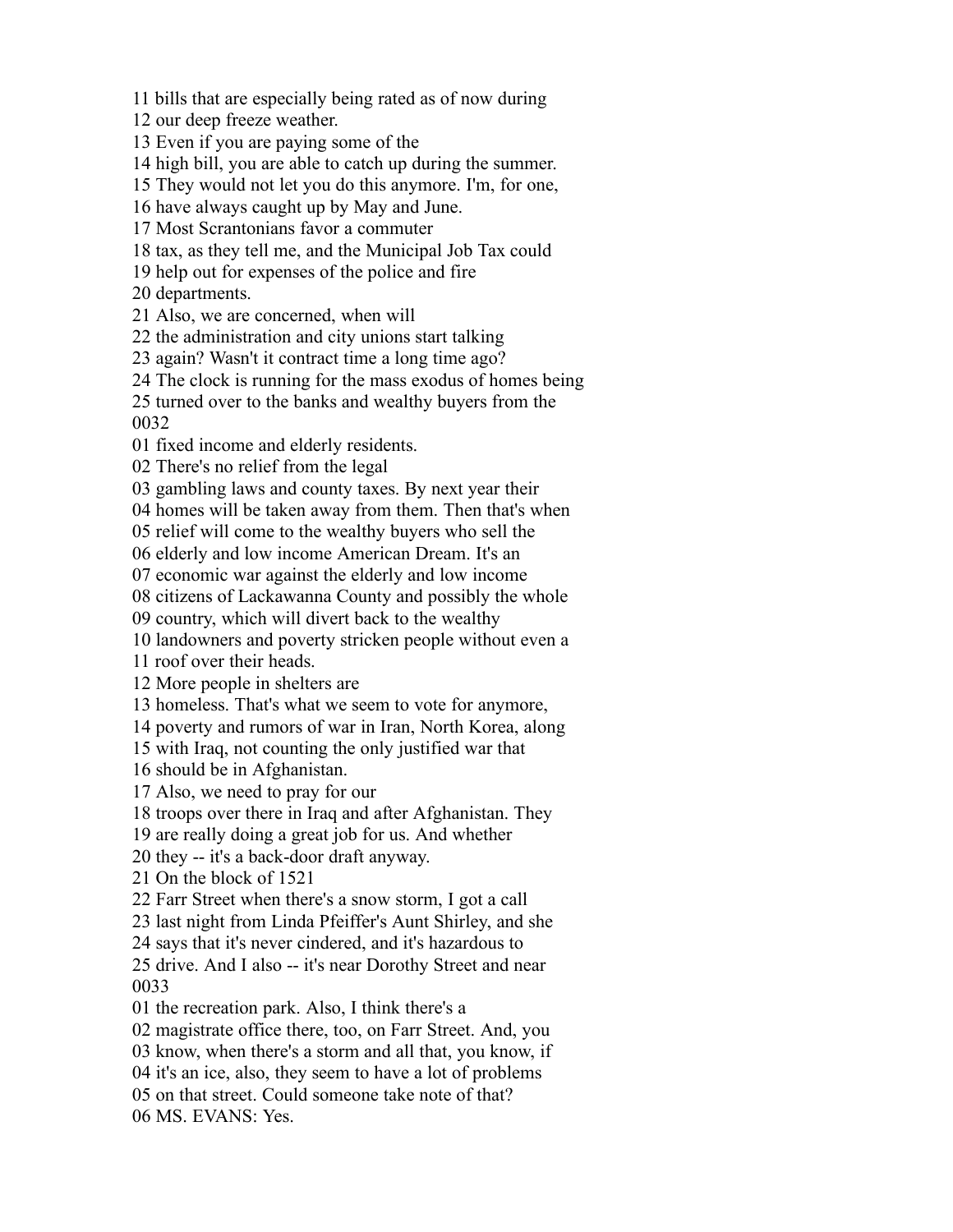- MR. JOHNSON: -- and have that
- taken care of, okay?
- MS. EVANS: Yes.
- MR. JOHNSON: I have a lot of
- residents call me and ask me, you know, they say you're
- doing a good job, you know? They like what I'm saying,
- so keep on coming here. God bless you all. Thank
- you.
- MR. DIBILEO: Thank you, Erik.
- MS. EVANS: Thank you.
- MR. DIBILEO: Mr. Saunders, can
- you look into the cindering on Farr Street, please?
- Thank you. Charlie Newcomb.
- MR. NEWCOMB, JR.: Good evening,
- Council.
- MR. DIBILEO: Good evening.
- MR. NEWCOMB, JR.: First I need to
- commend Mrs. Evans on your motion that you made last
- week to make the caps on the election

contribution/reform, in my opinion, I guess we'll call

it.

- I wasn't here in the beginning of
- the meeting, but, Mr. Saunders, I think you said the
- Gibbons Firm was at \$55,000?
- MR. SAUNDERS: \$55,000 annually.
- MR. NEWCOMB, JR: And that's just
- a flat fee.
- MR. SAUNDERS: Flat fee.
- MR. NEWCOMB, JR.: Okay. So, if
- we do basic math, I guess \$55,000, I guess, times four
- years, that's \$220,000 for four years.
- I guess another question would be,
- What do they do for that money? What consulting do
- they do for \$220,000?
- Did we receive, another question
- that I asked, any numbers for Nay Aug Park or a copy of
- the electric bill for the Christmas lights? I know I
- asked that a couple of weeks ago.
- MR. DIBILEO: Mr. Saunders.
- MR. SAUNDERS: No, I didn't get
- that yet.
- MR. NEWCOMB, JR.: Okay. Thank
- you. I also asked a question last week regarding a
- legal question, if we were paying Attorney Hickey, the
- city was paying Attorney Hickey or if Mr. Pocius or
- Mr. Hazzouri was paying Mr. Hickey privately, did we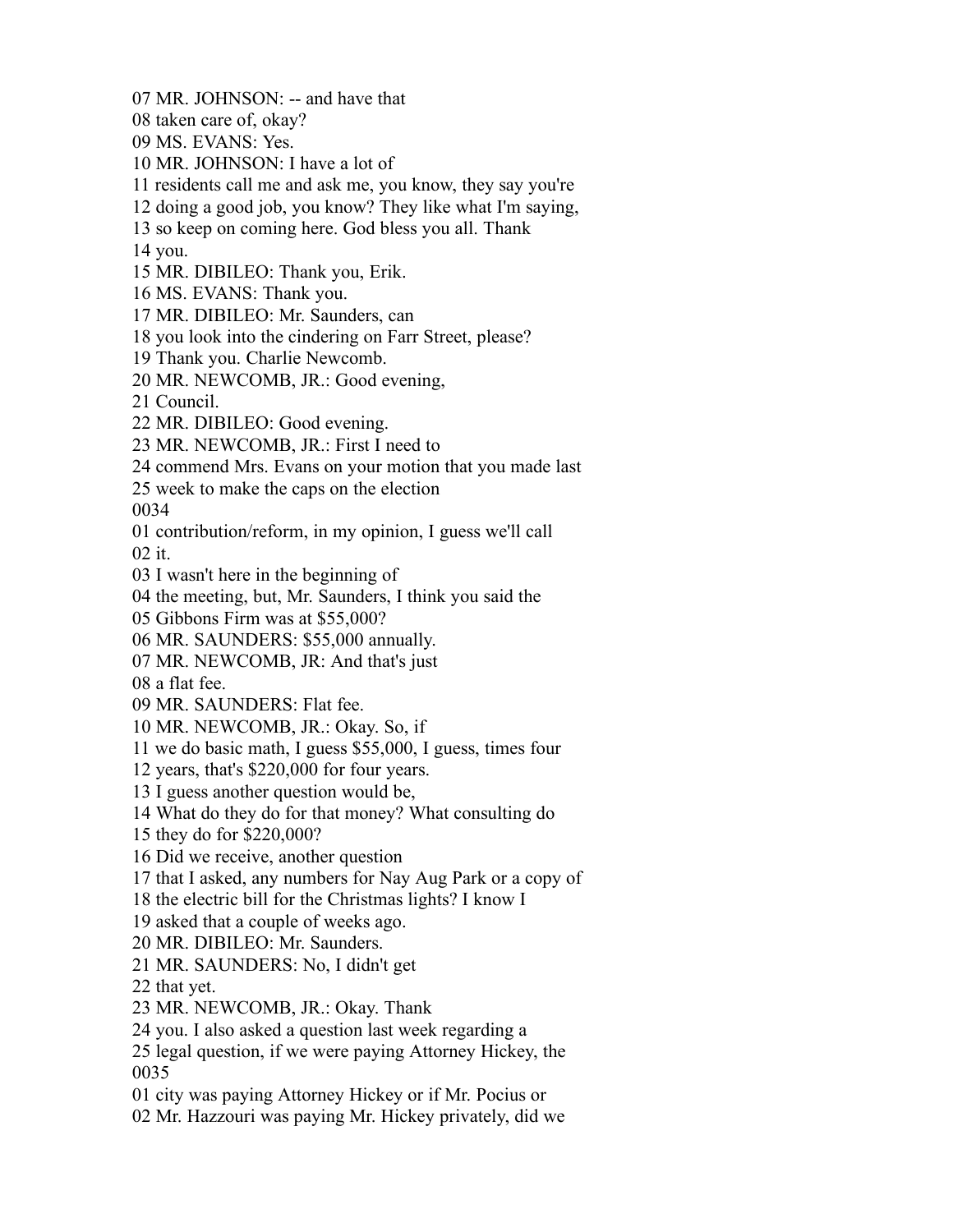find an answer to that at all? MR. DIBILEO: Jay, do you have anything on that or Mark? MR. WALSH: I don't believe that there's being anything -- that there is anything additionally being paid to Mr. Hickey, other than the salary he has for the city. And with respect to that suit, I think it's a private suit, also, although the city may be a party to the suit, I don't think there's anything extra being spent out of the city coffers. And as a matter of fact, Charlie, I think I tried to answer that question, but you may have left a little bit early. I tried to give you that answer before you left. MR. NEWCOMB, JR.: Okay. Thank you. Last year, I don't know if anybody recalls, a neighbor of mine stood at this podium, Mrs. Grant, and she told you a story of how she had to witness myself do CPR on her husband for 20 minutes plus. At that time while she stood here at this podium she was promised by City Council that her husband did not die in vein. It's going to be coming up on a year anniversary of losing her husband and myself a witness to that situation. After we listened to the records at Comm Center, it was indeed over the time that the paper had said of eight minutes. I sat down with the fire department last year and I was given numbers from the EMS system, and as you all know, there was a very informational caucus that was done here last year where you found out that the fire department was very willing to do this system. You have your hands tied, but the administration doesn't. So, I would like to know if it's possible, because I don't get anywhere with this administration, to be perfectly honest with you, they don't like me, so I want to know if it will be possible if Council can send a letter to the mayor, I know one was already sent last year, asking why this isn't in effect. And I don't want to hear the answer because we don't have union contracts, because that is not acceptable to somebody that had to witness me do CPR on their husband for over 20 minutes. MR. DIBILEO: Charlie, that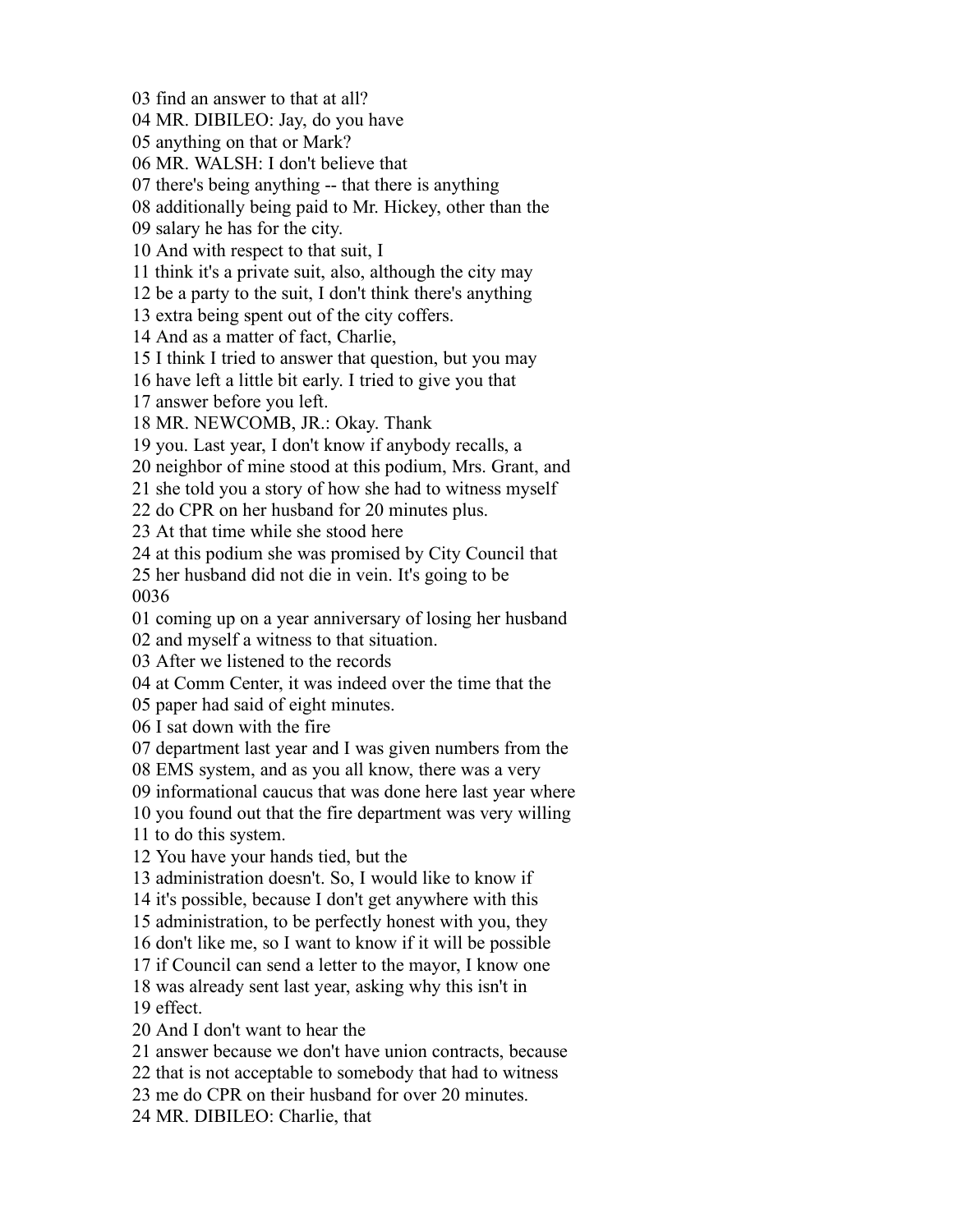actually was something that Mr. Courtright and I 

discussed last week. I told him that I thought one of

the most valuable things we tried to do last year was

to help implement the quick response system, which

would have members of the fire department respond to

emergencies, in addition to the ambulance coming.

And in most cases, fire department

personnel could possibly be there quicker than an

ambulance, because as we know, sometimes it takes quite

a length of time for the ambulance to arrive.

And I was very disappointed when

that could not have taken place last year, and the

answer was because of the contract negotiations. The

fire department is, I know, is still willing to do that

without any further fee.

They're paid a salary and they'd

like to have that remain the same and they're willing

to add that as an extra bonus. Have you found anything

out, Mr. Courtright?

MR. COURTRIGHT: I didn't want to

take up all your time, Charlie, but we sat at this

table right here, Director Hayes, Chief Davis, members

of the fire union, and we all thought it was a go, and

then that answer had come back to us.

And like you said, our hands are

tied. I can't force the mayor to do something he

doesn't want to do. But I hope the letter has gone out

already. Jay is not here. I believe about a week and

a half ago I asked him to send out a letter, Kay, I

don't know if you know or not, over to the Comm Center,

and I asked for several reports, if they were capable

of generating these reports for me.

I'm doing a little legwork with

somebody, and when I get all the information back,

it's -- because I'm still getting reports from people

that the response time isn't what it should be.

MR. NEWCOMB, JR.: So am I.

MR. COURTRIGHT: So, one of the

reports I'm asking for is going to show me that, you

know, for a fact. I asked for an entire year of last

year's reports.

And once I get this information

back, I'm going to put it together, and there might be

another avenue that we could explore that would get a

quicker response time to the citizens.

I don't want to bring it up now,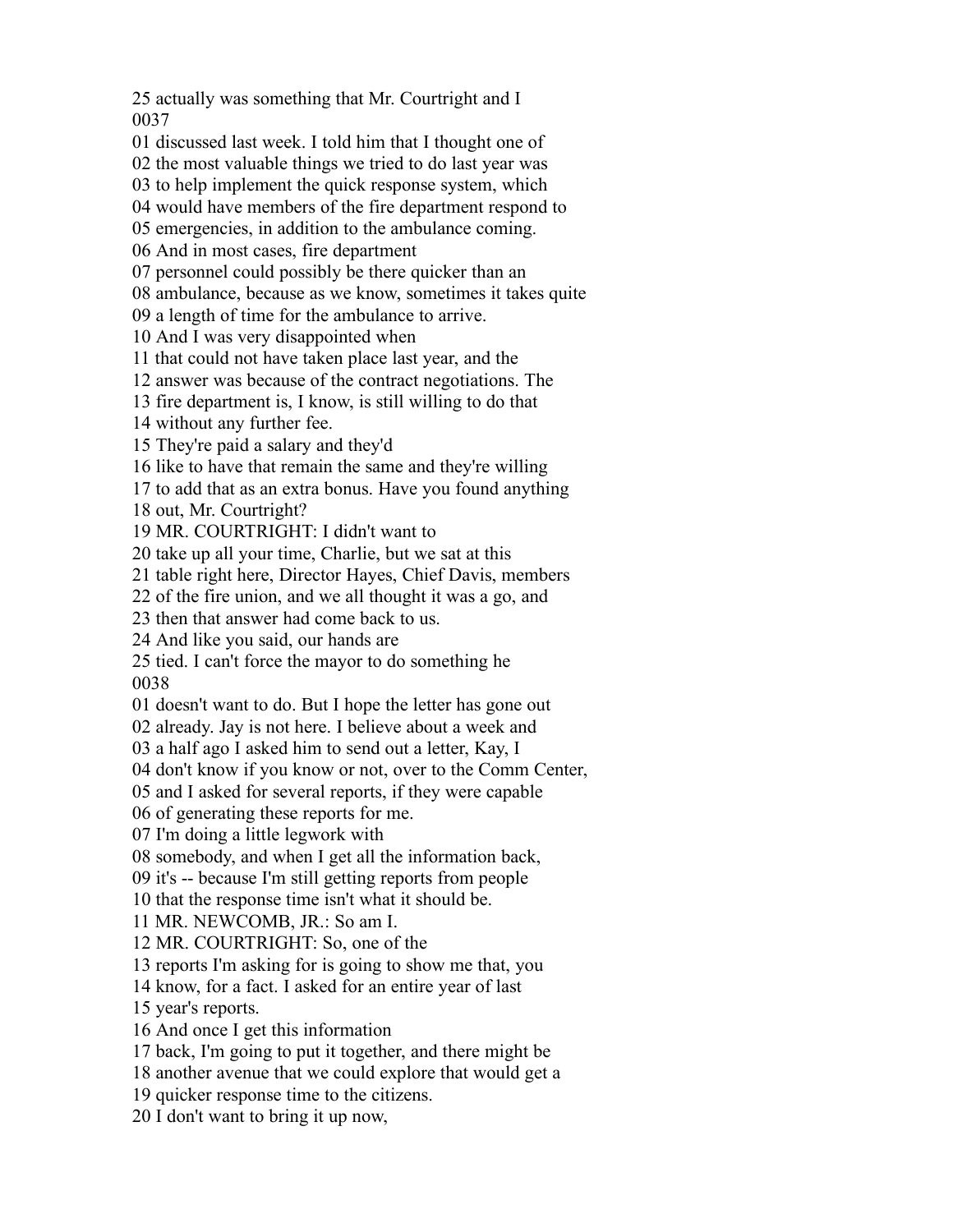because it might not be possible, so I'd like to have

my facts in order before I say anything, and if I come

up with something that would help the people of the

City of Scranton, then I will send it down to the

 administration again and see if they're willing to do 

that.

It's a little bit different than

what we discussed, but at this particular time I have

no control over -- I would have liked to have seen that

thing work, but it just --

MR. NEWCOMB, JR.: Yeah, we all

would.

MR. COURTRIGHT: I guess it wasn't

meant to be. When I get the information and I get my

facts in order -- actually there's one individual from

a fire department that has sent me letters and has been

in contact with me, because he's very concerned about

it, the same as you are, so it might take me a little

while, but I just don't want to jump the gun and I

don't want to say I can do something I can't do.

So, when I get the information,

I'll present it, probably to the fire department see

if it's acceptable to them, they know much more about

it than I do, and if everybody thinks it's a good idea,

I'll send it to the administration, and hopefully

they'll think the same. So, it might take a little

bit, but I'm trying.

MR. NEWCOMB, JR.: Thank you. One

quick comment on that, I don't want to phrase it wrong

 here, but with reports, because I got reports from them 

that weren't right, and how we actually got the right

time was we actually had to go listen to those horrific

tape with a stopwatch to find out the true meaning of

how long the dispatch was.

MR. COURTRIGHT: I've got to

believe that they'll give me --

MR. NEWCOMB, JR.: I'm not saying

08 that they're -- but I'm just saying that it's  $- I$ 

guess the way I want to say it, it's difficult to read

the reports, I guess.

MR. COURTRIGHT: Yeah. And I'm

willing to have somebody help me with that that's much

more versed in it than I am, because I don't really

know much about it at all.

MR. NEWCOMB, JR.: If I can just

have another minute or so.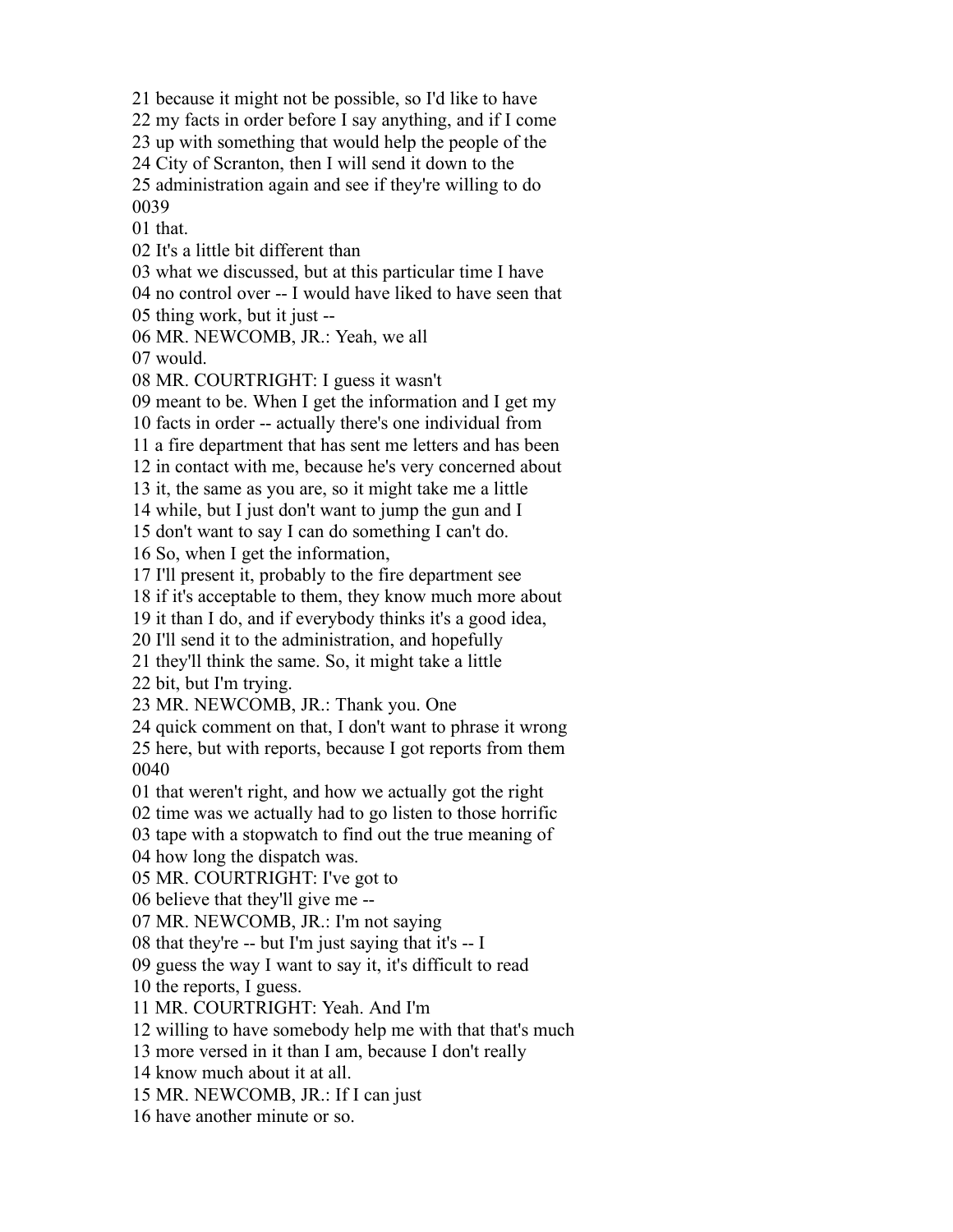MR. DIBILEO: Yeah, go ahead. We

took some of your time.

MR. NEWCOMB, JR.: I understand

last year that an audit was done, I believe it was

Rossi & Rossi, was the name of the firm, that sat here

and gave us answers, was that of the authorities or was

that just for the city and itself? Does anybody know?

MR. DIBILEO: I believe it's just

the city.

MR. NEWCOMB, JR.: Okay. And was

that published in the newspaper by any chance?

MR. SAUNDERS: No, it was not

published in the newspaper.

MR. NEWCOMB, JR.: Okay. I am

just going to read real quick two lines from

Section 313, and what I'm basically asking for is if we

can do an audit of the authorities, as well as the

city.

It states very clearly in the

Home Rule Charter under the section for annual

independent post audit, that it is to be done by a

certified public accountant who has no private interest

in the fiscal affair of the city government or its

elected or appointed officers.

So, what I'm asking for is if we

get an audit done, to get it done from outside of

Scranton, go to Philadelphia, go to Delaware, go to New

York, go wherever, but don't get it done with people

within this city anywhere that have any political ties

whatsoever.

The last line of that section

says, A summary of the fiscal affairs shall be

published in the local newspaper by May 31 of each

 year. So, according to the Home Rule Charter, it 

states that the annual public audit should be in the

newspaper every year so the people can see what their

money is being spent on.

So, Lee Morgan had said before the

power of subpoena, and this is a good question, why

don't we use the power of subpoena? The mayor won't

come in here, why don't we use that power of subpoena

to get him in here?

I would like before I step down

from this podium somebody to make a motion to do a

complete audit of all the authorities in this city. I

don't care how much money it costs.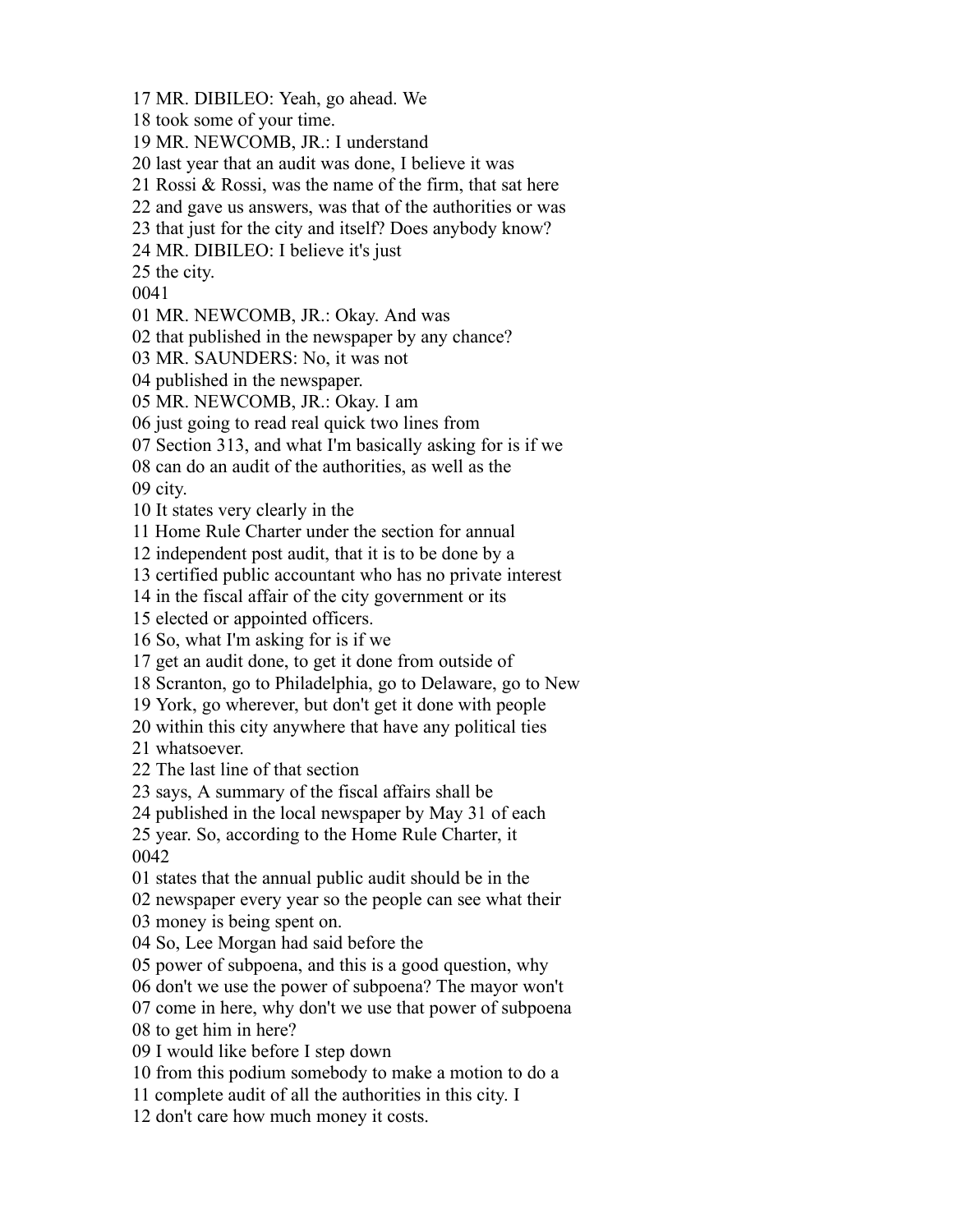If we can put millions of dollars into Nay Aug Park, I would like us to pay a public accountant to find out where our money is going and where it is being spent. So, I would appreciate, and I'm asking for somebody to make a motion, to do an audit of all the authorities within this city and publish it in the newspaper so the people of this city truly know what is going on. Would that be possible for anybody to make a motion to do an audit? MR. DIBILEO: Mr. Walsh, am I -- is he here? MR. SAUNDERS: No. But before you go into that, audits are done on all of the authorities. MR. NEWCOMB, JR.: Certified. MR. SAUNDERS: Certified audits done by -- we have copies in our office that you're welcome to. Now, the other side of that is you're asking for someone outside of the city. MR. NEWCOMB, JR.: Right. MR. SAUNDERS: Murphy-Dougherty does the SRA, I believe. You know, I think they're all local companies. So, before they actually went into that, they are done, they are certified public accountants that do them, but they are local companies. MR. NEWCOMB, JR.: Well, then I'm asking for somebody outside the city to do this so we can truly get what our numbers are. Not saying that their numbers are fudged, but I would like to know from a third-party who has no political interest in this city whatsoever what our numbers are truly about. And that is a good question, how come we don't use our power of subpoena? Why can't we use it? Why don't we use it? Does anybody know? Can we use it? MS. EVANS: Uh-huh. MR. NEWCOMB, JR.: Why don't we? MS. EVANS: There has to be support for it. MR. NEWCOMB, JR.: So you need at least three council members to do it or four to subpoena? Good thing to think about. MS. EVANS: Yeah, that's a very good question whether it requires three or four, since it's never been implemented, to my knowledge.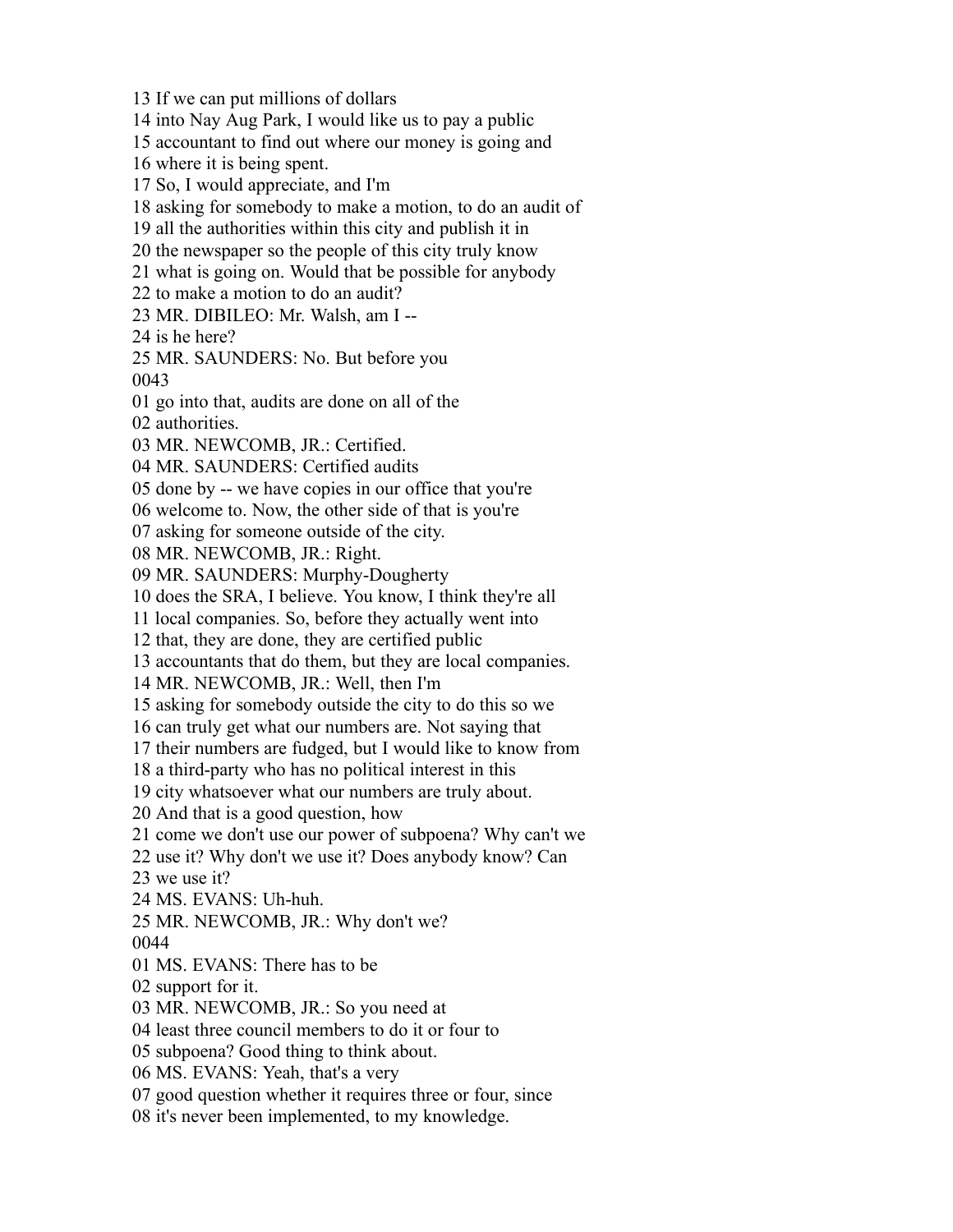MR. DIBILEO: Thank you, Charlie.

MR. NEWCOMB, JR.: Thank you.

MR. DIBILEO: I'd like to thank

Mr. Courtright for taking the initiative that he did

regarding this quick response system and trying to come

up with a way to possible implement that, because since

our conversation a couple of weeks ago, I really didn't

know that you had done that, and I want to thank you

for it.

You know, that is something that

really will help the people of the city and it

literally could and probably will save lives if we can

get a response quicker than an ambulance in cases of

 emergency, heart attacks, choking, whatever the case may be.

Some of us in this room have

firsthand experience with the response of ambulances

just since last year, and some of them are very

negative, very negative, very tragic. So, thank you

for that, Mr. Courtright. Keep us posted on that.

Larry McAndrew.

MR. McANDREW: Larry McAndrew,

Scranton resident taxpayer. Good evening, Council.

MR. DIBILEO: Good evening.

MR. McANDREW: I want to first

start off by just thanking Mrs. Evans for last

week's -- starting a motion about these caps. This is

very important.

MS. EVANS: I agree.

MR. McANDREW: This is very

important. We don't need any candidate, any elected

official, that has to show favoritism, that has to give

out contracts because of what an individual, a business

or what corporation's money has done for this person.

I hope that our Home Rule Charter

says it's okay to do this, to put these caps in. If

not, I think it should be amended. This is very

important here.

Also last week's Council meeting,

Mr. Lee Morgan brought out that we're forming

committees. We want to organize. This also is

important.

I think that the young and the

old, all citizens of Scranton, should be involved with

their government. It's we, the people, it's our

government. We have to make decisions. We have to get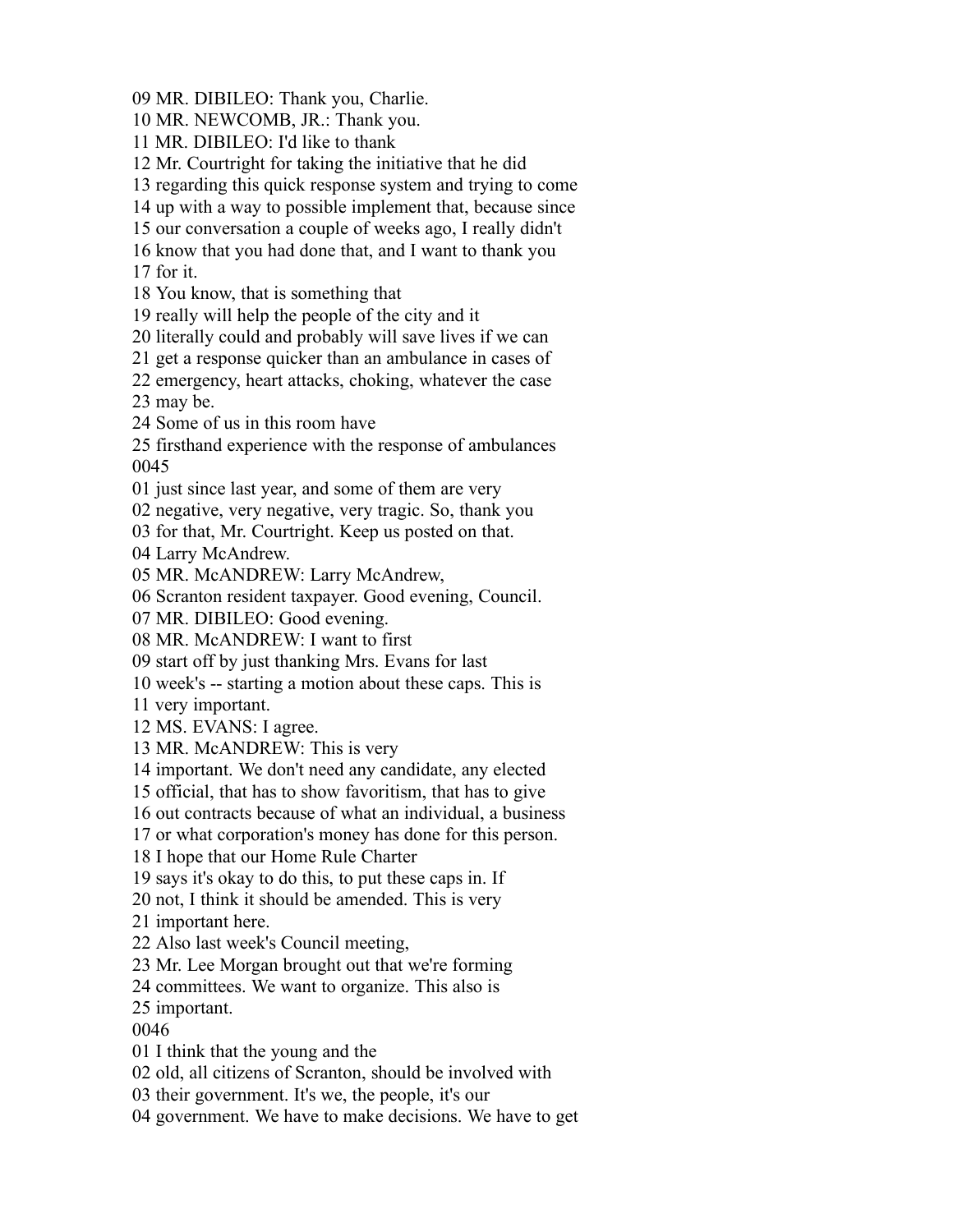our ideas out.

Keep your eyes open, keep your

ears listening for the near future. This has to be

done and it has to be done right. That's all I have to

say on that.

I was listening to the caucus

earlier this evening, and the director, my

understanding, has been here three years in her

capacity here, and looking at Mayor Doherty's budget, I

believe she's being paid over \$57,000. She has an

assistant, who is a director, this person is getting

another \$47,000 pay, and this person also got an

increase on \$5,000, according to this budget. This

includes the \$47,000 all total. The raise was \$5,000.

My question to you is this, If

this person has been in this position for three years,

I don't think we need any outside consultants paying

them \$60,000 to get contracts, when it's her

responsibility to do this. Enough said on that.

The name Cameron Moore,

 President of the Northeastern Pennsylvania Alliance, 

spoke recently here in Plains, which is down by

Wilkes-Barre.

This regional economic development

organization was the first in this area, and what he

said is this area needs more growing up to do. People

have said to him that we could do much better here,

that we can't be patting ourselves on the back saying

what improvements were done in the last few years and

how great a job we are doing.

We are competing with other areas

of the state and this nation that knows this stuff,

that has done this stuff ten, twenty years ago. It's

about time Scranton, Pennsylvania gets caught up.

Mayor Doherty, are you listening? I thank you.

MS. EVANS: That concludes the

list of speakers for this evening on the sign-in

sheet. If anyone else cares to address Council, you

may do so at this time.

MR. DAVIS: Good evening, ladies

and gentlemen. My name is Dave Gervasi, I'm a city

resident and the spokesman for the firefighters union.

There was a lot of stuff talked

about here tonight. I just want to make a few comments

on each of them.

Mr. Bolus mentioned that myself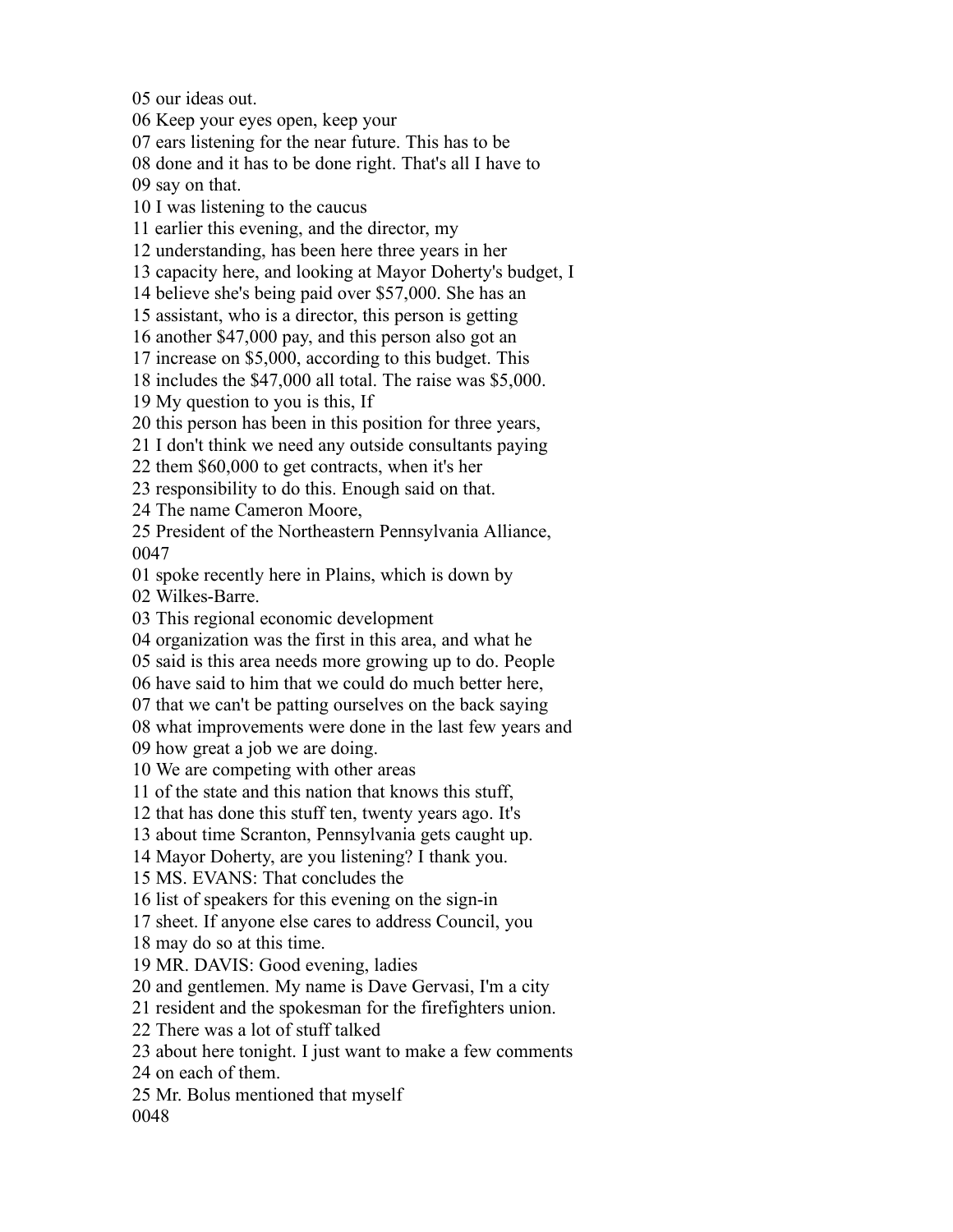and our negotiating committee and the mayor should sit here in front of the public and talk about, because, you know, he said, they said, you know, nobody really knows what is going on. I want Mr. Bolus to know that during the referendum campaign, I mean, I'm not an educated man, I don't have a college degree, I'm just a fireman, and I offered to debate the mayor at a public forum on Channel 61, or anywhere else they wanted to put it, to talk about the different parts of the recovery plan, and I had no fear in doing that. And I also went to the last City Council, who we used to call rubber stampers, because that's what they were, and I just asked them really nicely at a few of the meetings, like, you know, can we just all sit down together, because the mayor is not really talking about a lot of these things that are in the recovery plan, and we have a lot of questions about it, and can we just ask the mayor in front of Council if, you know, we'd like to hear his answers. And of course they refused to do that, too. So, I just want Bob to know that I will be willing at any time to sit with the mayor at any time in a public forum and debate the issues. I also want you to know, too, I mean, some people know me, some people that do know me would know that I'm telling you the truth right now, I take my job serious, and I represent 150 families, so I have to be very careful with what I say up here. At times I'll speak as a citizen or as myself and I'll give my opinion on what I think is going on, but when I give you numbers from this podium, you can bank on them, they're the truth and they're factual. Because if I'm here on live TV representing 150 families and I lie, they can come back and haunt me, and I can't do that in the position I'm in. There's another talk just a little while ago about, you know, it seems like Council can't get things done and people are waiting for answers and they're waiting for this, they're waiting for that. Well, if I was the mayor and I wanted to my put agenda through and I lost my majority on Council, probably the first thing I would do is cut a few people from your staff so that way -- I mean, this is a part-time job frankly for all of you. All of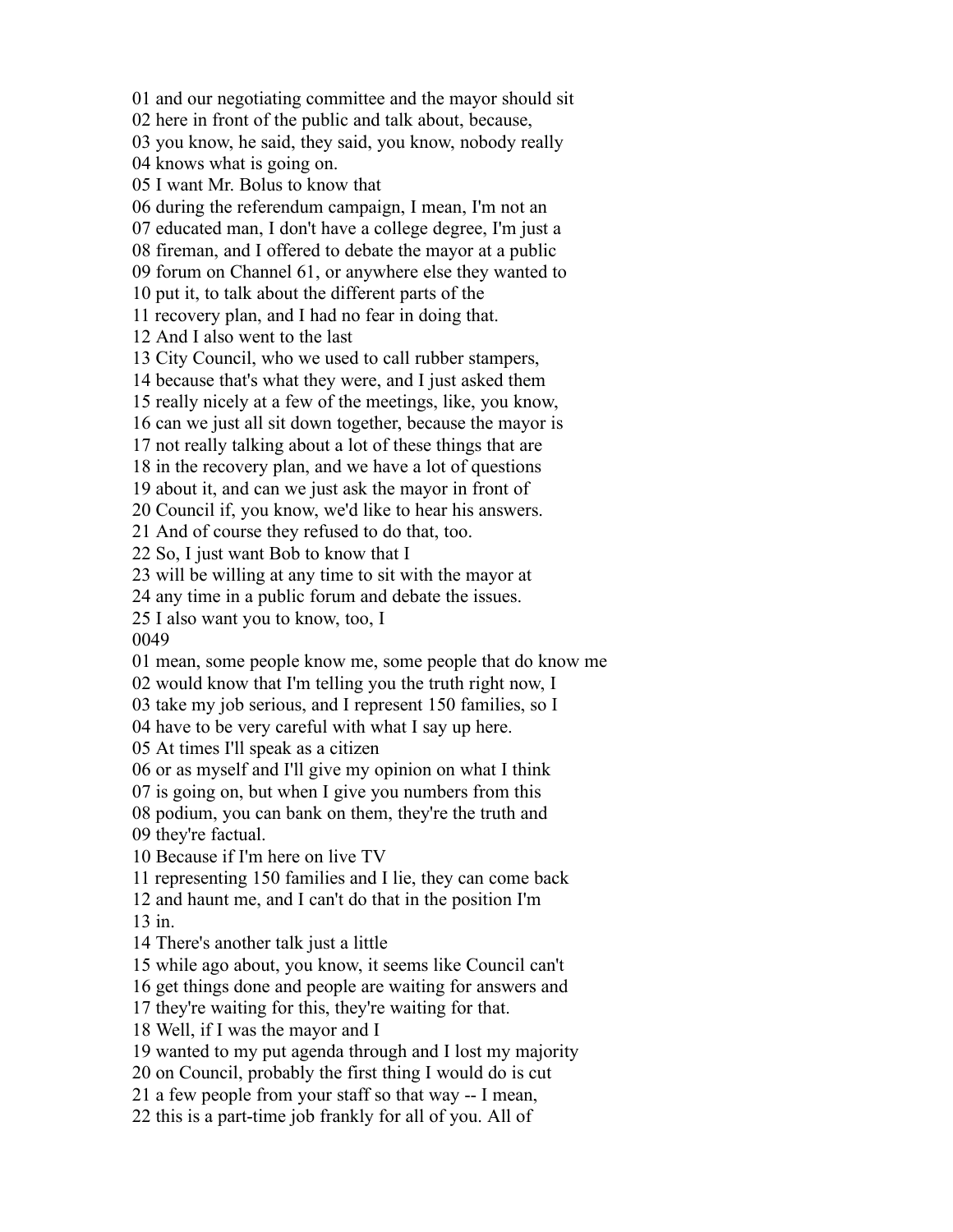you are very busy professionals, and you guys can't be

here, you know, 24-7 researching every little thing

 that goes on in the budget, every dime that's spent. 

So, to me, to really cut your legs

off, I would probably eliminate a few people from your

office. When your solicitor comes in, I'd probably pay

him half of what I paid the last guy that was doing

everything for me, no matter good or bad or right or

wrong, and maybe knock his incentive down a little bit.

I'm not saying that Mr. Walsh

would do that, I know Mr. Walsh since we were in fifth

grade, and he gives 100 percent of everything he ever

did, mostly on the football field.

I mean, that's what I would do if

I want to get my agenda across completely. So, you

know, what happened? They knocked off a couple people

in your thing, they cut the salary of your solicitor.

So, it puts the restraints on this Council to get a lot

of things done and know exactly what is going on, and

it's probably impossible to actually figure out what is

going on all the time.

So, I mean, I just wanted the

public to know that, that I know, you know, they're

frustrated, I know this Council gets very frustrated at

times, and there's a reason for it. The mayor

deliberately did that so that you couldn't keep up on

everything. And politically, smart move on his part.

 I don't like it, but smart move on his part. 

The QRS was brought up again, the

quick response system. Just to kind of get in the

mayor's head a little bit again, if I was in

negotiations with the fire department, and there's been

a long history, I mean, nobody knows I'm lying about

this, everything you see in the paper is usually

negative about us, we can't do this, we can't do that,

 the city is broke, we're borrowing money because those darn uniformed unions.

Well, briefly, we are not going to

accept a recovery plan that has illegalities in it and

goes against Pennsylvania labor law, we are not going

to sit back because -- this man is a temporary stewart

of the city.

He's not an expert in fire, he's

not an expert in safety, and all we ask since the

beginning was tell us what you would like to do. We

negotiated the last four contracts and gave major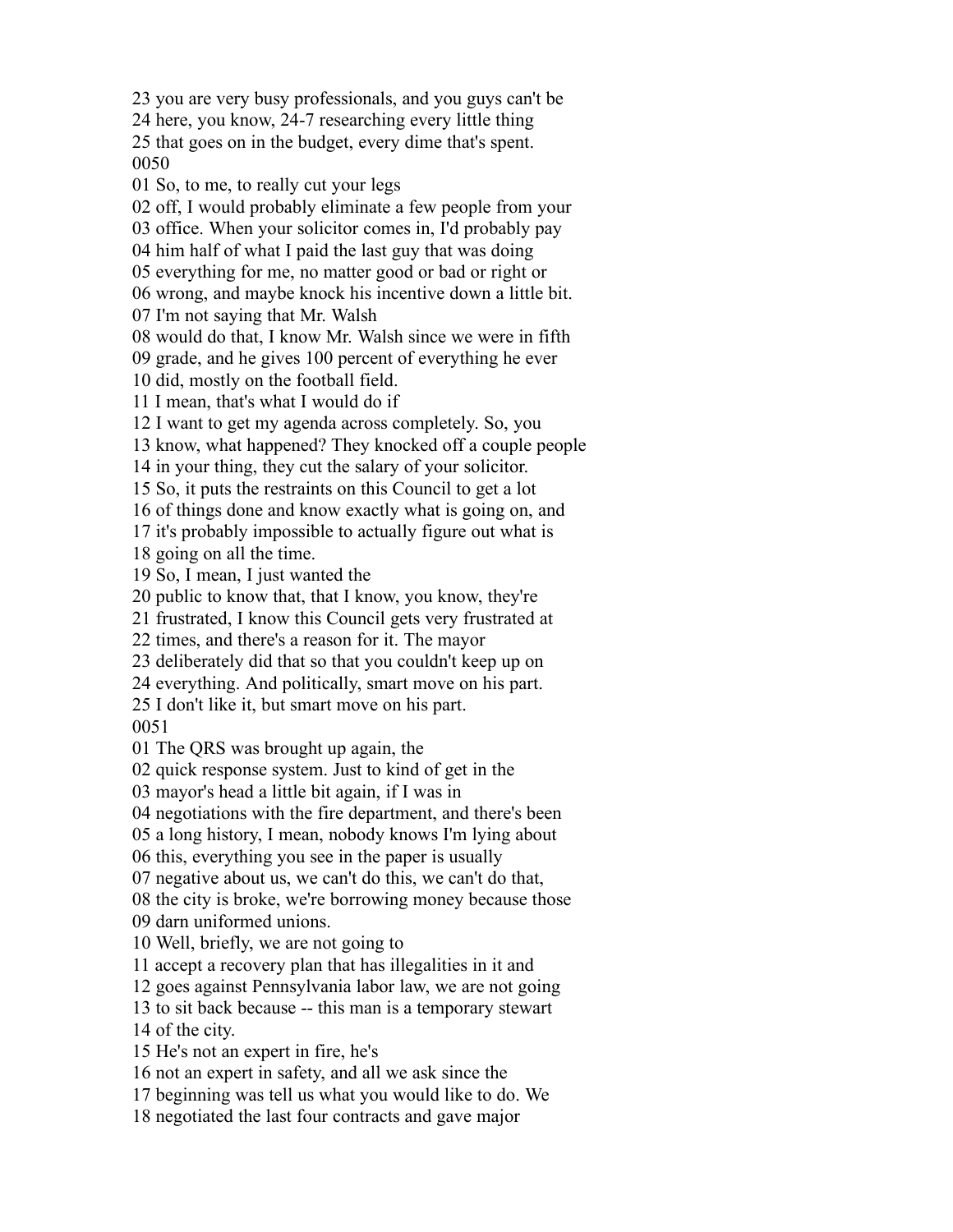concessions because they were open and honest with us

and said, can we do this, can we do that, we need the

money.

Even though it was for

mismanagement, it wasn't our fault, it was for

mismanagement, and we did the right thing. This has

been from day one, here is the recovery plan, take it

or leave it.

We're not negotiating it, we're

not changing it, we're not doing anything. And all we

said in the beginning was, there's things that we

cannot accept.

You're not going to make a deal

with anyone if it violates labor laws, if it violates,

as far as I'm concerned, ethics. And until we get

those answers, there's nothing we can really do to get

a contract, other than to go to arbitration. And, you

know, we're going to see the result of that really

soon.

Just a brief comment on your

caucus you had before. I mean, this is my opinion, and

I'm not speaking as the fire spokesman, correct me if

I'm wrong, we hired a company for \$60,000 to do, which

was my understanding, to do the same things that the

staff of OECD should be doing; fair to say?

MS. EVANS: Yes.

MR. DAVIS: Mr. Doherty took

office, now, the guy said that they do training, but it

takes so long because there's so many things that they

have to know. Did we need -- did this administration

not remove two or three of the people that did that for

 all those years that actually put the mall together, 

they got rid of them and hired new people that didn't

know what they're doing, but now it's going to take

years to train these people and that's why we need a

consultant; is that fair to say? Okay. Then they said

people come in for money and -- may I finish?

MR. DIBILEO: Yeah, finish your

thought.

MR. GERVASI: People come in for

money to start new businesses, and they said they do

industrial, commercial, they have been here for three

years now, they do industrial, commercial and small

business to help get these together, economic

development, and they mention five small restaurants,

which, by the way, they're all good restaurants, but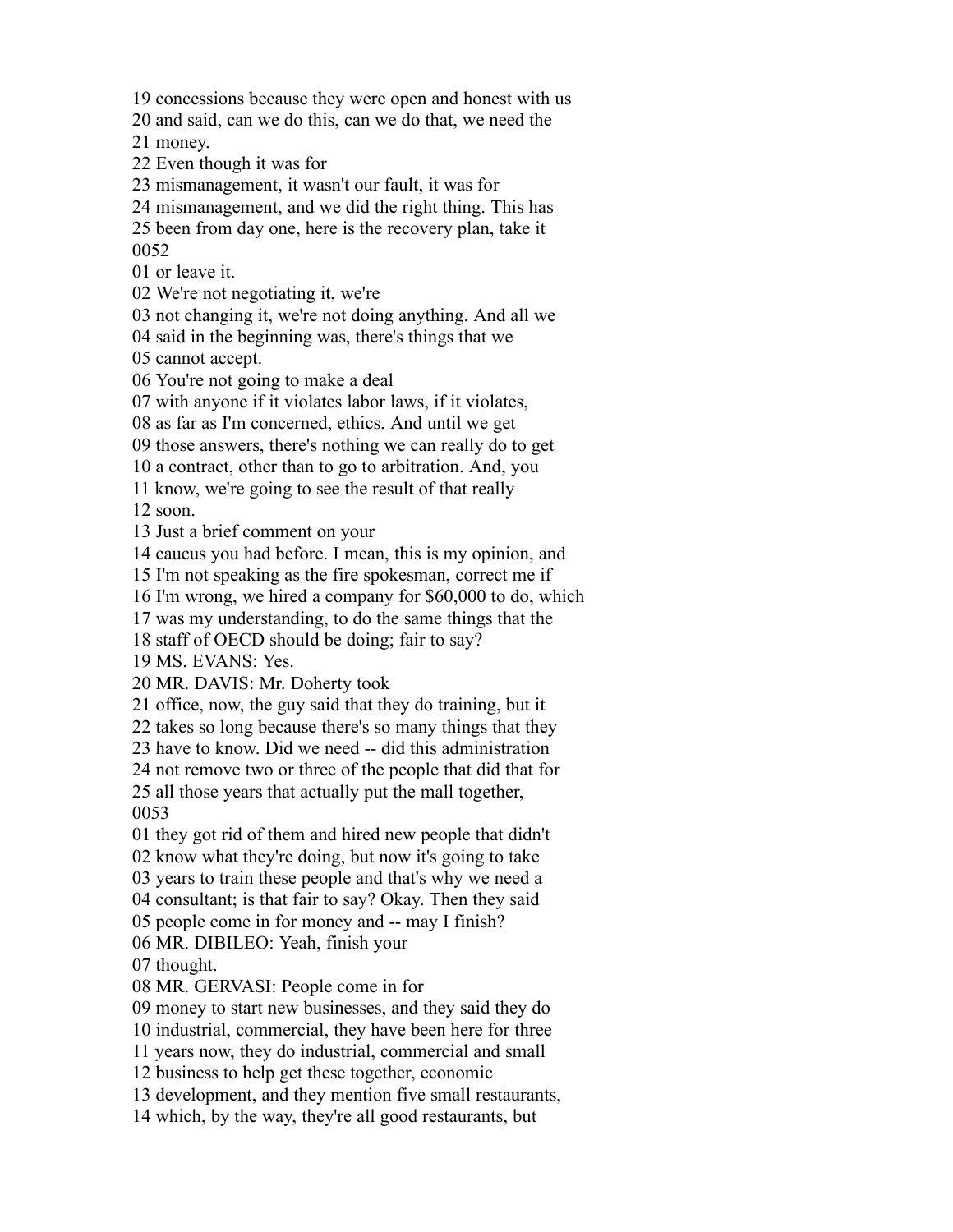to come into the city and help them out in three years with this consulting firm. I didn't hear them mention anything else. The part that really scared me was when they said, People come in looking for money, and the majority of them come in looking for money, and if they can't get financing from a, we're the bank, too. So, we hire a guy -- pay a guy to become a consultant to do OECD's work, then when they come in and you need financing, the guy that we hired that has the inside information on where the money is and what we can do and what the plans are and all the inside stuff, he's going to loan you money and he's going to give it to you for a long period of time. I mean, it sounds like a loan shark to me. I don't understand. I mean, this is weird. I think you should find out what they're charging in interest on these loans and how you actually get here, other than going to the bank and the bank will refer them to you if the bank won't give you money. That's unbelievable. I mean, I think you should really look into that. It sounds -- I'm not going to say it. I'm just going to say -- it got my attention when they were speaking. And if this guy is so good, maybe we should get rid of all of OECD and leave two secretaries there to help this guy run OECD. One or the other. Why do we need both? MR. DIBILEO: Thank you, Mr. Gervasi. MR. DAVIS: You're welcome. MS. KRAKE: Good evening, Council. My name is Nancy Krake. MR. DIBILEO: Good evening. MS. KRAKE: A lot of things happened at the two caucus meetings, so hopefully next week I'll have more questions, but I do have a few right now. The first caucus meeting that was with Len Kresefski, Mrs. Evans asked, Where is the money that was collected at the pools deposited into? And Mr. Kresefski said that it was brought into the rec authority. And I, for one, was never aware

that we had audits of the rec authority that

industrial, commercial, they got five small restaurants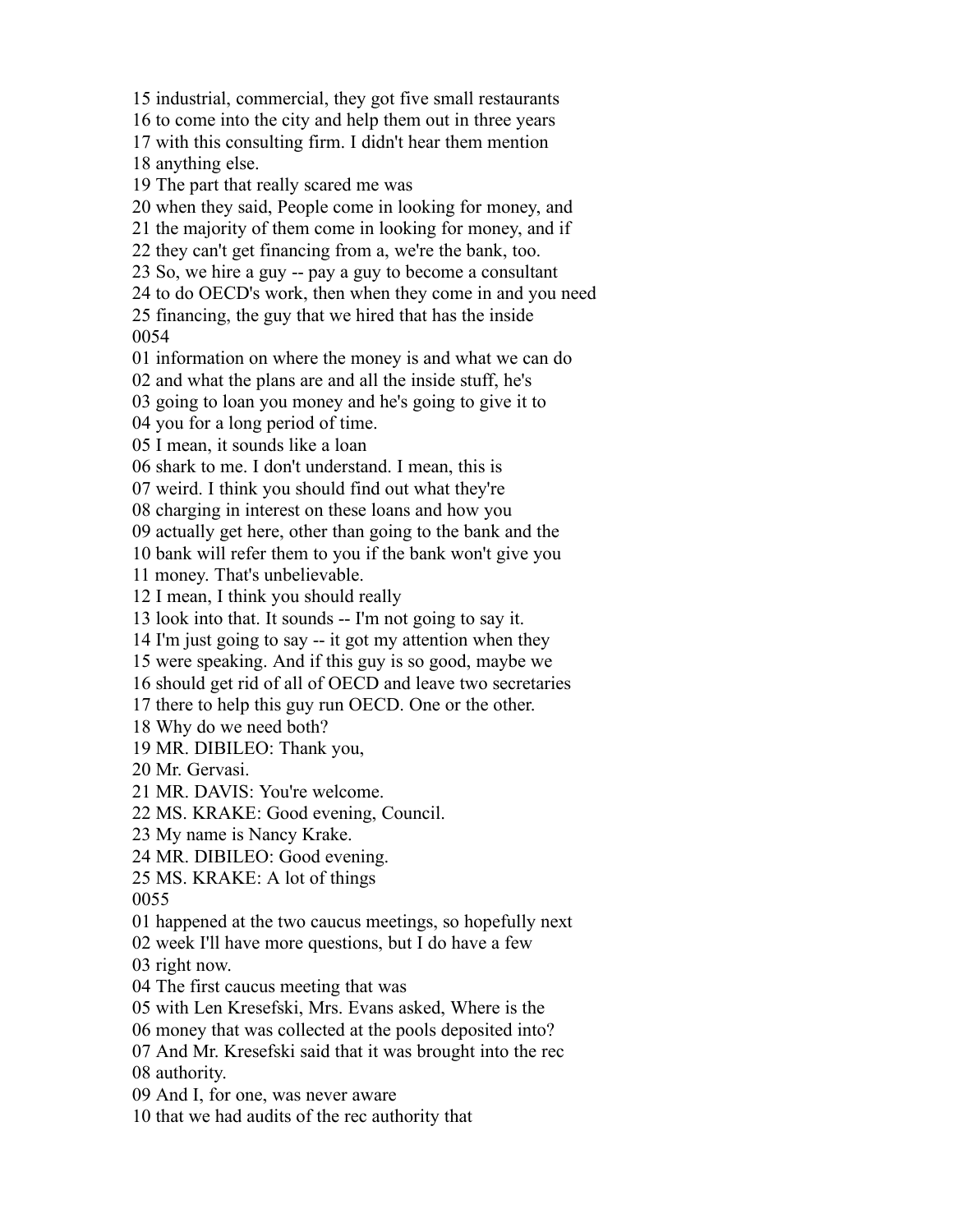Mr. Saunders just mentioned, so I would really like to

see a copy of that audit.

MR. SAUNDERS: I don't know if the

rec authority has been audited, since it's just been

put into place, but all the other authorities have been

audited.

MS. KRAKE: So, will we have an

audit of the rec authority this year and will it be

published in the paper by May 31?

MR. SAUNDERS: I'm sure we will.

MS. KRAKE: Yes, we will?

MR. SAUNDERS: I don't know that

for sure, but I think by the Home Rule Charter they

have to do that.

MR. DIBILEO: Jay, why don't you

find out if that will be the case?

MS. KRAKE: I think that will be

fascinating reading, since I'm also curious that

someone -- a very experienced retiree mentioned, I was

wondering if those people were bonded who were

collecting the money.

The other thing I would like to

mention is, Mr. Courtright was mentioning about the

garbage fees, and right now in the treasurer's office,

we are collecting the delinquent city real estate bills

for 2004, and we will have them in our office until

March 31.

After March 31, they will be

turned over to NCC, and then they add another 25

percent. So, if at all possible, if a person can make

any payment, it will reduce their bill. So, I hope

that people will be able to either maybe call us or

find out if there's anything they can pay.

NDC that was here tonight and the

director of ever OECD made it very plain who and what

they are about. NDC not only collects \$60,000 a year

in fees for work, that Mrs. Evans pointed out is

available for free from the NEPA Alliance, they also

provide loans, that Mr. Gervasi just mentioned, that

 are available through any bank, but then NDC wouldn't 

make any money on them.

I hope they're paying the

mercantile tax if they've made any money in Scranton,

not only on their fee that they charge, but if they

provided any loans to selected businesses and profited

by that. Perhaps we can look into that.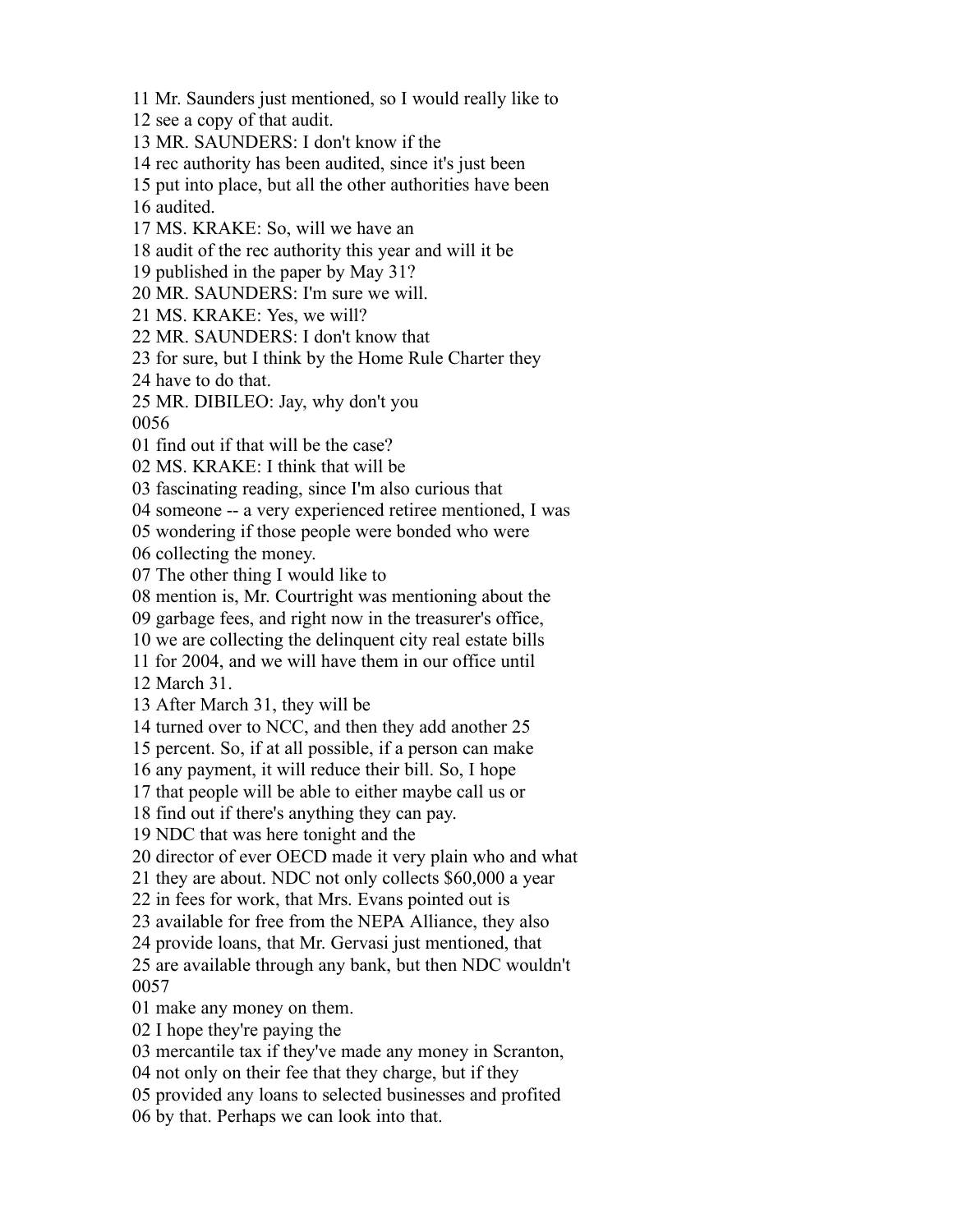I don't know that they're so

forthcoming in any of that information, but apparently

we have a lot of information available, so maybe we

will be getting some of that.

Actually, and they also never

really said that they provided any of these loans, only

that they were available, that they had the ability to

do so and that's what made us need them so badly, so

that was also very interesting.

They're very capable of doing it,

but I didn't hear them mention anyone that they've done

it for, unless they were just being discreet because

they're negotiating it right now.

Ms. Hailstone must have forgotten

the consultants Dougherty Murphy & Company, because I

believe, Mrs. Evans, you asked her?

MS. EVANS: Yes.

MS. KRAKE: And didn't she say,

no, she didn't have any other consultants?

MS. EVANS: Exactly.

MS. KRAKE: Wow, she mustn't need

them either. She doesn't even remember them. That was

only a week ago. It's incredible.

Those consultants, by the way,

replaced very capable union workers who made a heck of

a lot less. PEL and NDC seem to be very similar in the

way we always need them. You know, we're never going

to be able to get rid of them.

Dougherty and Murphy and

Leventhal, I believe, are doing some of the housing

work now. Maybe that's one reason that Ms. Hailstone

didn't recall them. I know she's not too interested in

providing the low income loans. And that's all I have

for this evening. I hope to have more questions by

next week. Thank you.

MR. DIBILEO: Thank you. Are

there any other speakers? If not, Mr. Walsh.

MR. WALSH: 5-A, Motions.

MR. DIBILEO: Mr. McTiernan, do

you have any motions or comments?

MR. McTIERNAN: Just a comment,

Mr. President. I received a letter from an

organization based out of the Watres Armory, and they

 are called the Armor Family Readiness Group, and 

they're a non-profit support groups made of sons,

daughters, wives, girlfriends, parents and in-laws of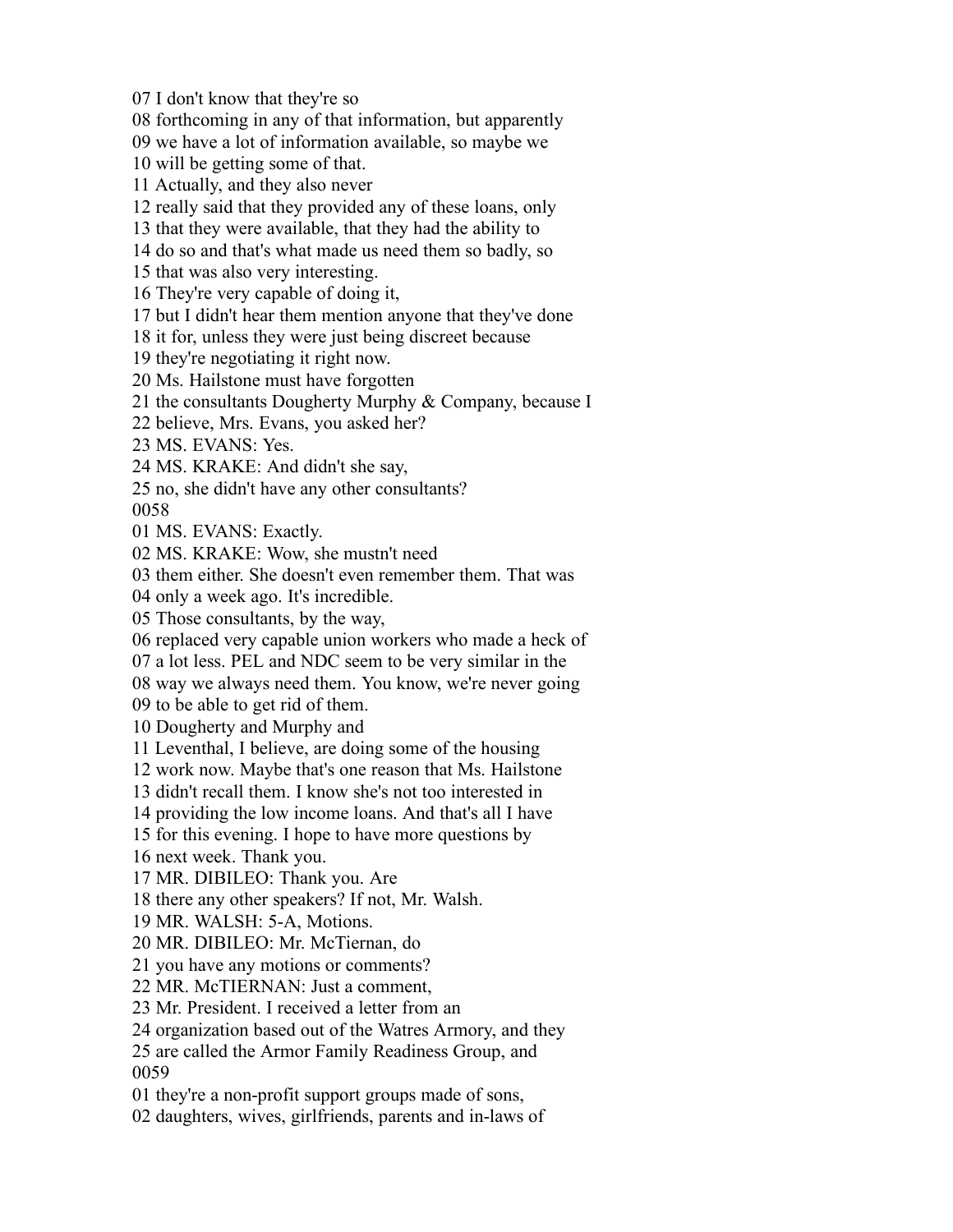soldiers of the 115 Army National Guard Unit, which is currently in Iraq. They are scheduled to return home within the next month or so, but due to the fluid situation in Iraq, that is not able -- we're not able to determine a date. The support group is asking if City Council can assist them in any way to provide an honorable welcome home from their service, so I'm going to ask Mr. Saunders if he would take the lead on this to see if there's any way City Council can help them. They're looking for donations to sponsor a portion of this event, and they are hoping to have a parade for the returning soldiers. We're hoping, according to this letter, to have police and fire escort, if indeed the City Council and the administration concur, and there are names and addresses of contact personnel. So, if I can give this to Mr. Saunders, I would appreciate it. Thank you. And that's all I have, Mr. President. Thank you. MR. DIBILEO: Thank you, Mr. McTiernan. Thanks, Mr. Saunders, for helping out on that. Mrs. Evans, motions or comments? MS. EVANS: First I'd like to recognize an individual who does high-quality work and who is very dedicated to her job. Thanks to Linda, the first floor of City Hall often sparkles and leaves a very good impression on visitors, and she works with Perry, another wonderful employee who was commended last week by Mr. Courtright. I'd also like to thank Mr. Gene Reed, who is responsible for having the one way sign rehung on Plum Place. I think it's very important to commend all of our city employees for their dedication and hard work, despite obstacles that are sometimes placed in their paths; for example, Neil, a clerk in Council's office was highly instrumental in eliminating the number of abandoned vehicles on our streets, and I thank him sincerely for his assistance; however, this week he was told by a police officer that they are no longer allowed to run license plate checks for Neil per orders from the police chief. It's very hard to eliminate blight when you're restricted by the administration. I really wish people would work together to get the job done and set aside any type of differences. I know the police department is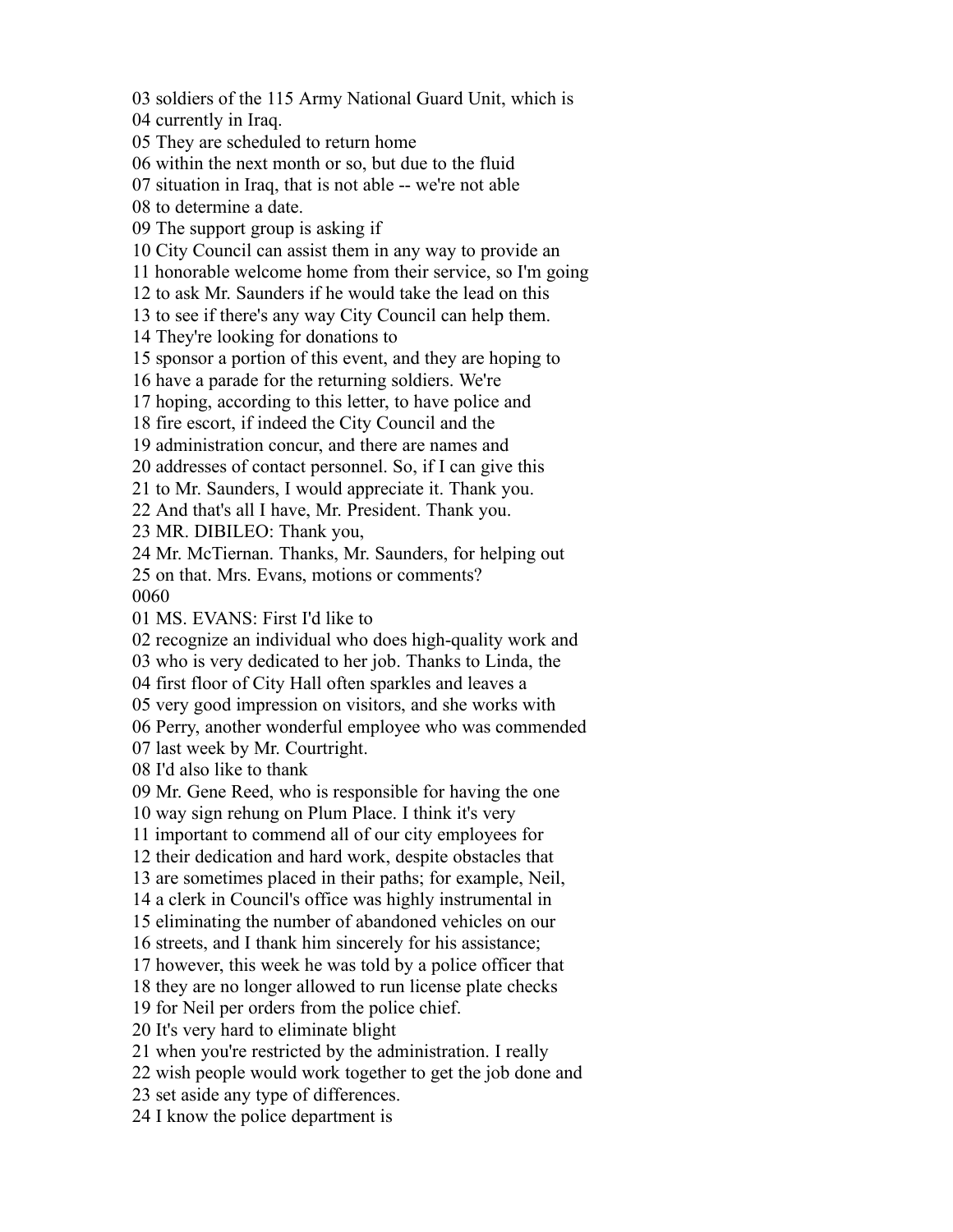quite busy and they're overworked, but if they don't 

run the plate checks and get these vehicles off the

street, I don't know who can.

In the second half of 2003, many

pieces of legislation were railroaded through Council

by the former lame-duck Council in preparation for the

arrival of new Council persons; for example, CDBG

allocations were made six months earlier than in prior

years, and in July 2003, legislation was passed that

returned to the business administrator the discretion

 to move money between accounts within a department without Council approval.

I would like to return the control

or oversight of financial transfers to City Council as

an added measures of checks and balances.

As finance chair, I have witnessed

such a flurry of transfers in the final months of 2004,

it's very difficult to track them. Also, PEL meeting

summaries are slow in coming and monthly budget to

 actual reports were never provided, though they will be in the future.

In the midst of what's been called

a financial crunch or a fiscal crisis that includes

borrowing and the sale of assets and cutting cops and

ignoring potential revenue sources, and in the face of

 bigger and bigger budgets each year, which contain a 

good deal of fat, we need more, not less fiduciary

control; therefore, I move to direct our Council

solicitor to draft an ordinance to return to city

Council the final approval to move money between

accounts within a department.

MR. COURTRIGHT: I'll second it.

MR. DIBILEO: We have a motion on

the floor and a second. On the question? On the

question, let me say that when this came up in July of

2003, to change the process of having Council not be a

part of transferring money within a department, I voted

against that, I thought that taking those extra steps

were worth it, and I think that it only makes sense in

a time where we are borrowing to balance our budget, in

a time where requested information isn't that

forthcoming at times, it just seems to make more sense

that we take all precautionary measures to keep an eye

on our dollars and cents.

MS. EVANS: And I just wanted to

add that Mr. Kresefski himself indicated that this will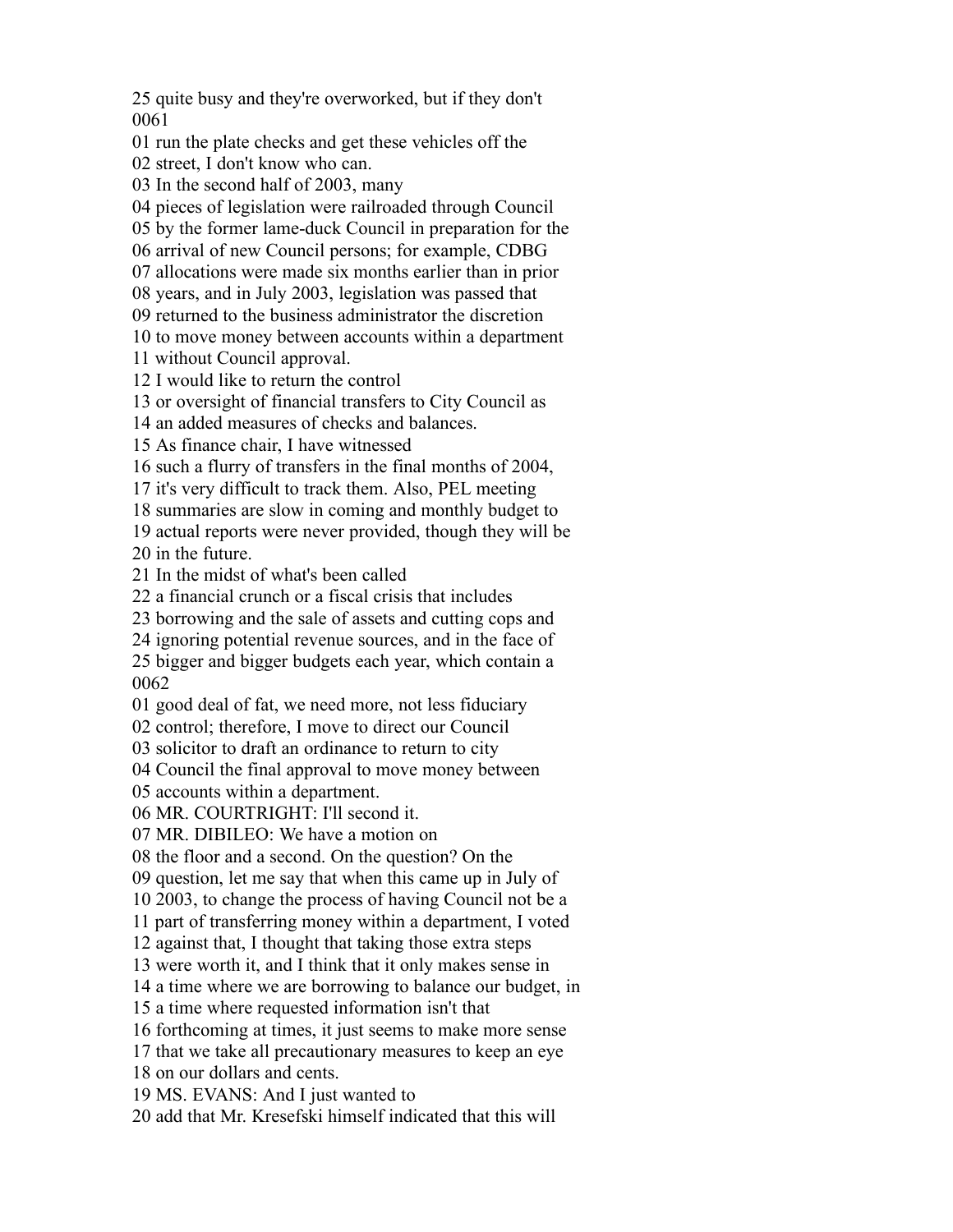not slow the process down in his office by changing the

or ordinance in this manner -- whereby creating, I

should say, an ordinance of this type.

MR. DIBILEO: Anyone else on the

question?

MR. POCIUS: Yes. Having served

as a former finance chairman and worked under both

situations, this has gone back and forth, the system

that is working right now is working, because basically

Mr. Kresefski explained to us, you cannot transfer from

salaries and the benefit portions without an ordinance

into what we call the lower half of the lines.

What we're talking about is, take

DPW, transfer from parts to tires or tires to gas or to

cinders or to anti-skid or whatever, it could be as

simple as something like \$198 has to be maybe read

three times in the ad placed in the paper, and I think

that's going to be cumbersome.

We receive reports every week as

they come down for these interdepartmental, not

interdepartmental, but departmental transfers, and they

are all on the lower lines, as we say. So, I just

don't -- why fix something if it's working, and I think

it's working.

MR. DIBILEO: Let me say one more

thing. If I'm not mistaken, during the four years that

Mayor Doherty was Councilman Doherty and chairman of

finance, things worked under that system.

MS. EVANS: Uh-huh.

MR. DIBILEO: And if things were

so bad, why wouldn't he have asked as finance chairman

that this has to be change? It worked under that

system for him, I think it should work under that

system now. I voted against it then, and I'll vote in

favor of sending things back to the way they were now.

MS. EVANS: And we had, as part of

our earlier discussion, noted that in fact, and

Mr. Kresefski agreed with this assumption, and it is

merely an assumption, I don't have any facts on which

to base this, but that this particular ordinance has

been amended and then returned to its original format

numerous times throughout the years, and it was my

belief that occurred because oversight or an additional

system of checks and balances was necessary during a

particular administration, and Council needed to

exercise those checks and balances over the budget, and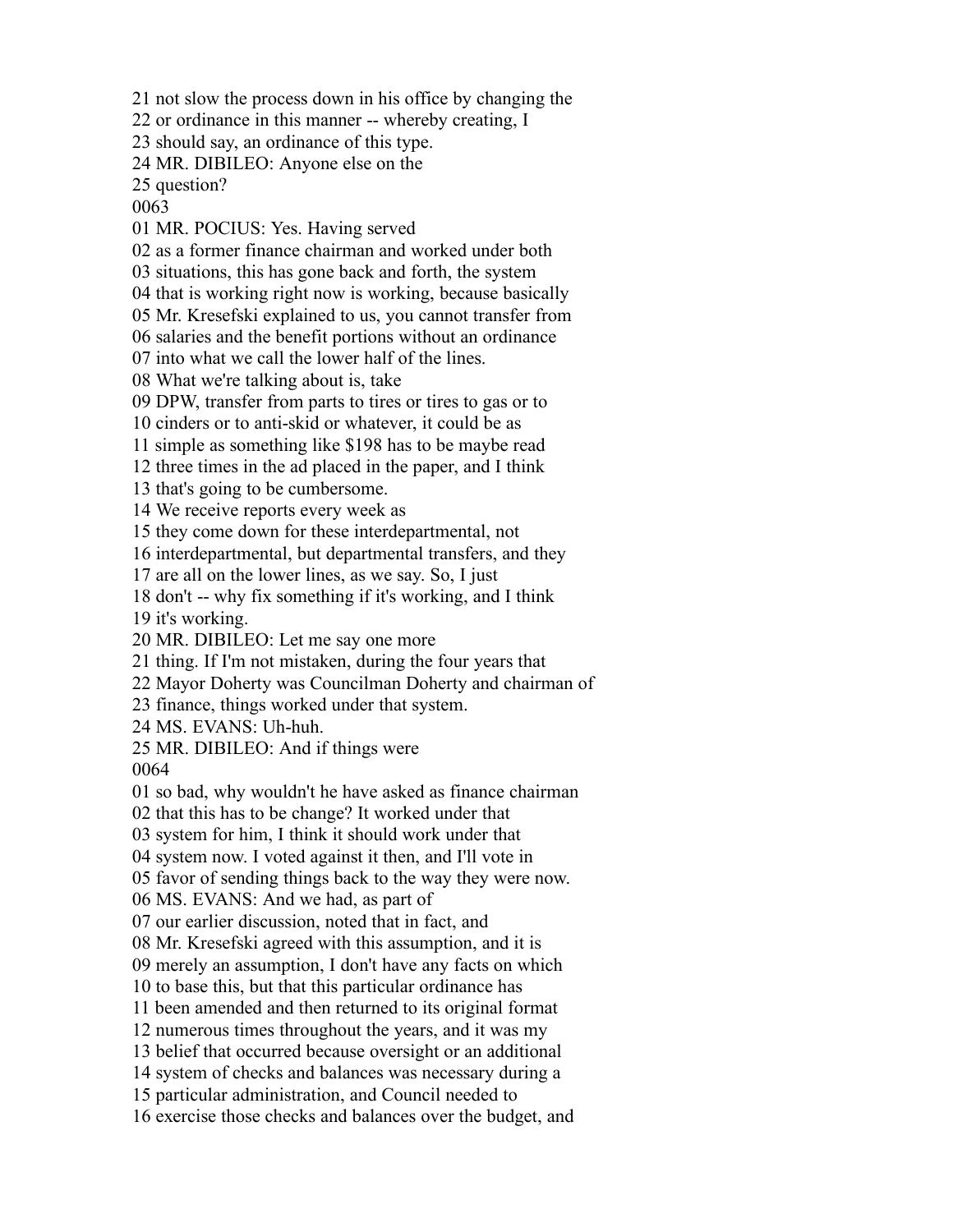when it wasn't essential, then of course it was

changed.

But I feel it is quite essential,

and it obviously was done after an election, as I said,

by a lame-duck Council in an attempt to put an obstacle

before City Council, so that Council would find it that

much more difficult to keep its eyes on your tax

dollars. And every dollar counts, at least in my house

it does, and I'm sure it does in yours, too.

So, that is why I've proposed it,

and I am hoping that my fellow Council members will

consider it seriously.

MR. DIBILEO: Anyone else on the

question? If there's no further questions, can I ask

for a roll call vote on this, Mr. Walsh?

MR. WALSH: Certainly, you can ask

for a roll call vote.

MR. DIBILEO: Let's get a roll

call vote, Kay, on this, please.

MS. GARVEY: Mr. McTiernan.

MR. McTIERNAN: No.

MS. GARVEY: Mrs. Evans.

MS. EVANS: Yes.

MS. GARVEY: Mr. Pocius.

MR. POCIUS: No.

MS. GARVEY: Mr. Courtright.

MR. COURTRIGHT: Yes.

MS. GARVEY: Mr. DiBileo.

MR. DIBILEO: Yes. By a 3-2 vote,

motion carries. Thank you.

MS. EVANS: Thank you.

Mr. Walsh, do you have any update on the, well,

whether we want to call it campaign contribution

 reforms or election campaign control ordinances? 

MR. WALSH: Certainly. Yes, I do.

In fact, I have hundreds of pages which I am going to

give to the Council members that they can read some of

it. I know I passed one, I think, article to you

earlier this evening, but I have a lot more articles,

and some of those other articles tackle the issue

differently.

So, the answer to your question

is, yes, I have a lot of literature, I'll make sure all

the Council members get that literature so everybody

can be up to snuff on exactly what this issue involves

and what the legal implications are.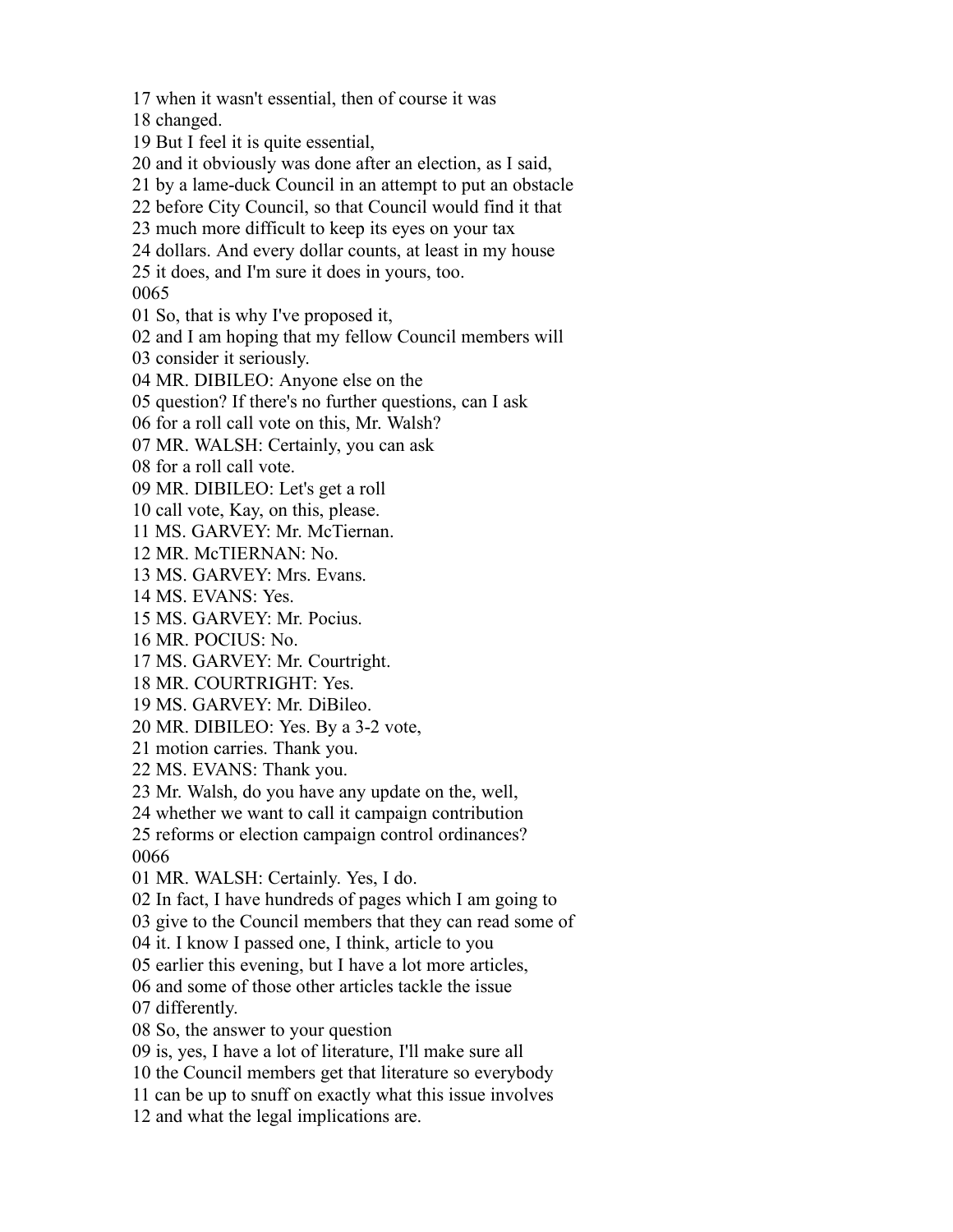I'm holding right now, I think

this is about 200 pages right here, and I'll make sure

that everybody gets that so they have their reading

material, and then perhaps at the caucus next week, if

people have any questions, they can answer those

 questions, and I'll continue to research the issue, as well.

MS. EVANS: And please with great

haste.

MR. WALSH: Yes.

MS. EVANS: I see no reason why

the City of Scranton can't impose contribution limits

 for elections conducted within the jurisdiction of the 

City of Scranton.

Such limits are made in response

to public concern about corruption or the appearance of

corruption brought about when candidates for elective

office accept large contributions.

Public service should be just

that, public service, rather than a means for

individuals or companies to financially benefit from

favoritism.

Big money and public service, in

my opinion, don't mix well, and so I intend to pursue

this legislation, whether I must amend a Home Rule

charter or a municipal code, whether I must take this

to a public vote and have it placed on the ballot for

the people of Scranton to decide so that I can make the

proper amendments and present those ordinances, but I

think its time has certainly come, and I've tried in

other ways to address these situations; for example,

the case of the no-bid contracts, and I've met with no

success, and I believe that this type of legislation

can go a long way to address those concerns, for one.

And I think in the long-run it's going to save

taxpayers money, because for once you really will know

when you go the lowest responsible bid.

MR. DIBILEO: Mrs. Evans, would

you care to make a motion to that effect to direct

Mr. Walsh to do that regarding --

MS. EVANS: To draft the

ordinance?

MR. DIBILEO: To have him

investigate that and draft it upon finding out if it's

legal.

MS. EVANS: We did that last week.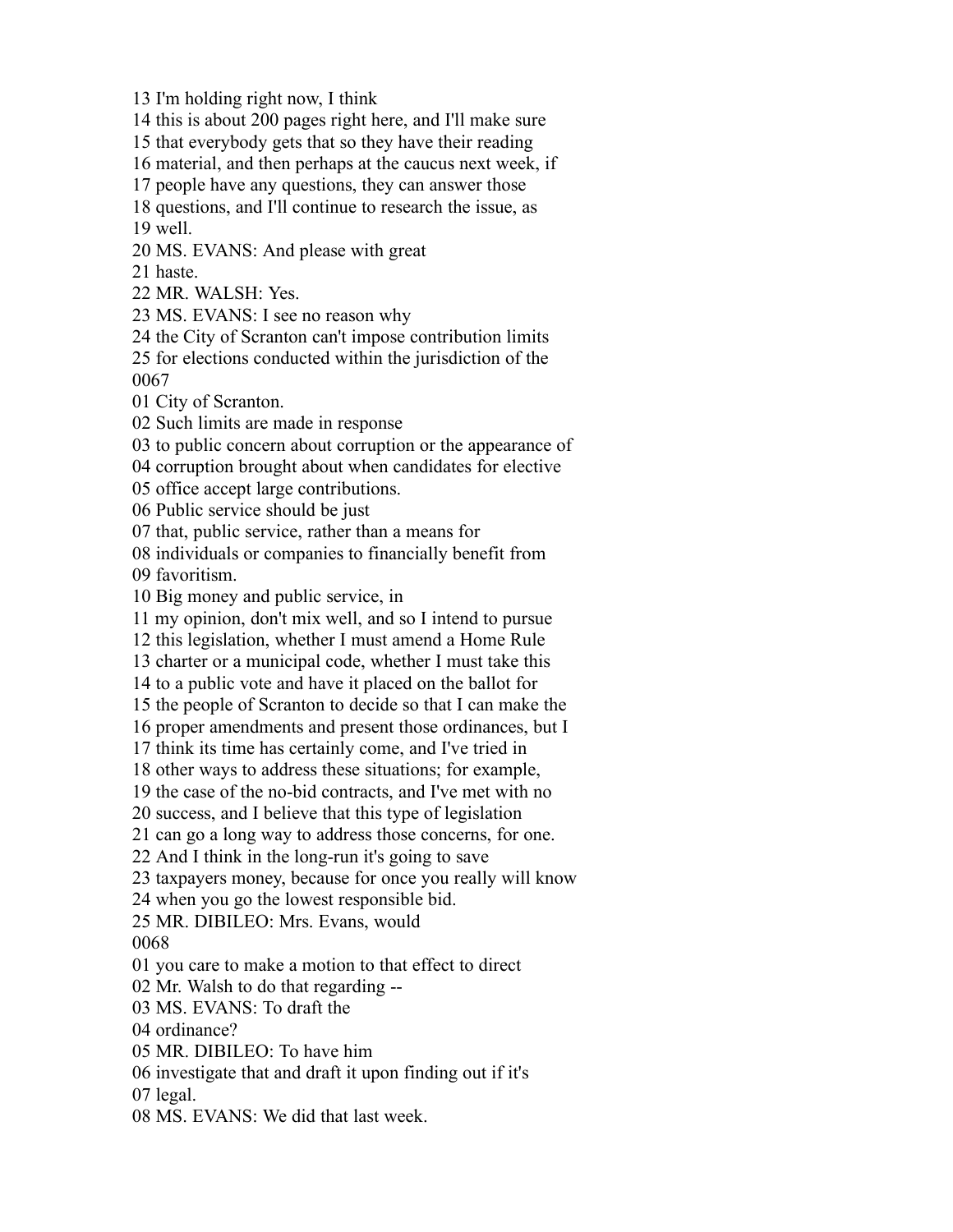MR. DIBILEO: We voted on it last

week?

MS. EVANS: Yes.

MR. WALSH: I believe that I'm

investigating it now, that's why I have all of this

literature, and I'll make sure that everybody has that

literature in hand, as well.

MS. EVANS: It was a 4-1 vote.

MR. DIBILEO: Thank you.

MS. EVANS: That's all I have.

MR. DIBILEO: Thank you,

Mrs. Evans. Mr. Pocius, any motions or comments?

MR. POCIUS: Mr. President, I have

nothing at this time. Thank you.

MR. DIBILEO: Thank you.

Mr. Courtright, motions or comments.

MR. COURTRIGHT: Yes,

Mr. President. A couple issues. Jay, I wasn't able to

get to you during the week, maybe you can help me out

with them. West Pass Street, several calls. Evidently

I haven't gotten an opportunity to get up there, some

severe, severe potholes, if somebody could just take a

quick look at that and try to rectify the problem.

Olive Street at Capouse Avenue has

been a sore spot for the longest time. Why it's not

fixed? I don't know. But on Olive and Capouse, on

Olive Street heading west, I've experienced those

potholes myself, to the tune I thought I lost my tire.

I would ask if the DPW could

really as soon as possible get down there and do

something with those holes before we have some maybe --

MS. EVANS: Did you say West Pass?

MS. EVANS: West Pass, yes. I

have been asking about that for months.

MR. COURTRIGHT: Oh, okay. I'm

sorry. I didn't --

MS. EVANS: No, no, I'm so glad

you are, too. Perhaps between the two of us now it

might happen.

MR. COURTRIGHT: Let's hope so.

MS. EVANS: They might have double

trouble.

MR. COURTRIGHT: All right. I got

a call from a grocery store in the area, a well-known

grocery store, I'm not going to say their name, and

they wanted to call me and to congratulate and to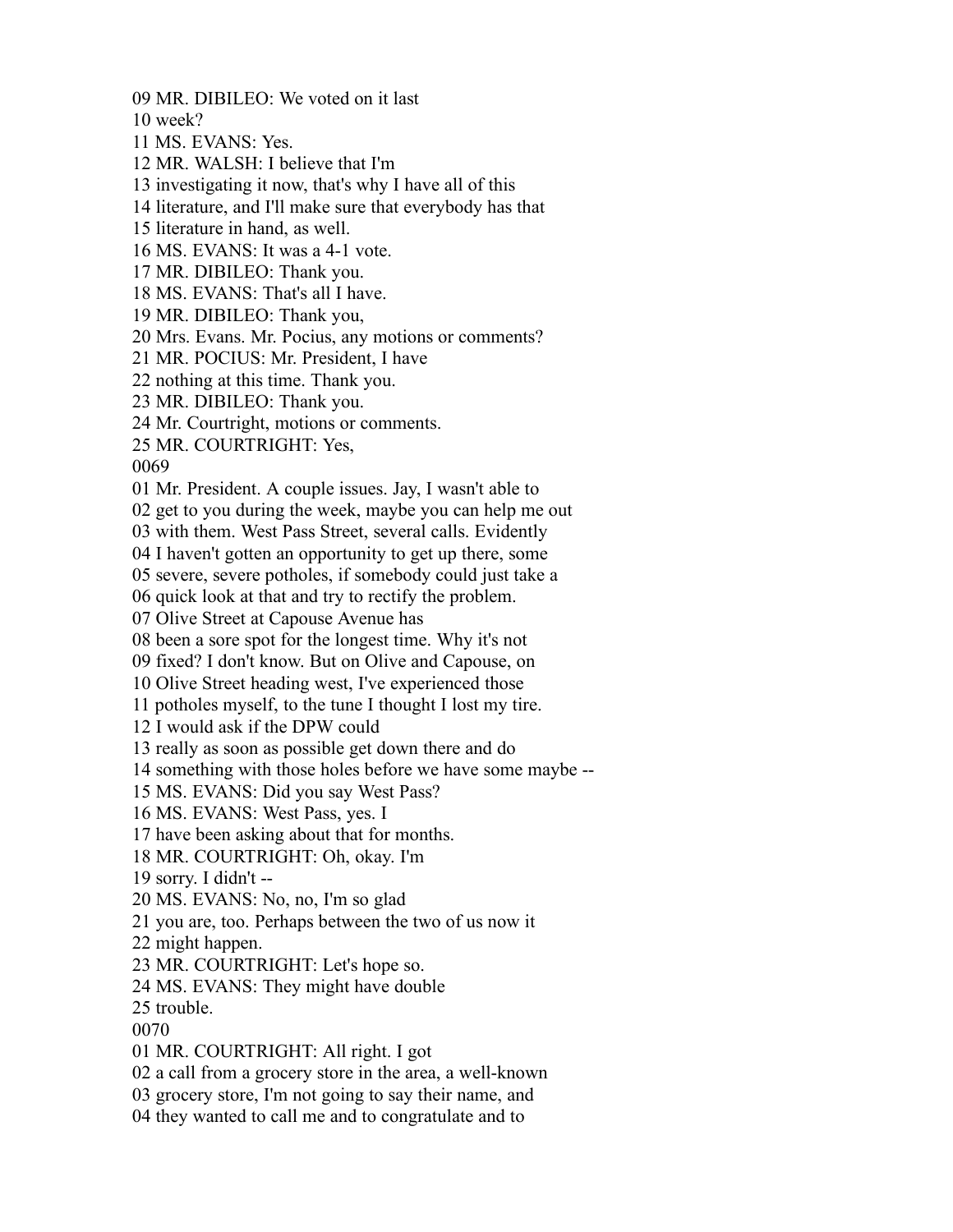praise our police department. There was a nun, I believe, that was shopping in a grocery store, and two girls stole her purse. The security called the Scranton Police Department, and I guess they got there in record time, very, very fast. They were able to catch the girls, arrest them, find the purse, retrieve the purse and have it all back to the individual, the nun, within an hour, I believe. So, it was an extremely well-done job. And I'd just like to mention their names. I think the primary police officers were John Hallock and Mr. Guida, and Sergeant Butkowski assisted in that, and I believe Officer Joe Holland. And I think there's two officers from Taylor, but I only got the one officer's name, I think his last name is Waters, he assisted the Scranton Police Department, also. So, an extremely well-done job, and I'd like to commend them for that. And one last thing, this past Friday, you know, a voluntary evacuation down the Plot Section, and I happen to be down there, is it Brown Avenue, is that where I was at, I'm not -- I couldn't remember the name, but on Brown Avenue, they were getting the brunt of it again, and I happened to get a hold of Chief Davis and asked him if he could come down there and take a look at it, maybe they could pump it out, and he had said he had been there already, but I asked if he could go back and just explain to the people what could be done. He sent the assistant chief within minutes to meet with me, and then he went down to explain to those people what could or could not be done, so I just wanted to thank the assistant chief and Chief Davis for helping out those people down there. That's all I have. Thank you. MR. DIBILEO: Thank you, Mr. Courtright. That was a close call last week with the rains we had and the melting of the snow and the -- I went down there and was picked up by Joe Cottone, who was driving around, and he took me over behind his building, and the water was literally right at the top. Another inch and it would have been coming over into his property, so that was -- we got lucky on that one. And a great job by the officers that you mentioned. Last week I had mentioned that I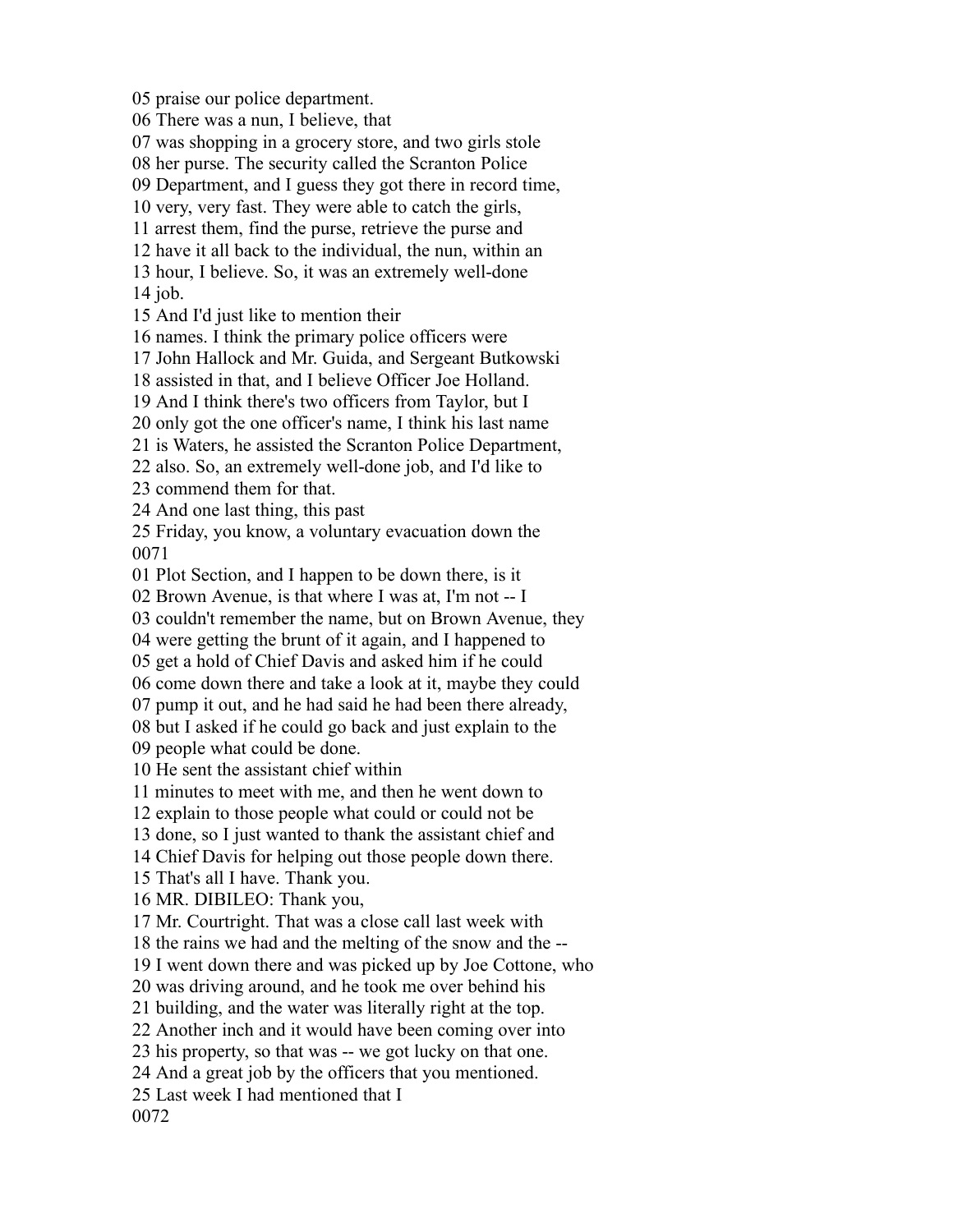had talked to a host of various organizations involving

the new Emergency Municipal Services Tax and possibly

implementing that at the same time in conjunction with

a slight reduction in our wage tax, and I ended up

speaking to a couple of the people I had mentioned

since last week.

And Senator Bob Mellow called me

the following day, we had three different conversations

that day, and also I spoke to Fred Reddick, who called

me back from the Pennsylvania Economy League, and they

both concurred that this is probably best to be taken

 up at budget time in conjunction with the whole budget process.

I only wish that I had thought of

that idea myself a few weeks ago, but I think, again,

we were more concerned with trying to eliminate the

need for \$4 million worth of borrowing, which we

achieved, but were unable to get passed.

I have yet to hear back from

Mayor Doherty, who I had mentioned I had put in a call

to. So, again, I assume, but I can't confirm, that

he's for lowering the wage tax.

Also, Mrs. Evans mentioned her

name, last week we had mentioned Perry. Perry is a

 young man who does a great job here cleaning City Hall, 

and it was probably a little irresponsible for us to

mention Perry without mentioning the one and only other

person that cleans City Hall and does also an excellent

job, and that's Linda Peratano.

And she didn't ask us to mention

her name, but it hit me afterwards, and I think it hit

all of us actually that we shouldn't go without

mentioning her name, if we're going to mention, you

know, one of the two people that do such a great job.

So, our thanks go out to Linda Peratano.

I spoke to Lela Malone, who you

all know probably as the wife of Mr. Malone, who was

killed last year when a garbage truck backed up and

somehow he ended up underneath it, and she's very

concerned, as are many members of DPW, regarding the

implementation of cameras, installation of cameras

being put on all of the garbage trucks, on all of the

trucks actually.

She asked me to look into it

because she's been unable to reach George Parker, and

she asked me if I could actually mention what is

happening.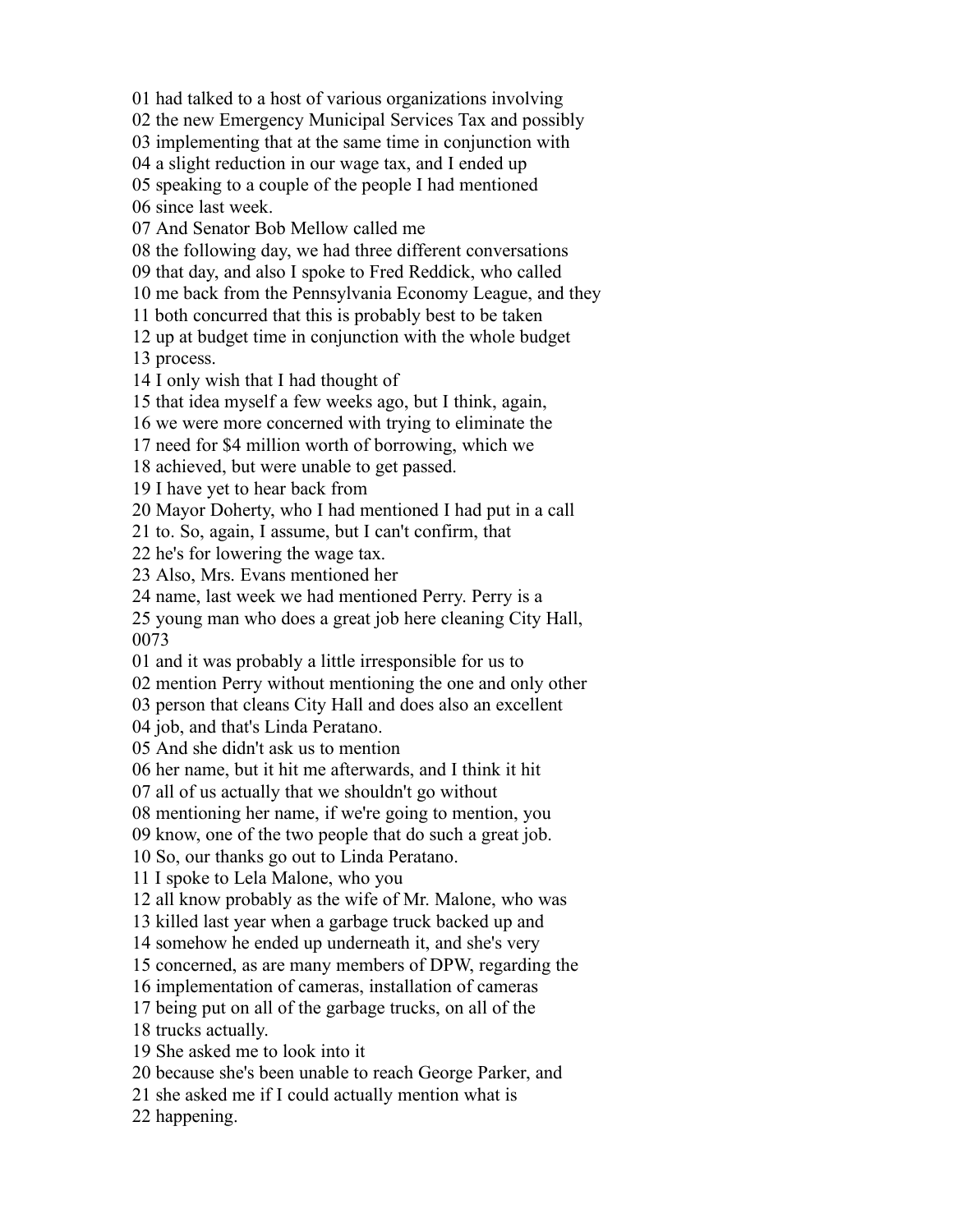And I talked to George Parker, and

 he told me that currently six trucks have the cameras on them that the city paid for, but that the remaining 

eight trucks, they're seeking a grant to get the money

for camera installation on those and that it could take

a couple of months.

Probably not going to make her

happy. I think all of DPW would wish that all the

trucks had the cameras, but they don't quite all have

them yet, but hopefully we will have that happen as

soon as possible, and our thanks to George for trying

 to work on that to try to make it happen as soon as possible.

MS. EVANS: Mr. DiBileo, might it

be possible, because I know what Mrs. Malone is saying,

and I've been requesting updates on these video cameras

now for quite a while, as Jay knows, would it be

possible for Mr. Parker to purchase -- I understand

that three new pack masters are on the way, so I would

agree that it's ludicrous to place cameras on an old

truck that will no longer be in use, but for those

trucks that are still in service, couldn't those

cameras be purchased, and then if the funds are

received from the state, they could be used to

reimburse the purchase of those cameras so that they

could go on now?

MR. DIBILEO: That may be

 possible. Would you, Mr. Saunders, request that of him 

and see if it's possible?

MR. SAUNDERS: I will do that.

MR. DIBILEO: Okay. We'll look

into it. Thank you. And the last thing I want to

mention, and this is really not our job, and I just

want to mention, I talked to Mr. Walsh and Mr. Saunders

during the meeting, you know, it's very cold outside

last week, this past week and the upcoming days, the

temperature is very low and frigid out there, you know,

and I'm sure that there's people out there without

heat, and there may be some people without heat that

really don't know where to turn and who to talk to and

what can they do about it, and, you know, you just want

to make sure that nobody is going to be injured or

killed God forbid because of that condition, and

Mr. Walsh or Mr. Saunders both mentioned that they know

there's an agency that people can contact, they're not

aware of the name of it, I'm not aware of the name of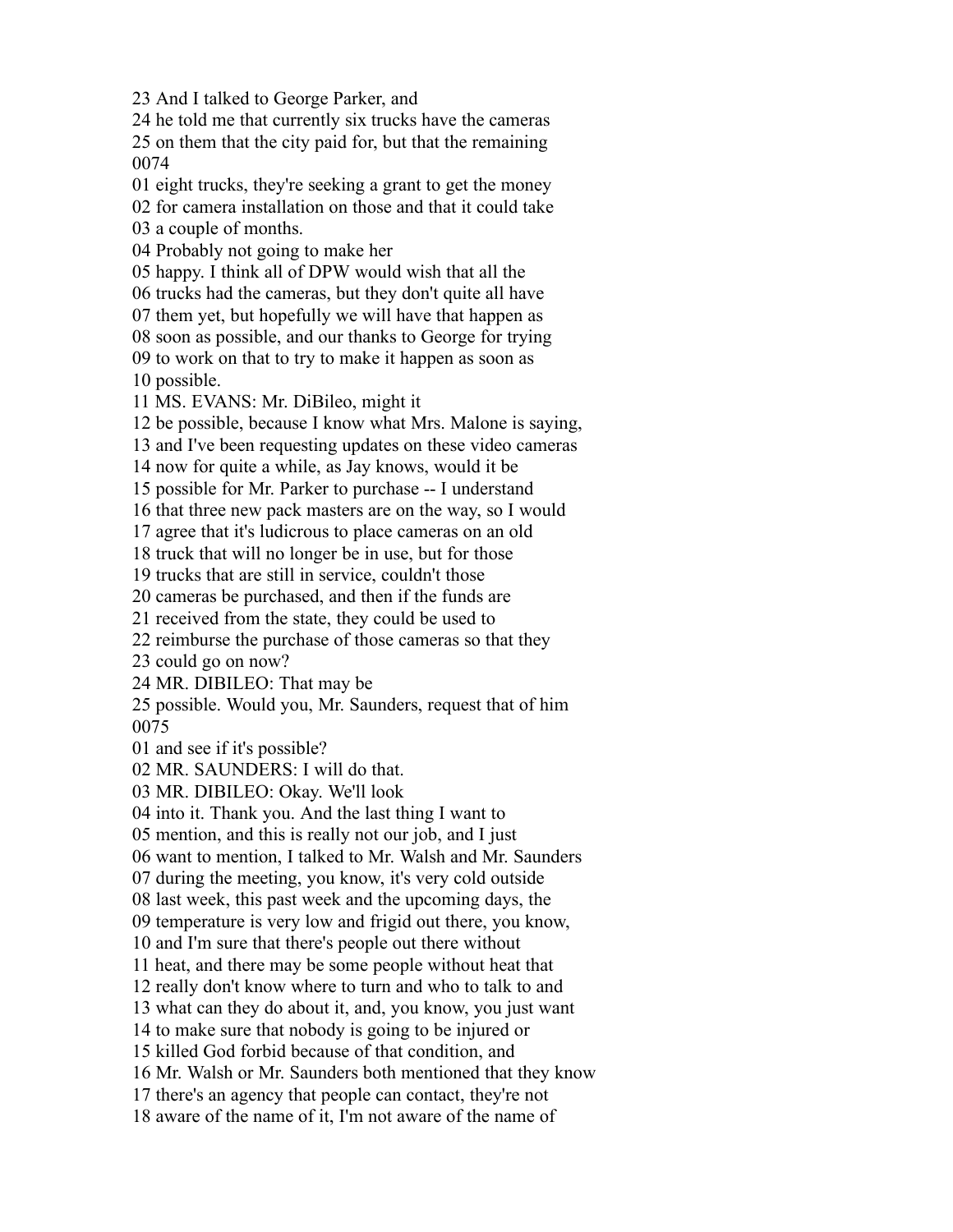it, possible somebody up here might be, but if we can

ask people if they happen to see the show and happen to

be in that position, if they can just call us, we'll

get that name and number tomorrow for anybody that

needs to make a phone call regarding a dangerous

situation with no heat. Call the City Council office,

 348-4113, 348-4113, and we'll get you in the direction 

of some help. And if anybody has any other

information, and if not, that's the best we can do for

now. Next week maybe we'll have more information we

can pass along, but call us at tomorrow if you have

to. That's all I have. Mr. Walsh.

MR. WALSH: 5th order. 5-B, FOR

INTRODUCTION - A RESOLUTION - APPROVING AND AUTHORIZING

A MORTGAGE SUBORDINATION AGREEMENT IN FAVOR OF NORTH

PENN BANK, CONCERNING A CITY COMMERCIAL INDUSTRIAL LOAN

WITH GJK RESTAURANT GROUP, INC. (GJK), WHICH IS TO BE

EXECUTED. (ATTACHED).

MR. DIBILEO: At this time I'll

entertain a motion that Item 5-B be introduced into its

proper committee.

MR. POCIUS: So moved.

MR. COURTRIGHT: Second.

MR. DIBILEO: On the question?

All those in favor of introduction, signify by saying

aye.

MR. POCIUS: Aye.

MR. McTIERNAN: Aye.

MS. EVANS: Aye.

MR. COURTRIGHT: Aye.

MR. DIBILEO: Aye. Opposed? The

ayes have it and so moved.

MR. WALSH: Sixth order. 6-A,

READING BY TITLE - FILE OF COUNCIL NO. 100. 2005 - AN

ORDINANCE - AMENDING FILE OF COUNCIL NO. 231, 2003, AN

ORDINANCE ENTITLED GENERAL CITY OPERATING BUDGET 2004

BY TRANSFERRING \$85,000.00 FROM ACCOUNT NO.

01.401.15230.4299 (TAN SERIES A) TO THE ACCOUNTS LISTED

BELOW TO PROVIDE FUNDING TO COVER EQUIPMENT RENTAL AND

PROFESSIONAL SERVICES.

MR. DIBILEO: You've heard reading

by title of Item 6-A. What is your pleasure?

MR. POCIUS: Mr. President, I move

that Item 6-A pass reading by title.

MR. COURTRIGHT: Second.

MR. DIBILEO: On the question?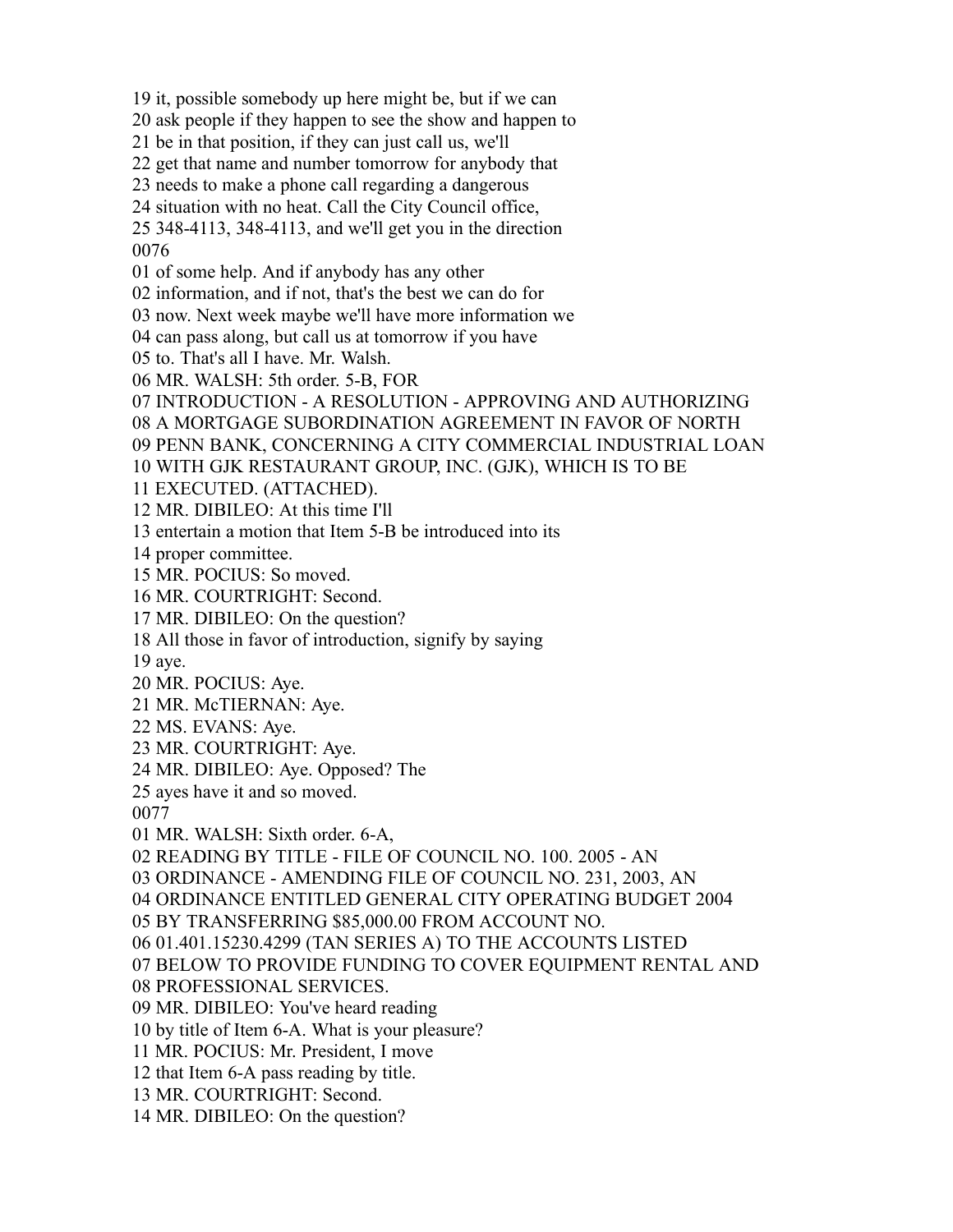All those in favor, signify by saying aye.

MR. McTIERNAN: Aye.

MR. POCIUS: Aye.

MS. EVANS: Aye.

MR. COURTRIGHT: Aye.

MR. DIBILEO: Aye. Opposed? The

ayes have it and so moved.

MR. WALSH: 6-B, READING BY TITLE

- FILE OF COUNCIL NO. 101, 2005 - AN ORDINANCE -

AMENDING FILE OF THE COUNCIL NO. 101 OF 1989 CREATING A

 COMMITTEE FOR THE DESIGNATION AND CERTIFICATION OF 

PROPERTY AS BLIGHTED, AND THE ACQUISITION AND

DISPOSITION OF SUCH PROPERTY TO BE KNOWN AS THE VACANT

PROPERTY REVIEW COMMITTEE TO INCLUDE A FIFTH MEMBER TO

THE COMMITTEE, NAMELY THE CITY PLANNER.

MR. DIBILEO: You've heard reading

by title of Item 6-B. What is your pleasure?

MR. POCIUS: Mr. President, I move

that 6-B passes reading by title.

MR. COURTRIGHT: Second.

MR. DIBILEO: On the question?

MS. EVANS: Wasn't this committee

already created? Aren't they up and running?

MR. COURTRIGHT: Yeah, they're

just adding somebody to it, right?

MR. POCIUS: Mr. Saunders sits on

the committee. You told me, Jay, that sometimes you

are having a tough time getting a quorum?

MR. SAUNDERS: Yeah. There's four

members on that committee and --

MR. POCIUS: I sat on this

committee years and years ago when it was first

started. I don't know if I sat on it as president of

Council at that time or was I the chairman of the

planning commission, but I remember when this first

started up in '89, so it would have been after that,

but --

MR. DIBILEO: So they're adding

the city planner.

MR. POCIUS: Yeah. It's a very

qualified person for this. He sits there as advisory

right now, right, Jay? He kind of comes to the

meetings sometimes and he's advisory on some of this

stuff?

MR. SAUNDERS: Yes.

MR. DIBILEO: If there's no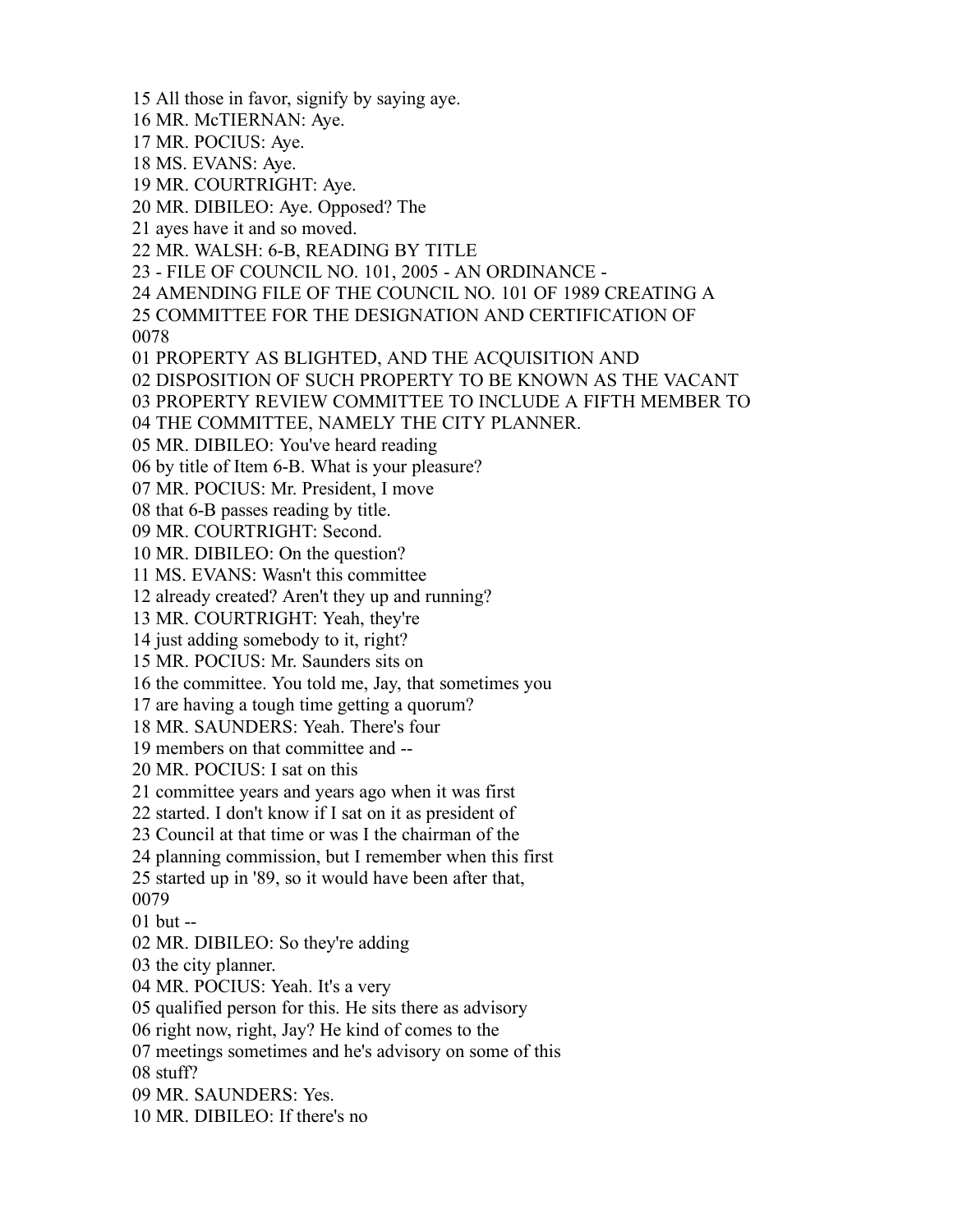further questions, all those in favor signify by saying

aye.

MR. McTIERNAN: Aye.

MS. EVANS: Aye.

MR. POCIUS: Aye.

MR. COURTRIGHT: Aye.

MR. DIBILEO: Aye. Opposed? The

ayes have it and so moved.

MR. WALSH: Seventh order. 7-A,

FOR CONSIDERATION BY THE COMMITTEE ON FINANCE - FOR

ADOPTION - FILE OF COUNCIL NO. 92, 2005 - AMENDING FILE

OF COUNCIL NO. 6, 1976 ENTITLED AN ORDINANCE (AS

AMENDED) IMPOSING A TAX FOR GENERAL REVENUE PURPOSES ON

THE TRANSFER OF REAL PROPERTY SITUATE WITHIN THE CITY

 OF SCRANTON; PRESCRIBING AND REGULATING THE METHOD OF 

 EVIDENCING THE PAYMENT OF SUCH TAX; CONFERRING POWERS AND IMPOSING DUTIES UPON CERTAIN PERSONS, AND PROVIDING PENALTIES, BY IMPOSING THE RATE OF THE REALTY TRANSFER

TAX AT 2.2% FOR CALENDAR YEAR 2005.

MR. DIBILEO: What's the

recommendation of the chairperson for the committee on

finance?

MS. EVANS: As chair for the

committee on finance, I recommend final passage of

Item 7-A.

MR. POCIUS: Seconded.

MR. DIBILEO: On the question?

Roll call, please, Kay.

MS. GARVEY: Mr. McTiernan.

MR. McTIERNAN: Yes.

MS. GARVEY: Mrs. Evans.

MS. EVANS: Yes.

MS. GARVEY: Mr. Pocius.

MR. POCIUS: Yes.

MS. GARVEY: Mr. Courtright.

MR. COURTRIGHT: Yes.

MS. GARVEY: Mr. DiBileo.

MR. DIBILEO: Yes. I hereby

declare Item 7-A legally and lawfully adopted.

MR. WALSH: 7-B, FOR CONSIDERATION

 BY THE COMMITTEE ON FINANCE - FOR ADOPTION - FILE OF COUNCIL NO. 93, 2005 - AMENDING FILE OF THE COUNCIL NO. 7, 1976 ENTITLED AN ORDINANCE (AS AMENDED) IMPOSING A MERCANTILE LICENSE TAX OF 2 MILLS FOR THE YEAR 1976 AND ANNUALLY THEREAFTER UPON PERSONS ENGAGING IN CERTAIN OCCUPATIONS AND BUSINESSES THEREIN; PROVIDING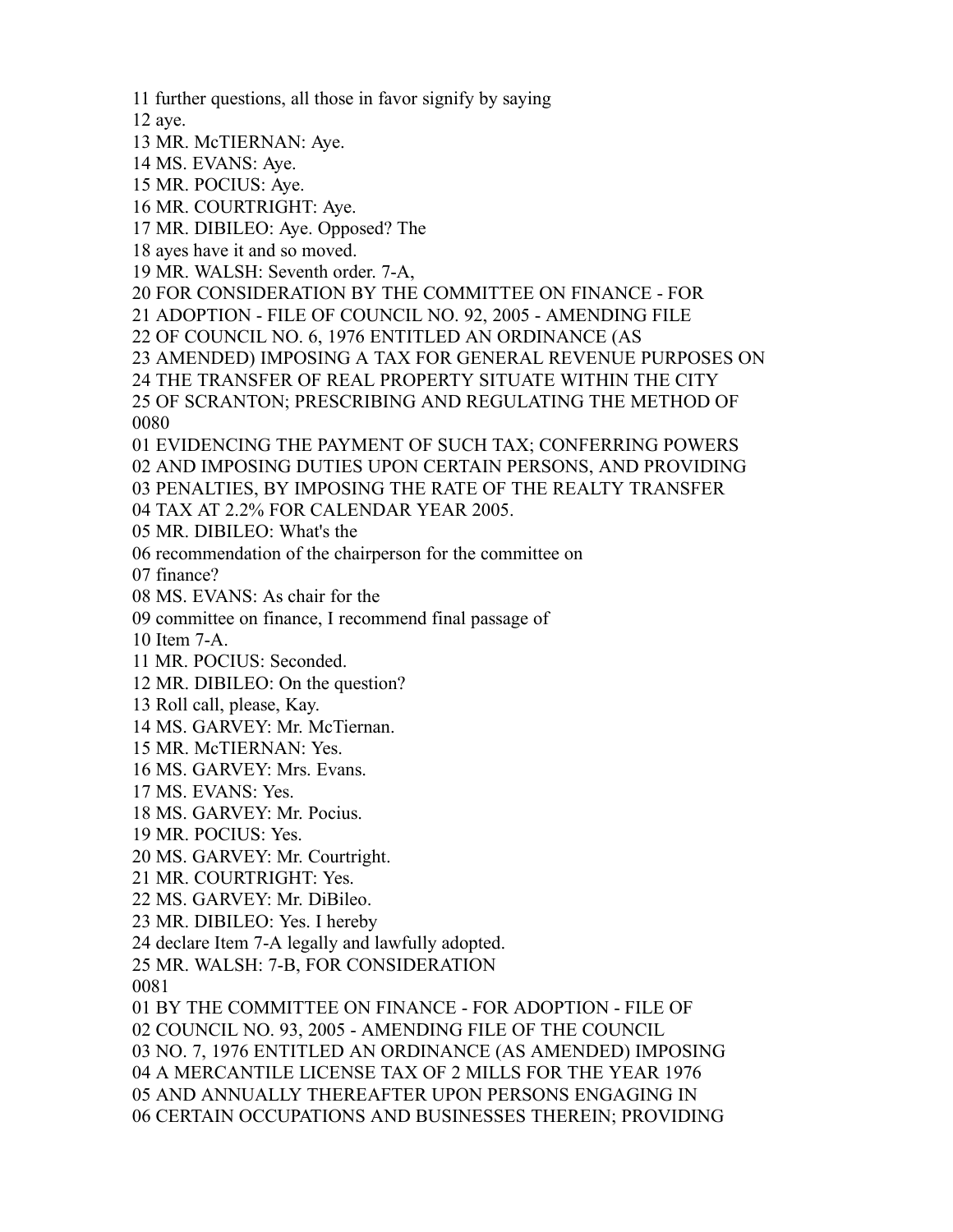FOR ITS LEVY AND COLLECTION AND FOR THE ISSUANCE OF

MERCANTILE LICENSES; CONFERRING AND IMPOSING POWERS AND

DUTIES UPON THE TAX COLLECTOR OF THE CITY OF SCRANTON;

AND IMPOSING PENALTIES, BY IMPOSING THE MERCANTILE

LICENSE TAX AT 1 MILL FOR CALENDAR YEAR 2005.

MR. DIBILEO: What's the

recommendation of the chairperson for the committee on

finance?

MS. EVANS: As chair for the

committee on finance, I recommend final passage of

Item 7-B.

MR. POCIUS: Seconded.

MR. DIBILEO: On the question?

Roll call, please.

MS. GARVEY: Mr. McTiernan.

MR. McTIERNAN: Yes.

MS. GARVEY: Mrs. Evans.

MS. EVANS: Yes.

MS. GARVEY: Mr. Pocius.

MR. POCIUS: Yes.

MS. GARVEY: Mr. Courtright.

MR. COURTRIGHT: Yes.

MS. GARVEY: Mr. DiBileo.

MR. DIBILEO: Yes. I hereby

declare Item 7-B legally and lawfully adopted.

MR. WALSH: 7-C, FOR CONSIDERATION

BY THE COMMITTEE ON FINANCE - FOR ADOPTION - FILE OF

COUNCIL NO. 94, 2005 - AMENDING FILE OF THE COUNCIL

NO. 8, 1976, ENTITLED AN ORDINANCE (AS AMENDED)

PROVIDING FOR THE GENERAL REVENUE BY IMPOSING A TAX AT

THE RATE OF 2 MILL UPON THE PRIVILEGE OF OPERATING OR

CONDUCTING BUSINESS IN THE CITY OF SCRANTON AS MEASURED

BY THE GROSS RECEIPTS THEREFROM; REQUIRING REGISTRATION

AND PAYMENT OF THE TAX AS CONDITION TO THE CONDUCTING

OF SUCH BUSINESS; PROVIDING FOR THE LEVY AND COLLECTION

OF SUCH TAX; PRESCRIBING SUCH REQUIREMENTS FOR RETURNS

AND RECORDS; CONFERRING POWERS AND DUTIES UPON THE TAX

COLLECTOR; AND IMPOSING PENALTIES, BY IMPOSING THE

BUSINESS PRIVILEGE TAX AT THE RATE OF 1 MILL FOR

CALENDAR YEAR 2005.

MR. DIBILEO: What's the

recommendation of the chairperson for the committee on

finance?

MS. EVANS: As chair for the

committee on finance, I recommend final passage of

Item 7-C.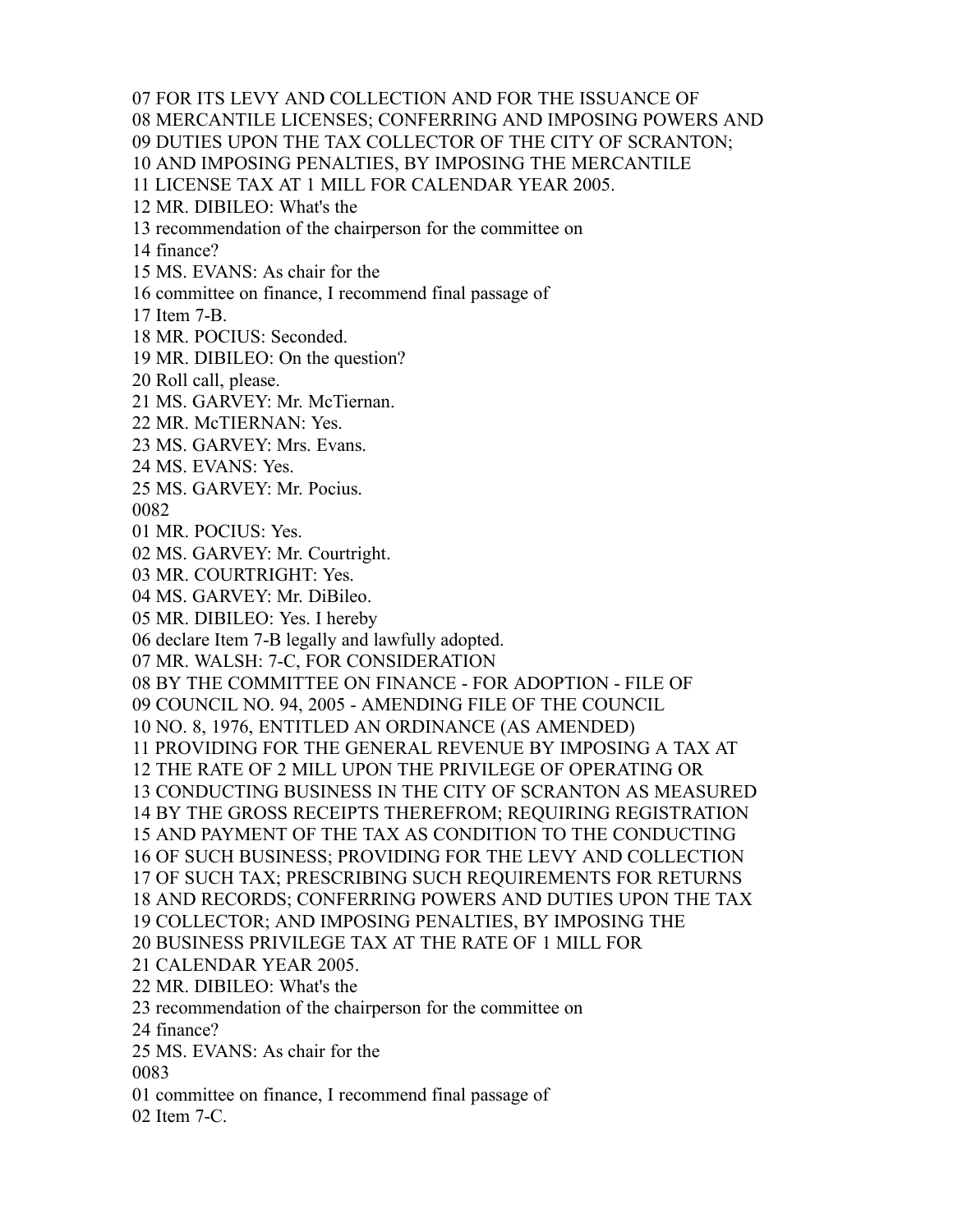MR. POCIUS: Seconded.

MR. DIBILEO: On the question?

Roll call, please.

MS. GARVEY: Mr. McTiernan.

MR. McTIERNAN: Yes.

MS. GARVEY: Mrs. Evans.

MS. EVANS: Yes.

MS. GARVEY: Mr. Pocius.

MR. POCIUS: Yes.

MS. GARVEY: Mr. Courtright.

MR. COURTRIGHT: Yes.

MS. GARVEY: Mr. DiBileo.

MR. DIBILEO: Yes. I hereby

declare Item 7-C legally and lawfully adopted.

MR. WALSH: 7-D, FOR CONSIDERATION

BY THE COMMITTEE ON FINANCE - FOR ADOPTION - FILE OF

COUNCIL NO. 95, 2005 - AMENDING FILE OF THE COUNCIL NO.

9, 1976, ENTITLED "AN ORDINANCE (AS AMENDED) ENACTING

AND IMPOSING A TAX FOR GENERAL REVENUE PURPOSES ON

INDIVIDUALS FOR THE PRIVILEGE OF ENGAGING IN AN

OCCUPATION WITHIN THE CORPORATE LIMITS OF THE CITY OF

SCRANTON, BY IMPOSING THE OCCUPATIONAL PRIVILEGE TAX OF

 FIFTEEN (\$15.00) DOLLARS FOR RESIDENTS AND TEN (\$10.00) 

DOLLARS FOR NON-RESIDENTS FOR CALENDAR YEAR 2005.

MR. DIBILEO: What's the

recommendation of the chairperson for the committee on

finance?

MS. EVANS: As chair for the

committee on finance, I recommend final passage of Item

7-D.

MR. POCIUS: Seconded.

MR. DIBILEO: On the question?

MR. McTIERNAN: Mr. President, I'd

just like to thank Mr. Saunders. Last week I had some

questions on what is now 7-D and 7-F, and he did some

research for me, and I want to thank him for that.

That's all.

MR. DIBILEO: If there's no

further questions, roll call, please.

MS. GARVEY: Mr. McTiernan.

MR. McTIERNAN: Yes.

MS. GARVEY: Mrs. Evans.

MS. EVANS: Yes.

MS. GARVEY: Mr. Pocius.

MR. POCIUS: Yes.

MS. GARVEY: Mr. Courtright.

MR. COURTRIGHT: Yes.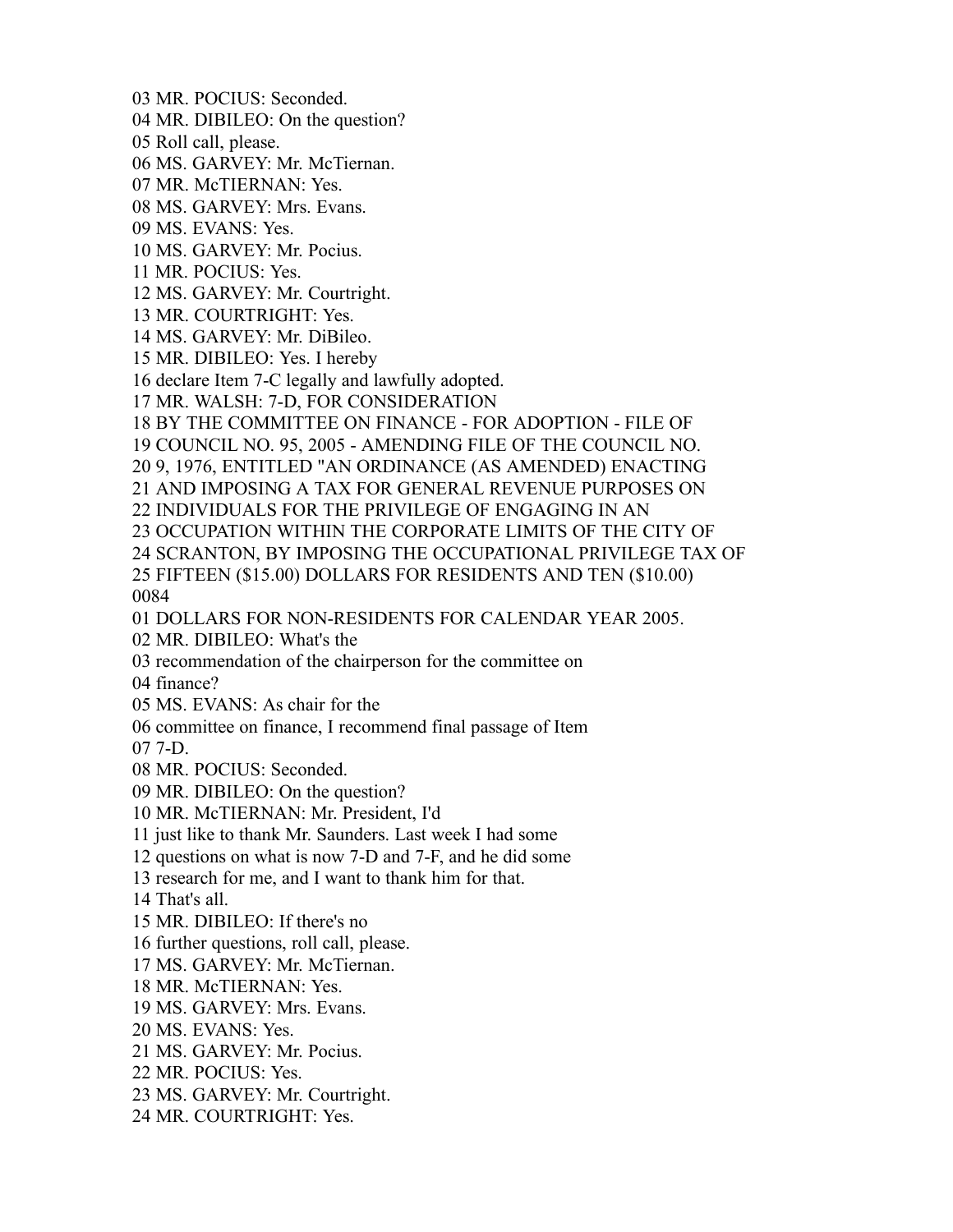MS. GARVEY: Mr. DiBileo. 

 MR. DIBILEO: Yes. I hereby declare Item 7-D legally and lawfully adopted. MR. WALSH: 7-E, FOR CONSIDERATION BY THE COMMITTEE ON FINANCE - FOR ADOPTION - FILE OF COUNCIL NO. 96, 2005 - AMENDING FILE OF THE COUNCIL NO. 11, 1976, ENTITLED AN ORDINANCE (AS AMENDED) ENACTING, IMPOSING A TAX FOR GENERAL REVENUE PURPOSES IN THE AMOUNT OF 2% ON EARNED INCOME AND NET PROFITS ON PERSONS, INDIVIDUALS, ASSOCIATIONS AND BUSINESSES WHO ARE RESIDENTS OF THE CITY OF SCRANTON, OR NON-RESIDENTS OF THE CITY OF SCRANTON, FOR WORK DONE, SERVICES PERFORMED OR BUSINESS CONDUCTED WITHIN THE CITY OF SCRANTON, REQUIRING THE FILING OF RETURNS BY TAXPAYERS SUBJECT TO THE TAX; REQUIRING EMPLOYERS TO COLLECT THE TAX AT SOURCE; PROVIDING FOR THE ADMINISTRATION, COLLECTION AND ENFORCEMENT OF THE SAID TAX; AND IMPOSING PENALTIES FOR THE VIOLATIONS, BY IMPOSING THE WAGE TAX AT 2.4% ON EARNED INCOME FOR THE YEAR 2005 FOR RESIDENTS. MR. DIBILEO: What's the recommendation of the chairperson for the committee on finance? MS. EVANS: As chair for the committee on finance, I recommend final passage of Item 7-E. MR. POCIUS: Seconded. MR. DIBILEO: On the question? Roll call, please. MS. GARVEY: Mr. McTiernan. MR. McTIERNAN: Yes. MS. GARVEY: Mrs. Evans. MS. EVANS: Yes. MS. GARVEY: Mr. Pocius. MR. POCIUS: Yes. MS. GARVEY: Mr. Courtright. MR. COURTRIGHT: Yes. MS. GARVEY: Mr. DiBileo. MR. DIBILEO: Yes. I hereby declare Item 7-E legally and lawfully adopted. MR. WALSH: 7-F, FOR CONSIDERATION BY THE COMMITTEE ON FINANCE - FOR ADOPTION - FILE OF COUNCIL NO. 97, 2005 - AMENDING FILE OF THE COUNCIL NO. 17, 1994 ENTITLED AN ORDINANCE (AS AMENDED) AUTHORIZING THE GOVERNING BODY OF THE CITY OF SCRANTON TO ENACT A WASTE DISPOSAL AND COLLECTION FEE FOR THE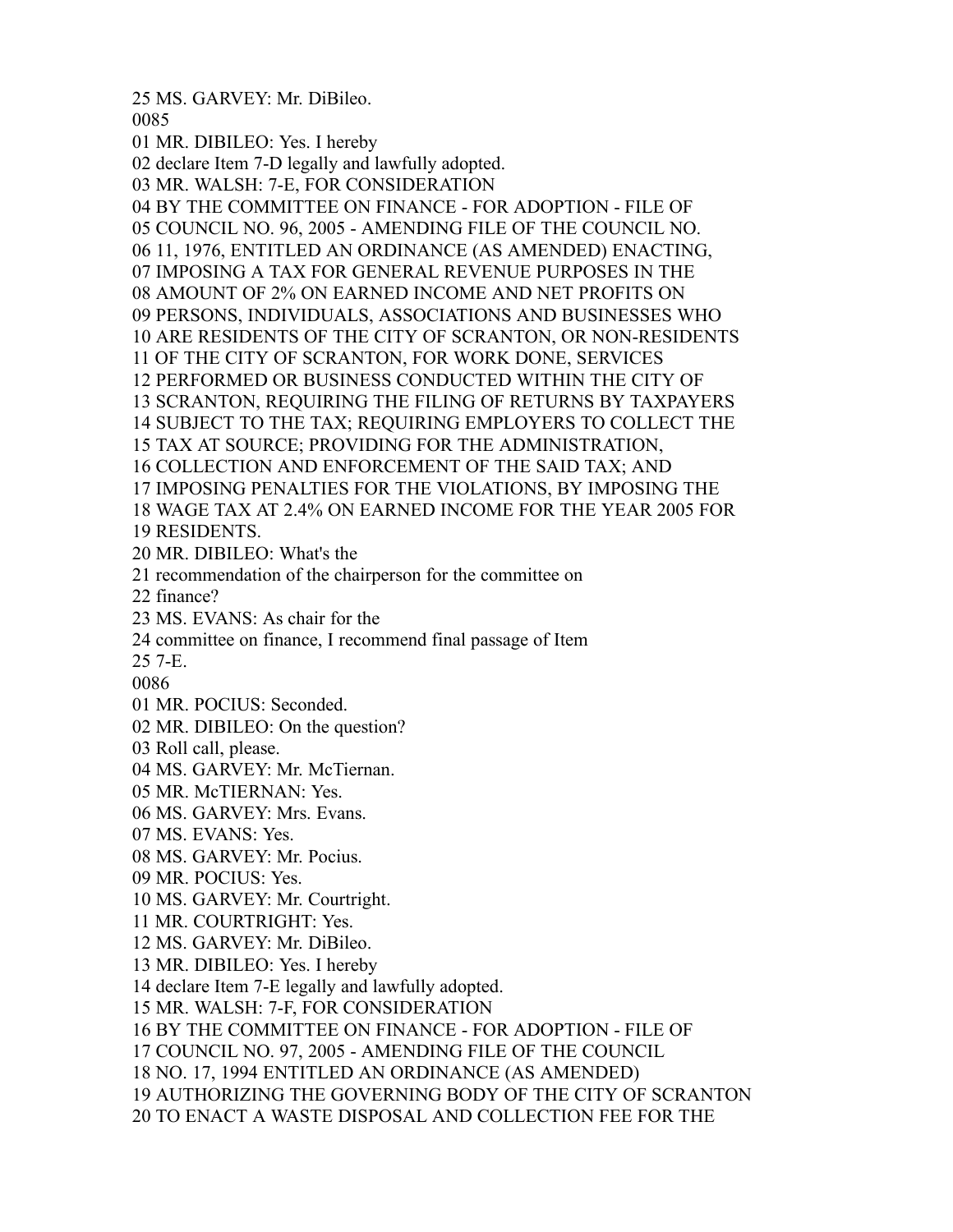PURPOSE OF RAISING REVENUE TO COVER THE WASTE DISPOSAL

AND COLLECTION COSTS INCURRED BY THE CITY OF SCRANTON

FOR THE DISPOSAL AND COLLECTION COSTS INCURRED BY THE

CITY OF SCRANTON FOR THE DISPOSAL OF REFUSE, BY

 IMPOSING A WASTE DISPOSAL AND COLLECTION FEE OF \$178.00 

FOR CALENDAR YEAR 2005.

MR. DIBILEO: What's the

recommendation of the chairperson for the committee on

finance?

MS. EVANS: As chair for the

committee on finance, I recommend final passage of Item

7-F.

MR. POCIUS: Seconded.

MR. DIBILEO: On the question?

Roll call, please.

MS. GARVEY: Mr. McTiernan.

MR. McTIERNAN: Yes.

MS. GARVEY: Mrs. Evans.

MS. EVANS: Yes.

MS. GARVEY: Mr. Pocius.

MR. POCIUS: Yes.

MS. GARVEY: Mr. Courtright.

MR. COURTRIGHT: Yes.

MS. GARVEY: Mr. DiBileo.

MR. DIBILEO: Yes. I hereby

declare Item 7-F legally and lawfully adopted.

MR. WALSH: 7-G, FOR CONSIDERATION

BY THE COMMITTEE ON FINANCE - FOR ADOPTION - FILE OF

COUNCIL NO. 98, 2005 - AMENDING FILE OF THE COUNCIL

NO. 100, 1976, ENTITLED AN ORDINANCE (AS AMENDED)

LEVYING GENERAL AND SPECIAL TAXES FOR THE FISCAL YEAR

1977, BY SETTING THE MILLAGE FOR THE YEAR 2005.

MR. DIBILEO: What's the

recommendation of the chairperson for the committee on

finance?

MS. EVANS: As chair for the

committee on finance, I recommend final passage of

Item 7-G.

MR. POCIUS: Seconded.

MR. DIBILEO: On the question?

Roll call, please, Kay.

MS. GARVEY: Mr. McTiernan.

MR. McTIERNAN: Yes.

MS. GARVEY: Mrs. Evans.

MS. EVANS: Yes.

MS. GARVEY: Mr. Pocius.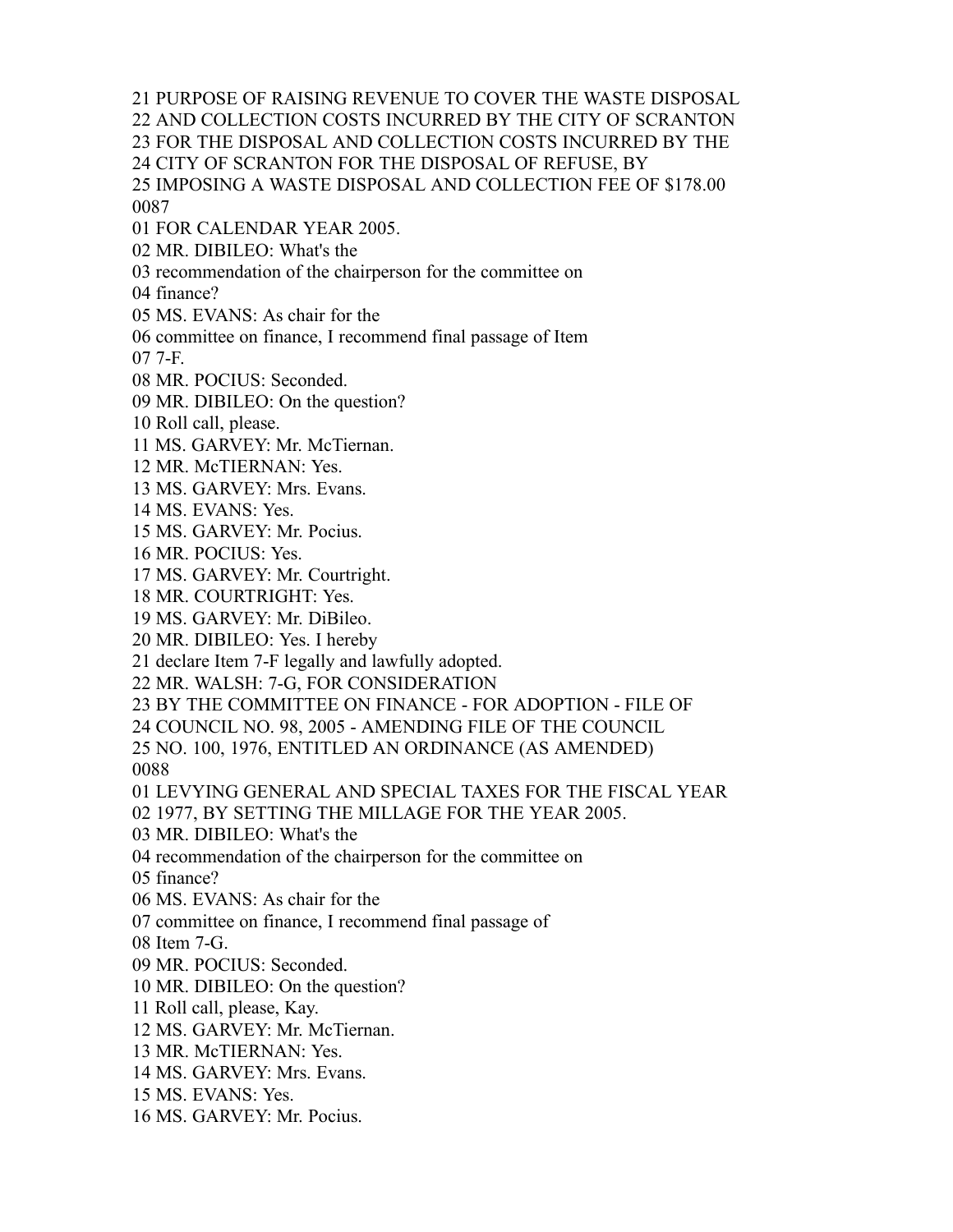MR. POCIUS: Yes.

- MS. GARVEY: Mr. Courtright.
- MR. COURTRIGHT: Yes.
- MS. GARVEY: Mr. DiBileo.
- MR. DIBILEO: Yes. I hereby
- declare Item 7-G legally and lawfully adopted.
- MR. WALSH: 7-H, FOR CONSIDERATION
- BY THE COMMITTEE ON FINANCE FOR ADOPTION FILE OF
- COUNCIL NO. 99, 2005 SALE OF TAX DELINQUENT PROPERTY
- AT 2609 JACKSON STREET, SCRANTON, PENNSYLVANIA, TO
- ARTHUR WILLIAMS, 1522 N. KEYSER AVENUE, SCRANTON,
- PENNSYLVANIA, 18504, FOR THE SUM OF \$6,800.00.
- MR. DIBILEO: What's the
- recommendation of the chairperson for the committee on
- finance?
- MS. EVANS: As chair for the
- committee on finance, I recommend final passage of Item

7-H.

- MR. POCIUS: Seconded.
- MR. DIBILEO: On the question?
- Roll call, please, Kay.
- MS. GARVEY: Mr. McTiernan.
- MR. McTIERNAN: Yes.
- MS. GARVEY: Mrs. Evans.
- MS. EVANS: Yes.
- MS. GARVEY: Mr. Pocius.
- MR. POCIUS: Yes.
- MS. GARVEY: Mr. Courtright.
- MR. COURTRIGHT: Yes.
- MS. GARVEY: Mr. DiBileo.
- MR. DIBILEO: Yes. I hereby
- declare Item 7-H legally and lawfully adopted.
- MR. POCIUS: Prior to reading 7-I,
- Mr. President, I will be abstaining on any action on
- this thing tonight, 7-I.
- MR. DIBILEO: Yes.
- MR. WALSH: 7-I, FOR CONSIDERATION
- BY THE COMMITTEE ON RULES FOR ADOPTION RESOLUTION
- NO. 119, 2005 AUTHORIZING THE MAYOR AND OTHER
- APPROPRIATE CITY OFFICIALS TO EXECUTE AND ENTER INTO
- SUPPLEMENTAL ENGINEERING AGREEMENT NUMBER 041508-B
- SUPPLEMENT C WITH CECO ASSOCIATES, INC. TO AMEND THE
- AGREEMENT FOR ADDITIONAL CONSTRUCTION INSPECTION
- SERVICES COSTS OF \$10,235.82 FOR THE ONGOING EAST
- MARKET STREET BRIDGE IMPROVEMENT PROJECT.
- MR. DIBILEO: As chairperson for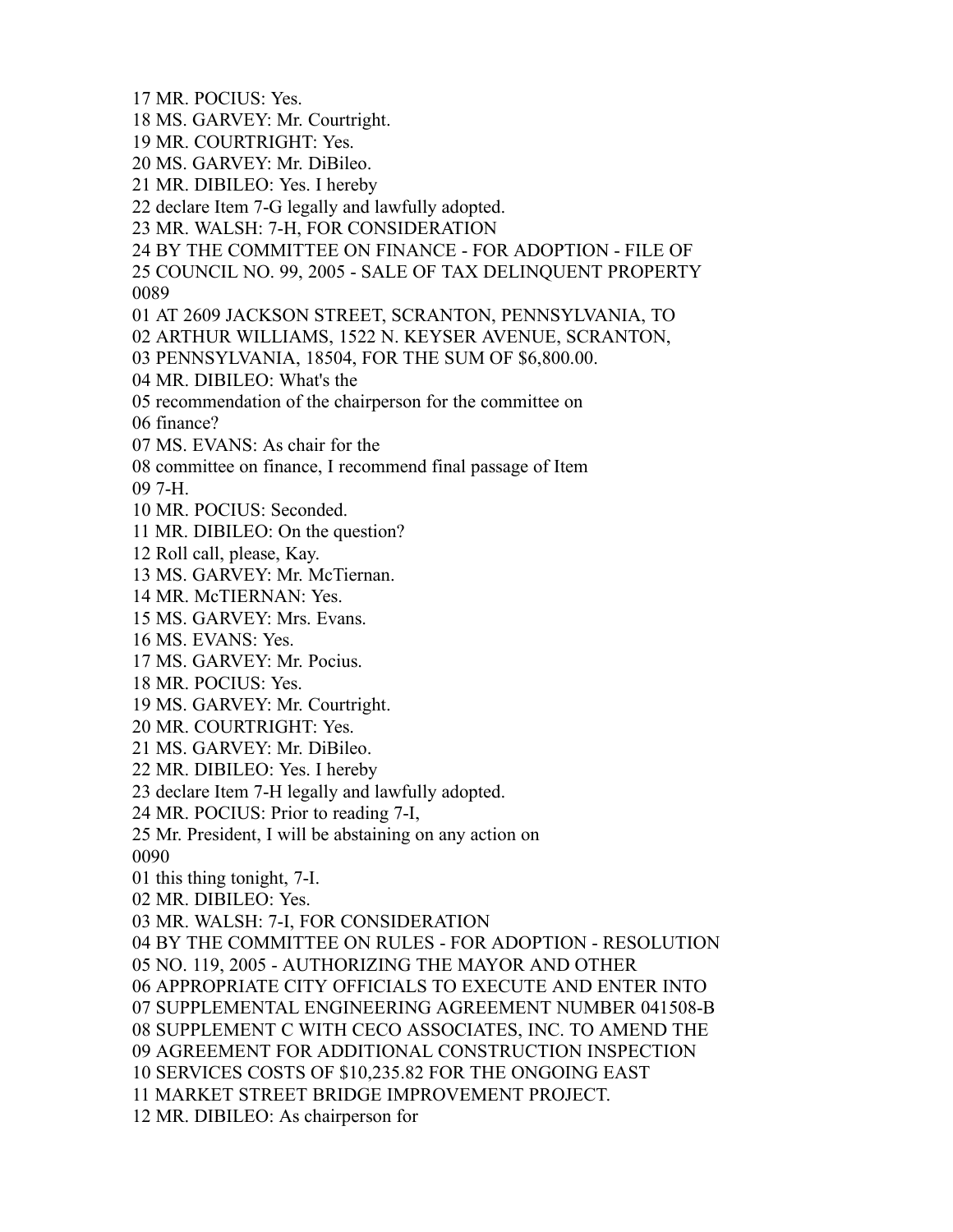the committee on rules, I recommend final passage of

- Item 7-I.
- MS. EVANS: Second.
- MR. DIBILEO: On the question?
- Roll call, please.
- MS. GARVEY: Mr. McTiernan.
- MR. McTIERNAN: Yes.
- MS. GARVEY: Ms. Evans.
- MS. EVANS: Yes.
- MS. GARVEY: Mr. Pocius.
- MR. POCIUS: Abstain.
- MS. GARVEY: Mr. Courtright.
- MR. COURTRIGHT: Yes.
- 
- MS. GARVEY: Mr. DiBileo.
- MR. DIBILEO: Yes. I hereby
- declare Item 7-I legally and lawfully adopted.
- MR. WALSH: 7-J, FOR CONSIDERATION
- BY THE COMMITTEE ON RULES FOR ADOPTION RESOLUTION
- NO. 120, 2005 AUTHORIZING THE MAYOR AND OTHER
- APPROPRIATE CITY OFFICIALS TO EXECUTE AND ENTER INTO A
- CONTRACT FOR INSURANCE WITH HARIE INSURANCE EXCHANGE,
- NATIONAL CASUALTY AND PHILADELPHIA INSURANCE COMPANY
- FOR CITY INSURANCE COVERAGES FOR THE YEAR 2005.
- MR. DIBILEO: As chairperson for
- the committee on rules, I recommend final passage of
- Item 7-J.
- MR. POCIUS: Seconded.
- MR. DIBILEO: On the question?
- MR. COURTRIGHT: Mr. President, on
- the question I have two questions. Last week I asked,
- and I know Mr. Walsh is doing a tremendous amount of
- work for us this week, and I don't know if you got an
- opportunity to look into this, I just thought it
- peculiar that they already got the contract and now
- we're going to vote on it. Did you find out if that's
- proper or not or you didn't have an opportunity to do that?
- MR. WALSH: Yes. Let me explain
- 
- exactly what the story is here. Basically I believe
- that they went out and tried to get quotes. The year
- expired, obviously we couldn't start the new year
- without any sort of insurance coverage or we would have
- been in trouble, so typically what happens is the
- insurance company will write up a rider, which is sort
- of a window insurance policy to cover us interim until
- we accept the new contract.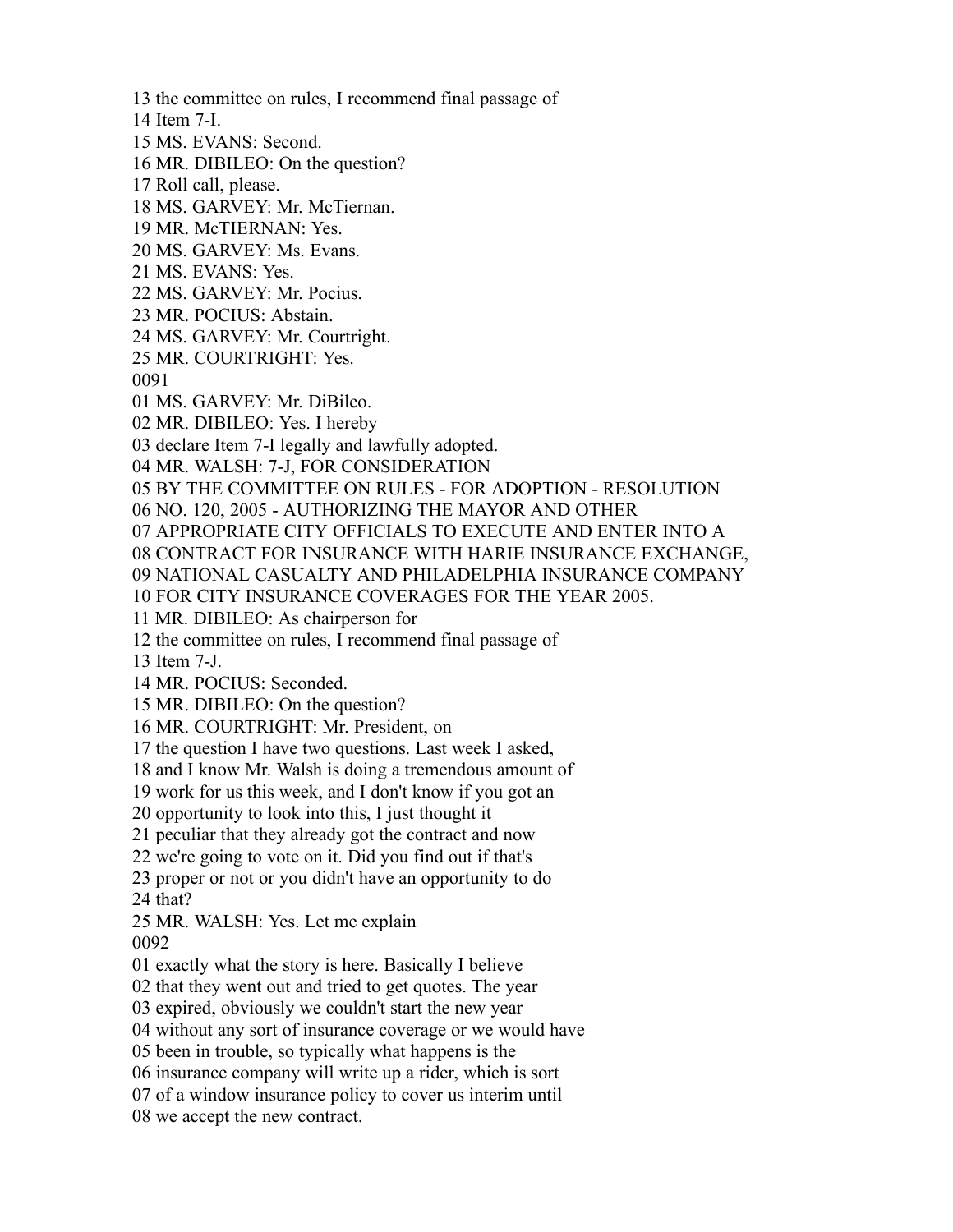Without doing that, we'd be left

without any insurance. I guess the question would be

that how do we pay for that, and I think what would

happen is it'd probably be payed prorata for that

window coverage if we didn't take on their company by

vote today or whether we had to pay them at all.

I did have an opportunity to speak

to Mr. Kresefski, who is very informative on this

issue, and indicated that the deal that we have this

year is we're paying less than we were paying last

year.

But to answer your question, it

was a rider that was issued to cover the interim period

during which we otherwise would have had no insurance.

MR. COURTRIGHT: Okay. Thank you.

And just, I'm trying not to beat this to death, but

 maybe I can ask Mr. DiBileo, because this is his field 

of expertise, would it be common in your industry to

just use one broker?

I can't get by that. I'm sorry to

keep bringing it up, but would you say that's a common

thing to just use one broker?

MR. DIBILEO: Well, of course it's

always the business owner's prerogative to use one

broker or to put it out to bid so to speak.

And I'll give you an example, just

two weeks ago I was involved in a situation where a

local successful large business owner chose to put his

insurance out to bid, and he called four brokers, and I

was lucky enough to be one to have the opportunity to

bid, and actually another broker involved was the

city's broker of record, the Noles Agency, and two

others, so all four of us used our best company at our

best price, neither the Noles Agency or myself were

first, but we weren't last either, came right in the

middle there, but that's an example of how that

business owner chose to use four brokers that he chose,

as opposed to one broker. And that's his money that

he's spending, so he has that prerogative, of course,

to do it or not do it.

In my opinion, in this case this

 isn't the mayor's money; therefore, all the more reason 

- to seek the lowest bid so to speak, but, then again, as
- the mayor might tell you, he's the mayor and he made

his decision.

MR. COURTRIGHT: And I just want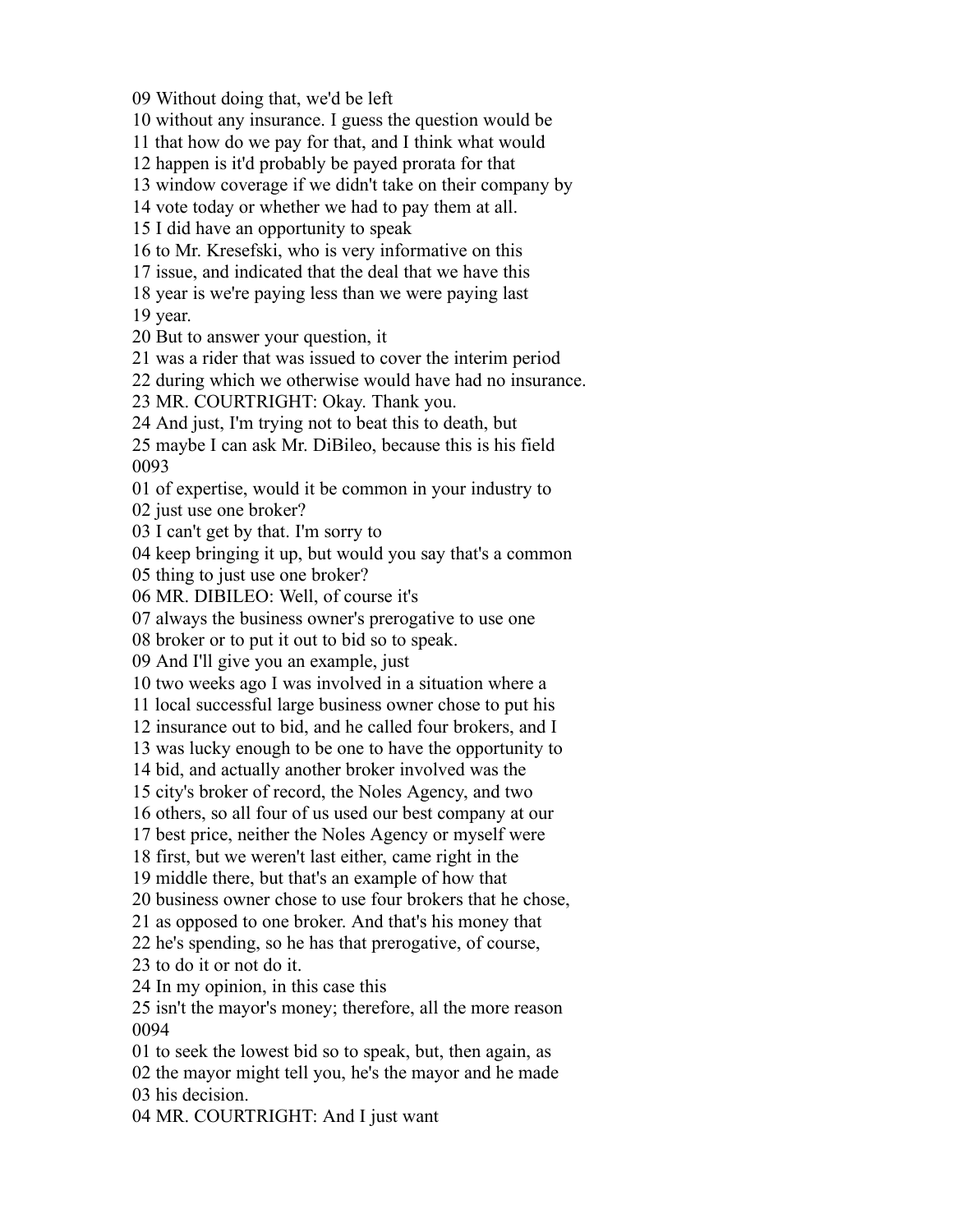to make it know, I have absolutely -- I'm sure the Noles Group is excellent, and I have nothing against them at all, I just thought if they would -- if there was a couple other ones, maybe, just possibly maybe, I understand it's a lower rate than it's been before and that was in the past, and I appreciate that, I just hope that the next time around maybe we can consider using more than one broker and just trying to get the best deal, and that's the last you'll hear from me on it. Thank you. MR. DIBILEO: Thank you. And I just want to say before getting off this subject that the individuals involved in these companies that are now representing us are of the highest caliber, and I have the utmost respect for them, and I mean nothing negatively when I make my comments regarding this topic, and, also, I would never even think about becoming involved in the process myself, because it would be a conflict of interest to do so, and I don't talk about this subject for that reason at all. MS. EVANS How much money did we save this year? MR. DIBILEO: It could be in the neighbor of \$40,000 and some thousand dollars. MR. COURTRIGHT: From last year. I believe it's \$45. Jay, do I -- MR. McTIERNAN: \$44,982. MR. WALSH: I have the backup on that, I believe. MR. COURTRIGHT: Well, I'm grateful for that. Maybe that wouldn't have even occurred had we not pushed in that direction, but, you know, the prior year, we were, I believe, \$330,000 over. And, you know, the \$40, let's say, \$45,000 still leaves us at a real sizeable loss here that I think we may well have saved if we'd been able to do what we asked to do months ago well before the expiration date. MR. DIBILEO: Anyone else on the question? If not, roll call, please, Kay. MS. GARVEY: Mr. McTiernan. MR. McTIERNAN: Yes. MS. GARVEY: Mrs. Evans. MS. EVANS: Yes. MS. GARVEY: Mr. Pocius. MR. POCIUS: Yes. MS. GARVEY: Mr. Courtright.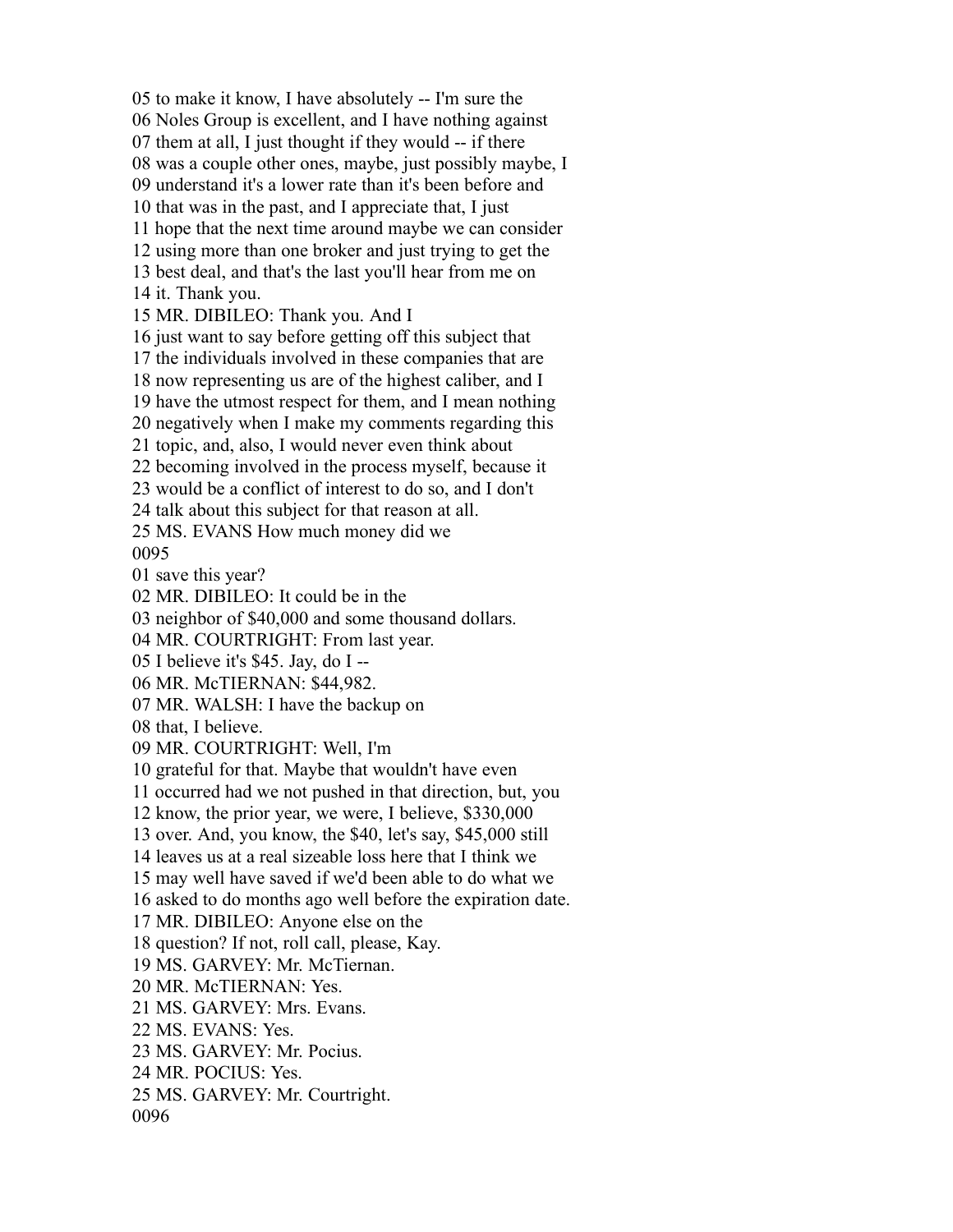- MR. COURTRIGHT: Yes.
- MS. GARVEY: Mr. DiBileo.
- MR. DIBILEO: Yes. I hereby
- declare Item 7-J legally and lawfully adopted.
- MR. WALSH: 7-K, FOR CONSIDERATION
- BY THE COMMITTEE ON RULES FOR ADOPTION RESOLUTION
- NO. 121, 2005 RE-APPOINTMENT OF DAVID V. PHANEUF,
- 1812 ACADEMY STREET, SCRANTON, PENNSYLVANIA, 18504, AS
- A MEMBER OF THE SCRANTON LACKAWANNA HEALTH & WELFARE
- AUTHORITY. MR. PHANEUF'S TERM EXPIRED ON DECEMBER 31,
- 2004 AND HIS NEW TERM WILL EXPIRE ON DECEMBER 31, 2009.
- MR. DIBILEO: As chairperson for
- the committee on rules, I recommend final passage of
- Item 7-K.
- MR. POCIUS: Seconded.
- MR. DIBILEO: On the question?
- Roll call, please, Kay.
- MS. GARVEY: Mr. McTiernan.
- MR. McTIERNAN: Yes.
- MS. GARVEY: Ms. Evans.
- MS. EVANS: Yes.
- MS. GARVEY: Mr. Pocius.
- MR. POCIUS: Yes.
- MS. GARVEY: Mr. Courtright.
- MR. COURTRIGHT: Yes.
- 
- MS. GARVEY: Mr. DiBileo.
- MR. DIBILEO: Yes. I hereby
- declare Item 7-K legally and lawfully adopted.
- MR. WALSH: 7-L, FOR CONSIDERATION
- BY THE COMMITTEE ON RULES FOR ADOPTION RESOLUTION
- NO. 122, 2005 RE-APPOINTMENT OF JERRY WEINBERGER,
- ESQUIRE, 611 NORTH WEBSTER AVENUE, SCRANTON,
- PENNSYLVANIA, 18510, AS A MEMBER OF THE SCRANTON
- LACKAWANNA HEALTH & WELFARE AUTHORITY.
- MR. WEINBERGER'S TERM EXPIRED ON DECEMBER 31, 2004 AND
- HIS NEW TERM WILL EXPIRE ON DECEMBER 31, 2009.
- MR. DIBILEO: As chairperson for
- the committee on rules, I recommend final passage of
- Item 7-L.
- MR. POCIUS: Seconded.
- MR. DIBILEO: On the question?
- Roll call, please, Kay.
- MS. GARVEY: Mr. McTiernan.
- MR. McTIERNAN: Yes.
- MS. GARVEY: Ms. Evans.
- MS. EVANS: Yes.
- MS. GARVEY: Mr. Pocius.